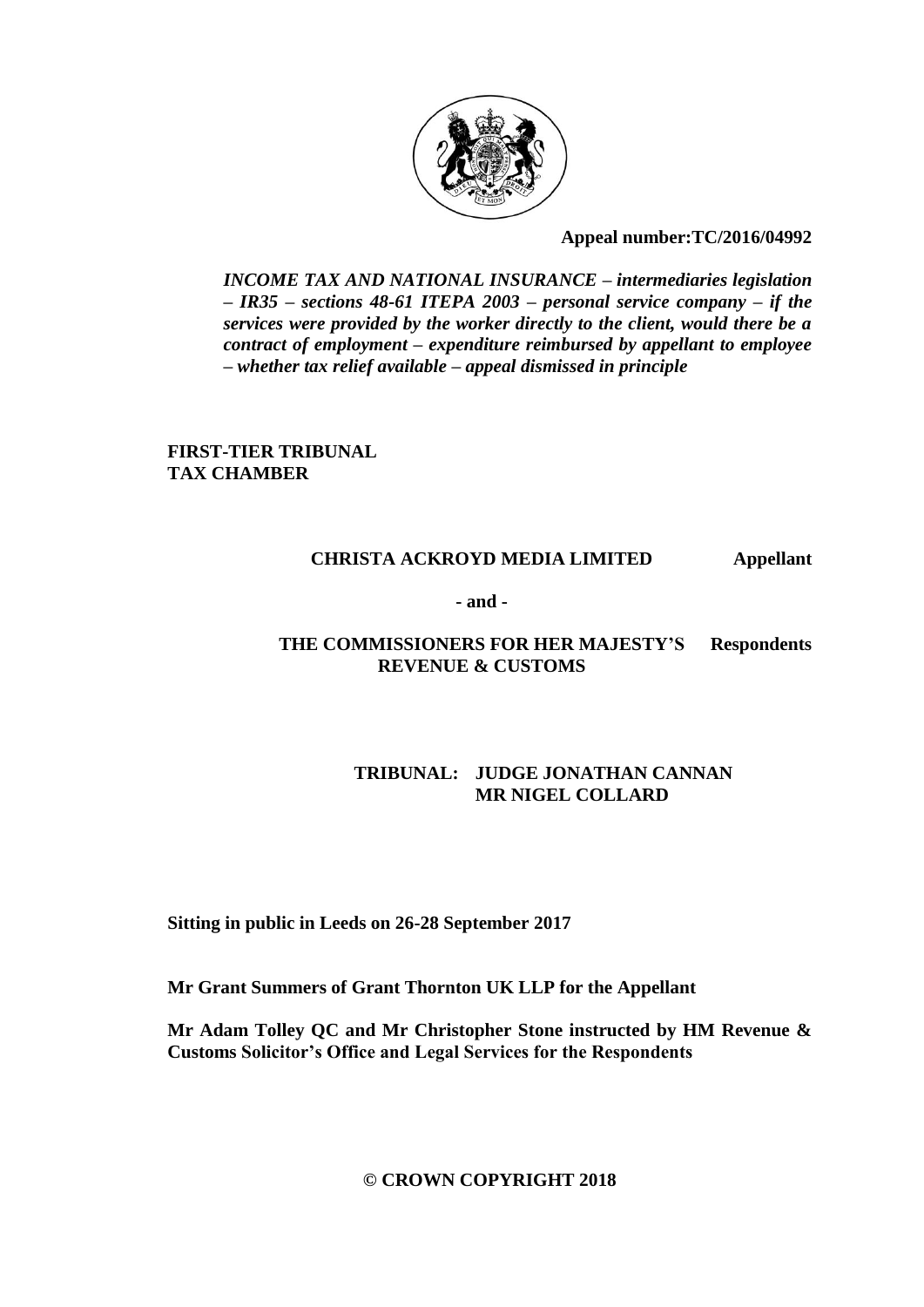# DECISION

# *Background*

1. Christa Ackroyd is a television journalist who has been engaged in a variety of 5 media roles since the 1970's. She co-presented a daily news digest known as "Calendar" for Yorkshire Television between 1990 and 2001. In 2001 she moved to present "Look North" on BBC1 which she continued to do until 2013. Ms Ackroyd worked at the BBC pursuant to two fixed term contracts between the BBC and the appellant, Christa Ackroyd Media Ltd ("CAM Ltd"). The first contract was dated 29 10 May 2001 and was followed by a later contract dated 4 May 2006 ("the Contract"). The Contract was terminated by the BBC on 28 June 2013.

2. This appeal is specifically concerned with the Contract. CAM Ltd is what is known as a "personal service company". HMRC have issued determinations to CAM Ltd in respect of income tax and notices of decision in respect of national insurance. 15 Those determinations and decisions were made on the basis of the "intermediaries legislation" contained in sections 48-61 Income Tax (Earnings and Pensions) Act 2003 ("ITEPA 2003") and equivalent provisions in the Social Security Contributions (Intermediaries) Regulations 2000 ("the 2000 Regulations").

3. The determinations under appeal cover tax years 2008-09 to 2012-13. The 20 decision notices under appeal cover tax years 2006-07 to 2012-13. Together they total some £419,151 and were issued between March 2013 and October 2014. The extent to which there should be a set off of corporation tax paid by CAM Ltd and tax paid on dividends from CAM Ltd to Ms Ackroyd has not been agreed. Ms Ackroyd contends that the liability to tax and national insurance even if the appeal is not successful is 25 approximately £207,000. At the invitation of the parties this decision will deal with the appeals in principle. The question of quantum may be referred back to the tribunal if necessary.

4. HMRC made the determinations and decisions on the basis that the hypothetical contract between the BBC and Ms Ackroyd which must be considered pursuant to the 30 intermediaries legislation would have been a contract of service rather than a contract for services. In slightly simplified terms, HMRC contend that Ms Ackroyd's status for the purposes of the intermediaries legislation is that of an employee and that CAM Ltd should account for tax and national insurance accordingly. Ms Ackroyd contends that her status for the purposes of the intermediaries legislation is that of a self-35 employed contractor, and there is no further liability on the part of CAM Ltd.

5. We understand that the present appeal is one of a number of other appeals involving television presenters and personal service companies. However, this is not a lead case as such.

6. There is also an appeal against determinations and notices of decision for 40 income tax and national insurance in connection with various payments by CAM Ltd to Ms Ackroyd to reimburse expenditure incurred by Ms Ackroyd. Those payments relate to subscriptions for Sky TV and additional expenditure said to have been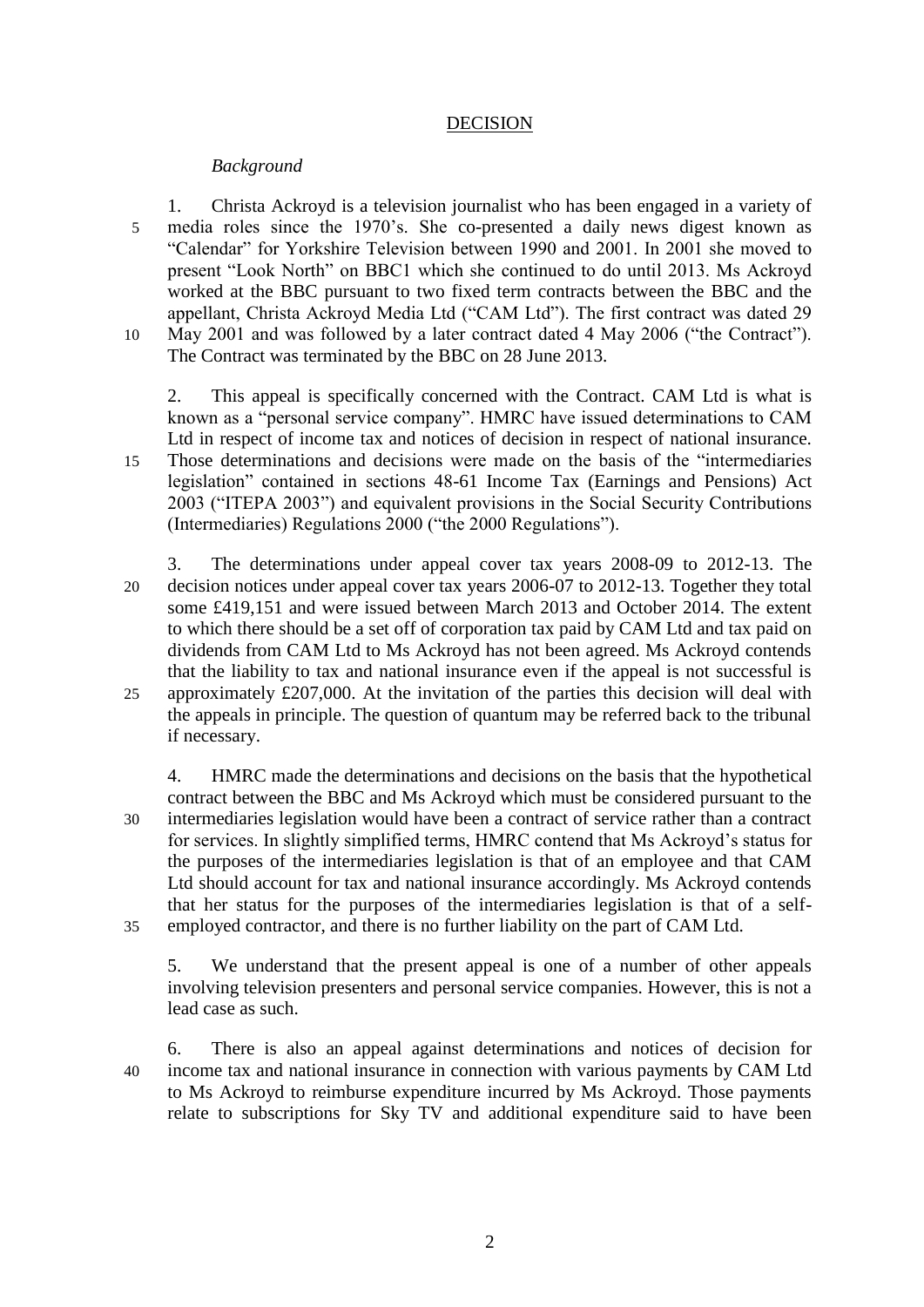incurred as a result of home-working. The determinations and decisions cover periods 2007-08 to 2011-12 and together they total some £14,469. We shall deal with the legal basis for those determinations and decisions, our findings of fact and our reasoning in a separate section of this decision once we have considered the principal 5 issue relating to the intermediaries legislation.

7. HMRC also imposed penalties on CAM Ltd in relation to both income tax and national insurance in connection with non-compliance with the intermediaries legislation. The income tax penalties were suspended and there is no appeal against those penalties. It appears that penalties were also imposed in relation to national 10 insurance but were not suspended. It was not clear to us what if any penalties were imposed and under appeal in relation to the Sky subscriptions and the home-working expenditure. It is fair to say that the parties did not focus on the penalties in their submissions. In the circumstances the parties shall be at liberty to make further submissions in relation to penalties in the light of this decision.

15 8. Both parties produced helpful skeleton arguments and written notes incorporated into their oral closing submissions. In addition to the documentary evidence before us, we heard oral evidence from Ms Ackroyd and from two other witnesses on her behalf. We set out below the nature of that evidence and our findings of fact based on that evidence. All our findings are made on the balance of

20 probabilities. Before considering the evidence we set out the legal framework which defines the principal issue to be resolved, namely whether for the purposes of the intermediaries legislation Ms Ackroyd should be treated as an employee or a selfemployed contractor. The parties referred us to a considerable body of caselaw in relation to that issue which we consider in more detail when giving reasons for our 25 decision.

# *Legal Framework*

9. The principal issue in the present appeal is whether the intermediaries legislation applies on the facts to the relationship between Ms Ackroyd, CAM Ltd and the BBC. If the legislation does apply then it is agreed that there will be a liability on 30 the part of CAM Ltd to income tax and national insurance, although the amount of that liability will a matter for agreement or a subsequent hearing.

10. The purpose of the intermediaries legislation was identified by Robert Walker LJ as he then was in *R (Professional Contractors Group & Others) v IRC [2001] EWCA Civ 1945* at [51]:

35 " to ensure that individuals who ought to pay tax and NICs as employees cannot, by the assumption of a corporate structure, reduce and defer the liabilities imposed on employees by the United Kingdom's system of personal taxation."

11. The question whether the intermediaries legislation applies to any particular set of circumstances is determined by reference to section 49 ITEPA 2003. The 40 equivalent provision for national insurance purposes is regulation 6 of the 2000 Regulations. Both parties agreed that the effect of section 49 and regulation 6 for

3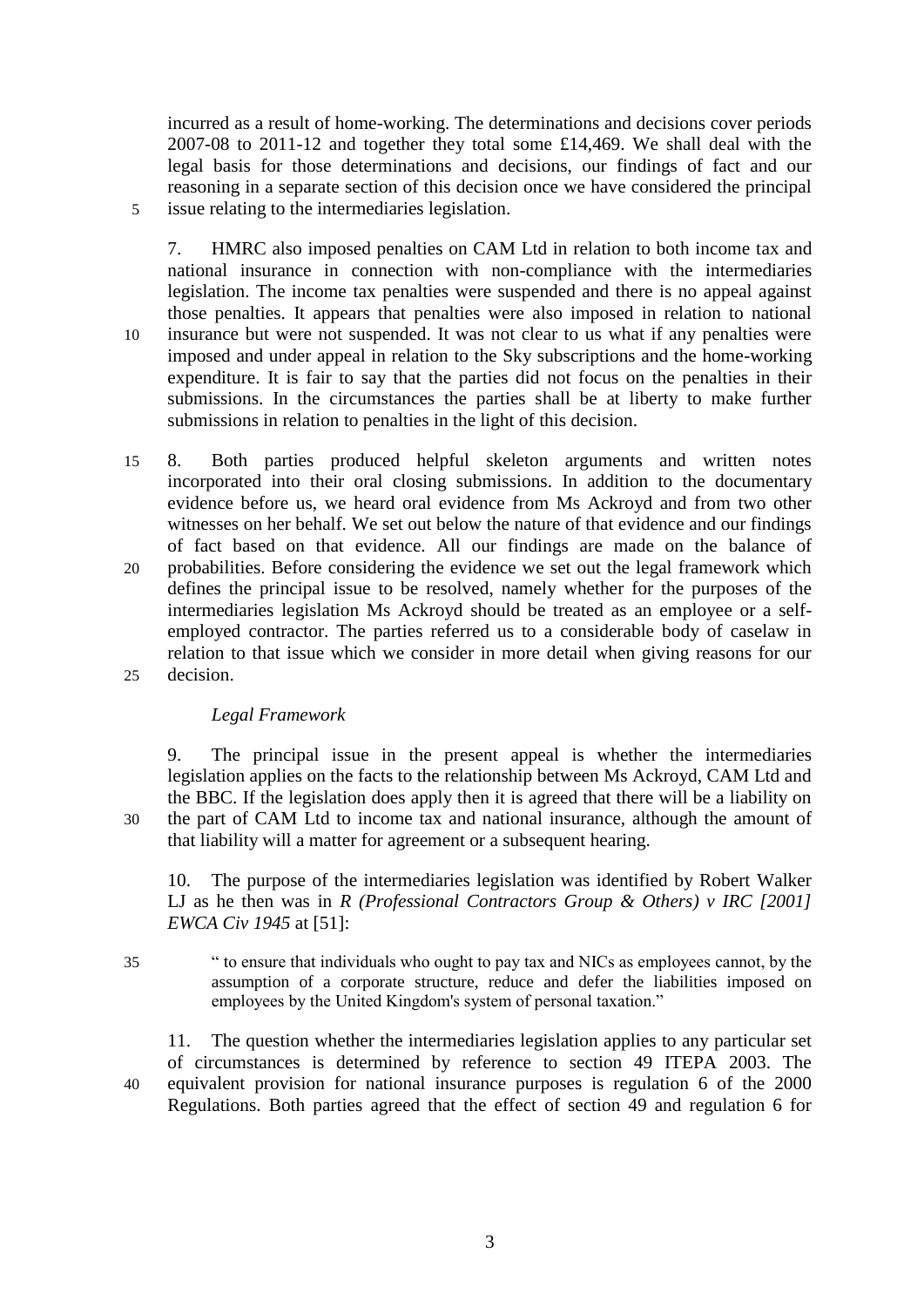present purposes is identical and focussed their submissions on section 49. We shall do the same in this decision. Section 49 provides as follows:

" (1) This Chapter applies where  $-$ 

(a) an individual ("the worker") personally performs, or is under an obligation 5 personally to perform, services for another person ("the client"),

> (b) the services are provided not under a contract directly between the client and the worker but under arrangements involving a third party ("the intermediary"), and

(c) the circumstances are such that —

(i) if the services were provided under a contract directly between the client and the 10 worker, the worker would be regarded for income tax purposes as an employee of the client or the holder of an office under the client, or

(4) The circumstances referred to in subsection  $(1)(c)$  include the terms on which the services are provided, having regard to the terms of the contracts forming part of the 15 arrangements under which the services are provided."

12. The parties agree that section 49(1)(a) and (b) are satisfied on the facts. Ms Ackroyd is "the worker", the BBC is "the client" and CAM Ltd is "the intermediary". The issue between the parties is whether  $49(1)(c)$  is satisfied. The issue may therefore be shortly stated as follows:

20 " If the services provided by Ms Ackroyd were provided under a contract directly between the BBC and Ms Ackroyd, would Ms Ackroyd be regarded for income tax purposes as an employee of the BBC?"

13. This is what is referred to as "the hypothetical contract" (see *Usetech Ltd v Young [2004] EWHC 2248 at [9]*). There is no dispute that the actual contractual 25 arrangements involved CAM Ltd contracting to provide services to the BBC which it fulfilled through Ms Ackroyd. It is not suggested that Ms Ackroyd was in reality an employee of the BBC.

14. There is of course a wealth of caselaw in relation to whether an individual is an employee or self-employed. We shall deal with relevant aspects of that caselaw in our 30 reasons below.

15. The parties agree that in this appeal the burden of establishing that Ms Ackroyd would not be regarded as an employee of the BBC pursuant to the hypothetical contract lies on CAM Ltd as the appellant.

*Findings of Fact*

35 *(1) Generally*

...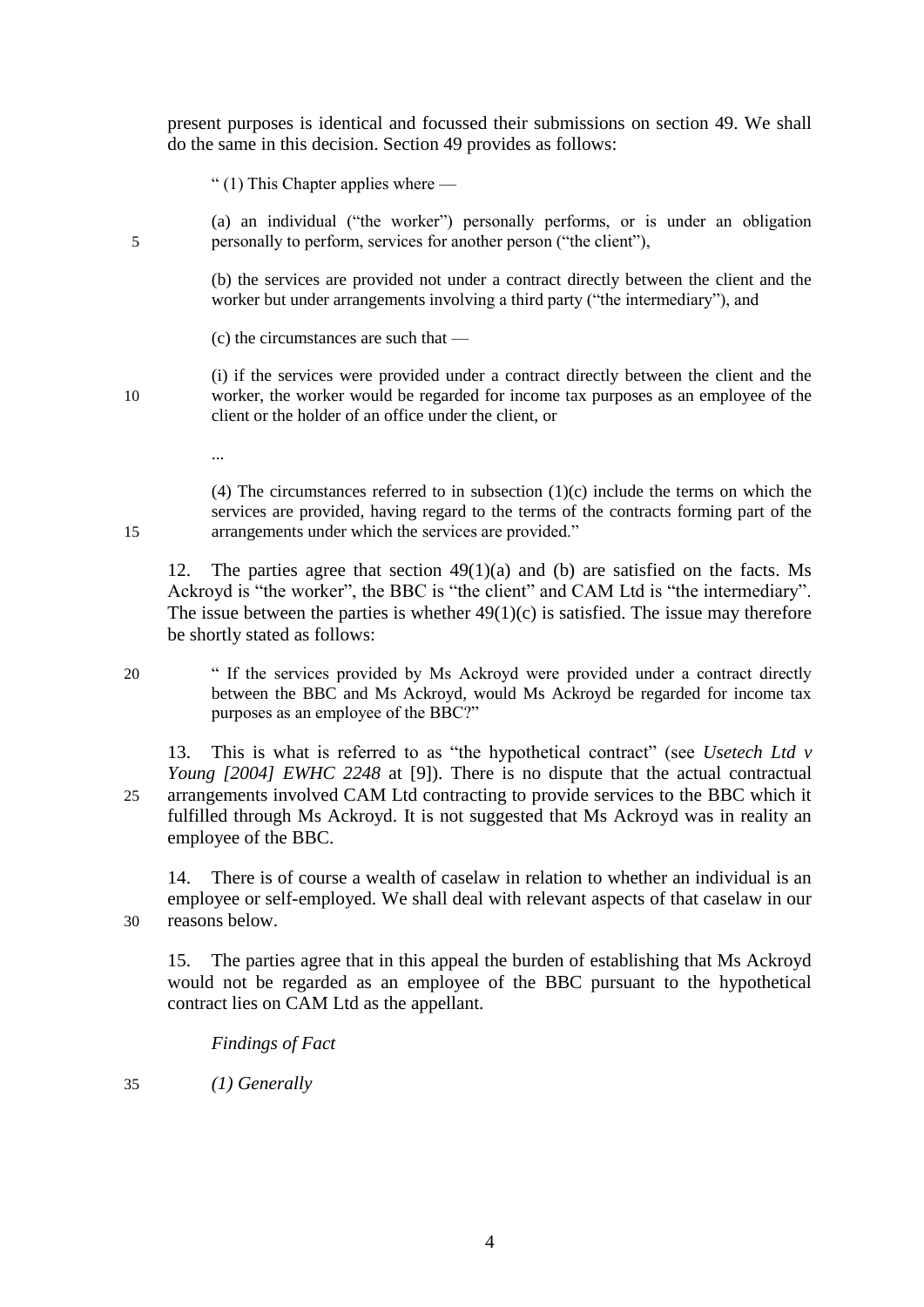16. The evidence before us comprised witness statements and oral evidence on behalf of CAM Ltd. The witnesses were Ms Ackroyd, Ms Kathryn Apanowicz and Mr Paul Stead. Ms Apanowicz is a radio presenter on BBC Radio York. During her career she has worked as a television presenter, an actress and as a radio presenter. 5 She was the partner of the late Richard Whiteley who presented Yorkshire Television's Calendar with Ms Ackroyd. Mr Stead is the managing director of Daisybeck Productions Ltd, an independent production company. He acts as the executive producer on all programmes made by Daisybeck. We refer to their evidence below in so far as it is relevant to the issues.

10 17. Ms Ackroyd's evidence did, we think, reflect the fact that she is more used to interviewing than being interviewed. It seemed to us that at various points in her cross-examination she was more concerned with understanding where the line of questioning was going than in giving direct answers to the questions being asked. We had to remind her to answer the questions being asked on several occasions. We do 15 not consider that she was deliberately trying to evade difficult questions, but we did form the impression that she was keen to identify opportunities to present her case in the best light. She was clearly aware that cases such as this turn on value judgments as to the significance of various features, some pointing towards employment and some pointing towards self-employment. In her evidence she was keen to highlight those 20 features which she considered would help her case, occasionally at the expense of directly answering the questions being asked.

18. There are underlying reasons for Ms Ackroyd's approach to her evidence which we shall touch on later in the decision. Broadly, Ms Ackroyd has a genuine belief that towards the end of the contract between CAM Ltd and the BBC she was victimised by 25 the BBC and made a scapegoat following an internal inquiry into the BBC's use of "freelancers". She clearly now has a deep mistrust of the BBC and of HMRC, the latter based in part on HMRC's reliance on material provided by the BBC for the purposes of their enquiry into her tax affairs. It is not appropriate for us in the course of this decision to make any findings as to whether Ms Ackroyd's belief that she was 30 being victimised by the BBC is justified or not. Indeed, we did not hear any evidence

- from any relevant BBC employees and we are not in a position to make such findings. 19. There were also a number of inconsistencies between what was said and/or
- confirmed by Ms Ackroyd in correspondence and meetings compared to what Ms Ackroyd said in her oral evidence. We note some of those inconsistencies below. We 35 have to say it would have helped to clarify the position if HMRC had interviewed Ms Ackroyd in connection with their enquiry in its early stages and in any event prior to reaching their initial status opinion on 14 September 2012 and issuing determinations and decisions in March 2013. In the event they spoke only with her accountant, her husband and BBC employees before expressing their initial opinion. Ms Ackroyd had 40 been keen to have a meeting with HMRC before they reached any sort of conclusion
- but the investigating officer did not consider it necessary.

20. We take all these features into account in assessing the reliability of Ms Ackroyd's evidence. We do not consider that Ms Ackroyd was deliberately trying to mislead us in any way. We are satisfied that all the witnesses were honest witnesses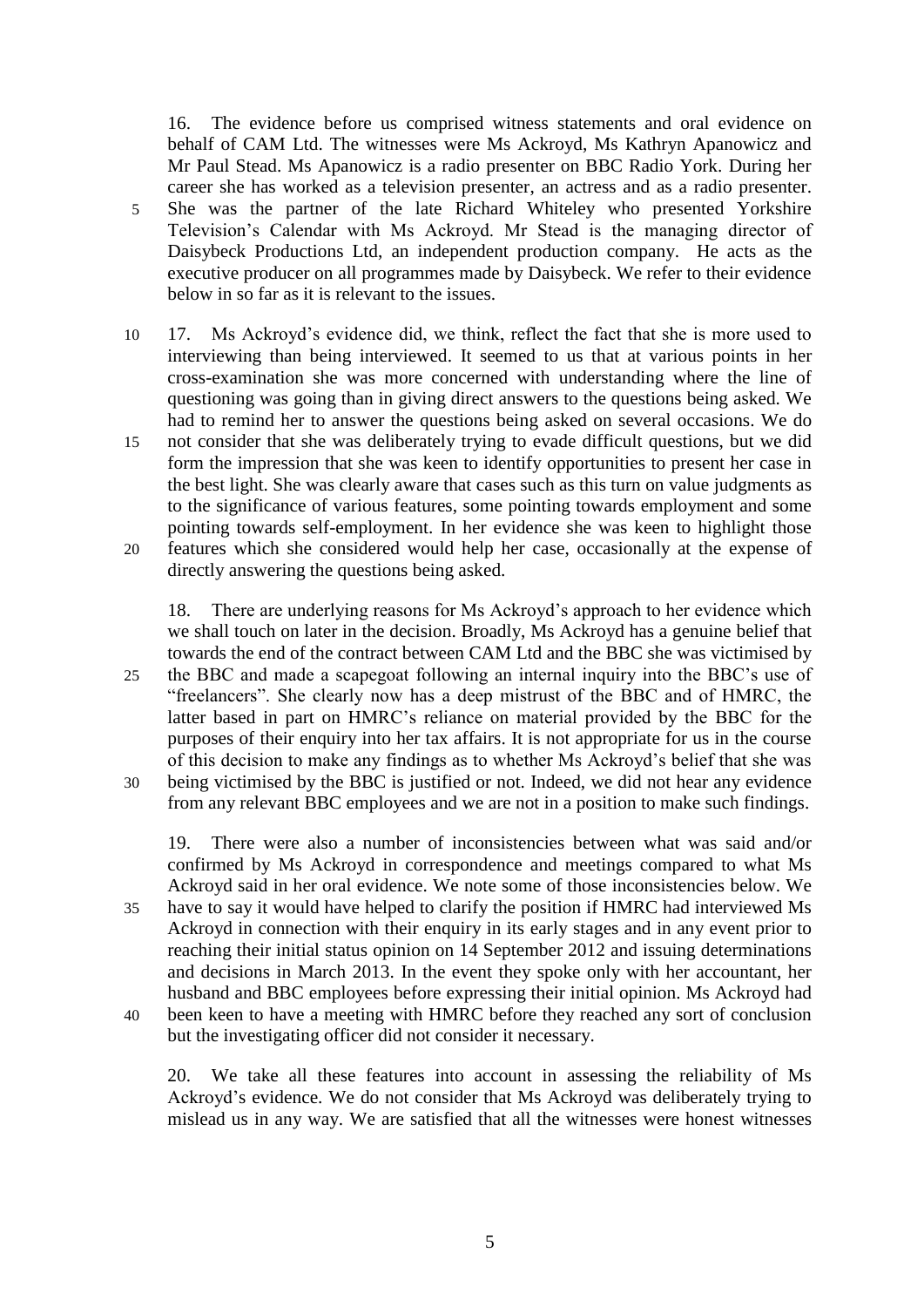doing their best to assist the Tribunal. However, where there are disputes as to facts or the inferences to be drawn we do not simply accept Ms Ackroyd's evidence at face value.

21. Ms Ackroyd is a director of and shareholder in CAM Ltd. Her husband, Mr 5 Christopher Sutcliffe is also a director and shareholder. Ms Ackroyd has been a professional journalist for 40 years. She started with the Halifax Evening Courier and her career progressed through radio and television. By 1999 Ms Ackroyd was a copresenter with Richard Whiteley of Yorkshire Television's Calendar, an early evening news and current affairs programme. It had ratings well above those of the equivalent 10 BBC programme, Look North. The Yorkshire region was one of the few regions where the BBC was not winning its ratings battle with ITV. The BBC wanted to change the fortunes of Look North and Ms Ackroyd was approached to join the BBC on a "freelance basis". Ms Ackroyd turned the offer down because at that time the BBC could not say who her co-presenter would be. Subsequently the BBC announced 15 that Harry Gration would be presenting Look North.

22. In May 2001 the BBC made a second approach to Ms Ackroyd. Ms Ackroyd regarded the offer as a "defining role" in which she could use her considerable experience to change, mould and shape Look North and she accepted the offer. Ms Ackroyd started working on BBC Look North in September 2001. She entered into a 20 contract with the BBC dated 29 May 2001. Ms Ackroyd's evidence was that she was given control over Look North and that it was agreed she could make whatever

- changes she wanted to the programme. She regarded Calendar as having a strong regional identity which dealt with hard news brilliantly and which was trusted by viewers. In contrast, she regarded Look North as being staid, dull and formulaic.
- 25 23. This first contract was for a period of 5 years. The parties were expressed to be the BBC and Ms Ackroyd herself, but we understand payment was made to CAM Ltd. We were not referred to this contract in terms and neither party sought to rely on its specific terms in construing the Contract. Indeed, we understand it was common ground that this contract should be treated as being between the BBC and CAM Ltd.
- 30 24. Ms Ackroyd's evidence which we accept is that it was the BBC who suggested that she should work using a personal service company and that Ms Ackroyd agreed to do so. This contract and later the Contract were drafted and negotiated by the "Talent Rights Group" of the BBC rather than by BBC News. In 2001 CAM Ltd had already been incorporated by Ms Ackroyd and when the BBC suggested she should 35 use a personal service company she decided to use CAM Ltd. The BBC did not want Ms Ackroyd to be an employee and we also infer that they did not want any potential liability for PAYE and national insurance if she were to be classified as an employee. Ms Ackroyd had never previously come across the term "personal service company". She checked the terms of the arrangement with her accountant, Mr Biggin, who 40 advised her that everything was in order.

25. In 2006, CAM Ltd was offered a new fixed term contract. Ms Ackroyd's evidence is that her role did not change and we accept that evidence. In contrast we understand that Harry Gration at that time had a two year "freelance contract" but that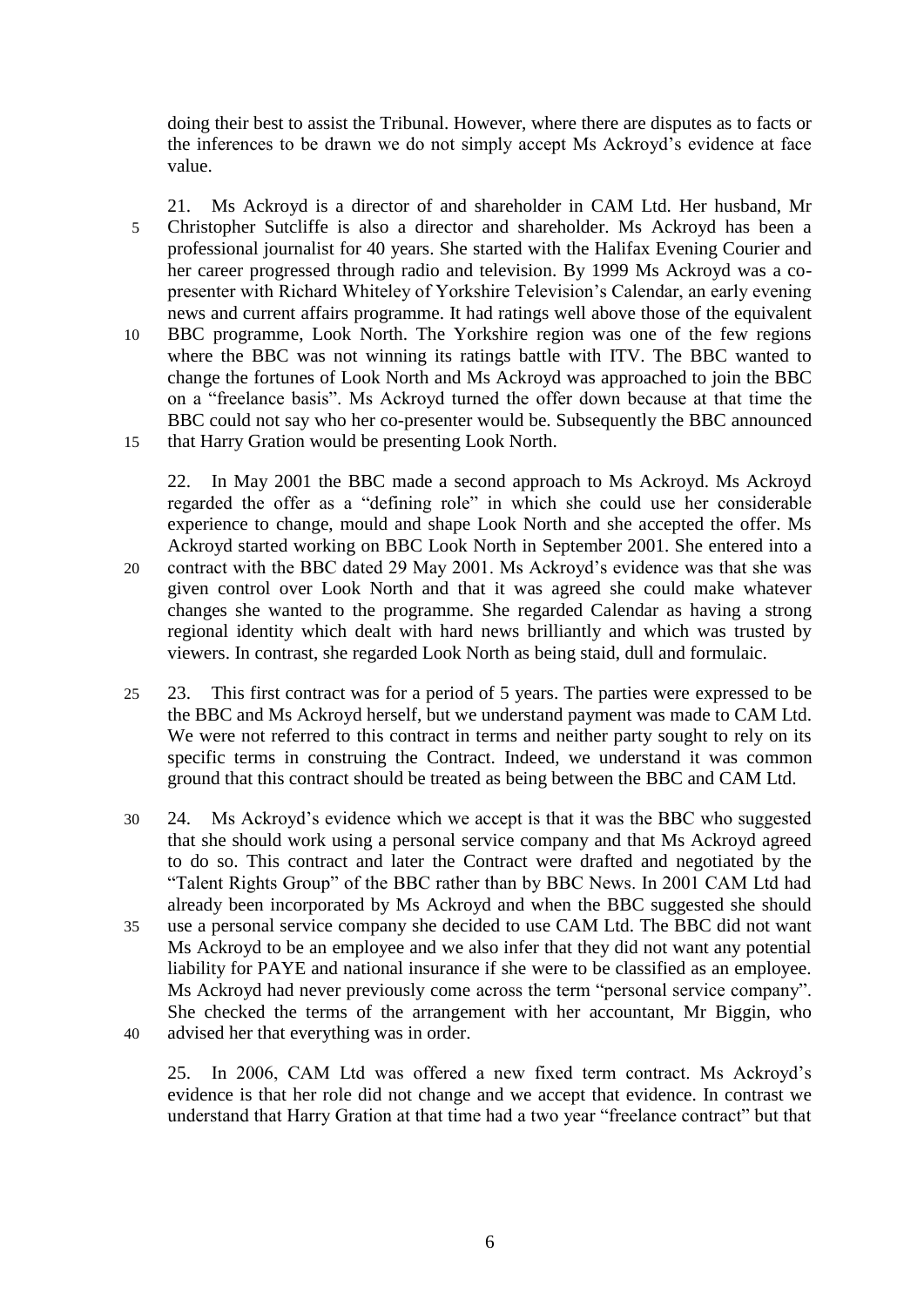he became an employee of the BBC in or about 2006. Ms Ackroyd was never offered an employment position at the BBC.

26. The viewing figures improved almost immediately following Ms Ackroyd's move to Look North in 2001. Look North went from a position of being substantially 5 behind its ITV rival to being substantially ahead.

27. Ms Ackroyd's evidence is that when she came to work for the BBC she was given a guarantee of "independence" and "control". We do not accept that was control of the programme itself and the BBC's output. If anything, it would have been control over the way in which she provided her services to the BBC. We consider these

10 aspects of control later in the decision

# *(2) The Contractual Arrangements*

28. We set out in the Appendix to this decision all relevant terms of the Contract. Ms Ackroyd said in evidence that she had other contracts in relation to other work 15 which she did for the BBC but if those contracts were in writing they were not in evidence. We had no other evidence as to the terms of those contracts.

29. As stated, the Contract was drafted by the BBC Talent Rights Group. There was no evidence before us as to the relationship between that group and, for example, BBC News in terms of the engagement of presenters.

20 30. The Contract followed on from Ms Ackroyd's original contract in 2001 which was for 5 years. In 2006 she was offered a new 5 year contract but she turned that offer down because she wanted a 7 year contract. At the same time there were discussions about Ms Ackroyd giving up a newspaper column which she wrote for the Sunday Express. The BBC wanted her to give up the column and she also had 25 personal reasons for wanting to do so, including a family illness and the amount of time she had to devote to the column. In due course she negotiated a new 7 year contract with the BBC together with an ex gratia payment of £40,000 plus VAT which appears to have been linked to Ms Ackroyd giving up her newspaper column. Clause 8.2 of the Contract provided that Ms Ackroyd could not provide her services 30 for publications of any kind for anyone other than the BBC without first obtaining consent from the BBC.

31. Ms Ackroyd was reluctant to accept in evidence that she had a contract of employment with CAM Ltd. We put that reluctance down to the fact that she had not really addressed her mind to her relationship with CAM Ltd beyond being a director 35 and shareholder of the company. Certainly there was no written contract of employment but we find that work carried out by Ms Ackroyd for the BBC was pursuant to what must have been a contract of employment between Ms Ackroyd and CAM Ltd. Ms Ackroyd acknowledged that CAM Ltd effectively controlled her working activities, as recorded in Clause 1 of the Contract. She was paid for that work 40 and CAM Ltd properly accounted for tax and national insurance on her employment

income under the PAYE regulations.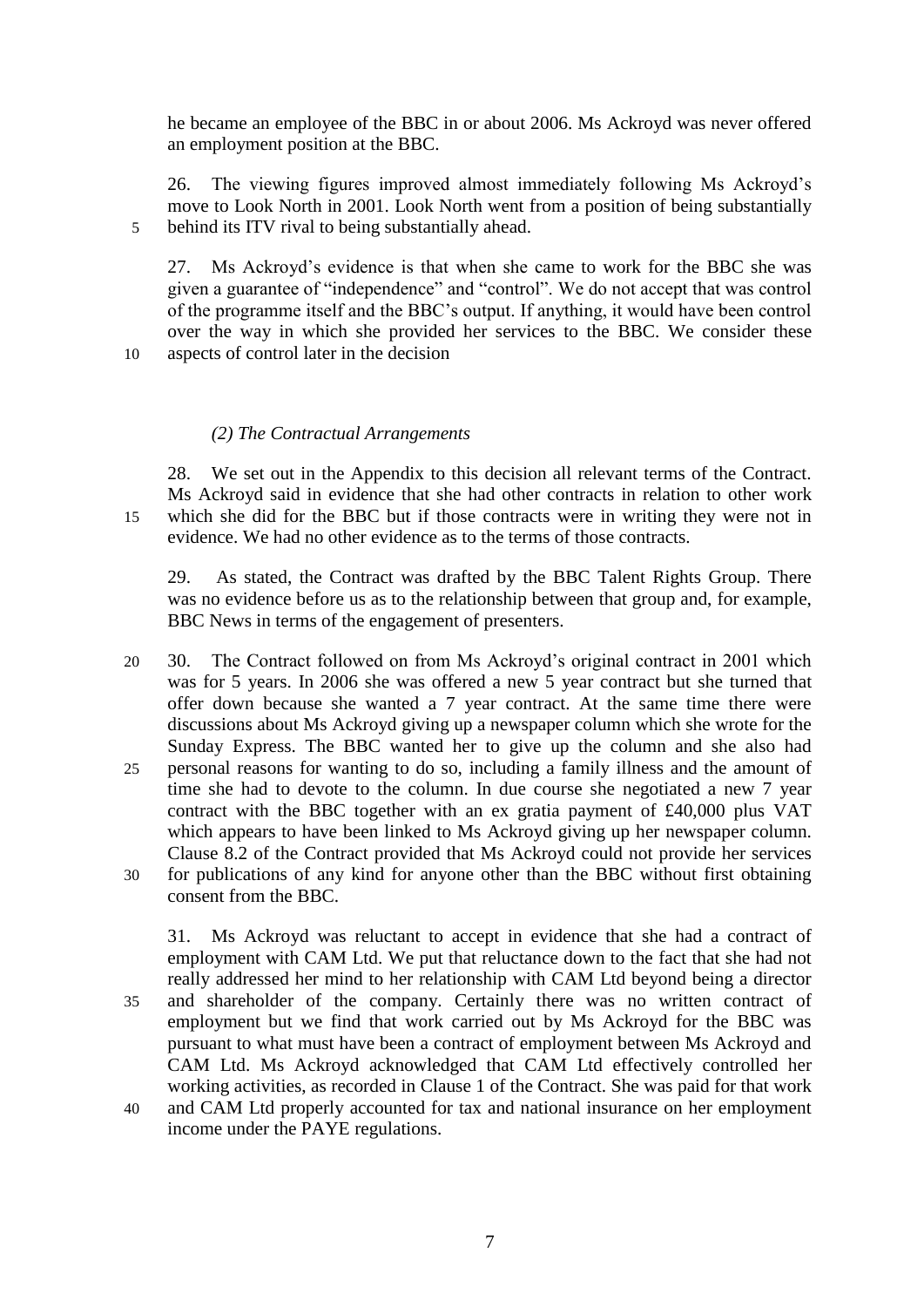32. Ms Ackroyd also received dividends as a shareholder in CAM Ltd. Income tax was properly accounted for on those dividends. Ms Ackroyd was not aware of the tax advantages associated with dividends. She appears to have left such matters entirely to her professional advisers, namely Mr Biggin and Mr Sutcliffe.

- 5 33. Ms Ackroyd considered herself to be in control of her own work, through CAM Ltd. She acknowledged that CAM Ltd was controlled by herself and her husband together but there were no outside influences. CAM Ltd was therefore in a position to ensure that Ms Ackroyd fulfilled the obligations of CAM Ltd under the contract.
- 34. Ms Ackroyd did not accept that the BBC had any control over her as a 10 presenter, either in terms of the continuing changes she introduced to Look North or indeed in relation to editorial matters. She considered that she had "day to day editorial control", whilst accepting that the BBC had "editorial responsibility". We do not accept that Ms Ackroyd did have day to day editorial control over her work. That would have been inconsistent with clause 5 of the Contract.
- 15 35. Ms Ackroyd in oral evidence contended that she had the last say, for example in relation to the stories she would cover and present, but that the BBC would have responsibility for her actions. That may well have been the case for practical purposes in relation to issues arising whilst Ms Ackroyd was live on air. However, if issues or differences of opinion arose during pre-production meetings then we have difficulty 20 accepting that Ms Ackroyd had the ultimate decision-making authority in relation to
- Look North or her work on the programme. Indeed, in a letter dated 4 December 2012 from Mr Biggin responding to HMRC's initial status opinion it was accepted that "the BBC is the ultimate arbiter". Elsewhere, its was accepted on Ms Ackroyd's behalf that "of course she could be told who she was interviewing".
- 25 36. Clearly in relation to what might happen whilst Ms Ackroyd was on air in a live programme she would have de facto control. She could ad lib, change the scripts and effectively decide how long an item would last. That is the nature of her professional expertise. One example was given, when the script described three murder victims as "prostitutes". Ms Ackroyd would not use the word. This was the only example in 13
- 30 years at the BBC when Ms Ackroyd felt so strongly about something that she insisted her voice should prevail and where the BBC effectively deferred to her view. We regard this as a professional difference of opinion. The fact that the editor on that occasion deferred and Ms Ackroyd's view prevailed does not in our view reveal much if anything about where control lay. If it had been so minded the BBC could have
- 35 informed Ms Ackroyd pursuant to clause 14 of the Contract that she would not be presenting Look North that evening. There could still have been an issue as to whether that day counted towards her obligations under clause 3.1. In practice however, the relationship was never adversarial and no such issue ever arose.
- 37. The Contract is silent on the point but the context suggests to us that the BBC 40 through the Editor would have control over content given the BBC's editorial responsibility. That is also consistent with the BBC's Editorial Guidelines which we consider further below.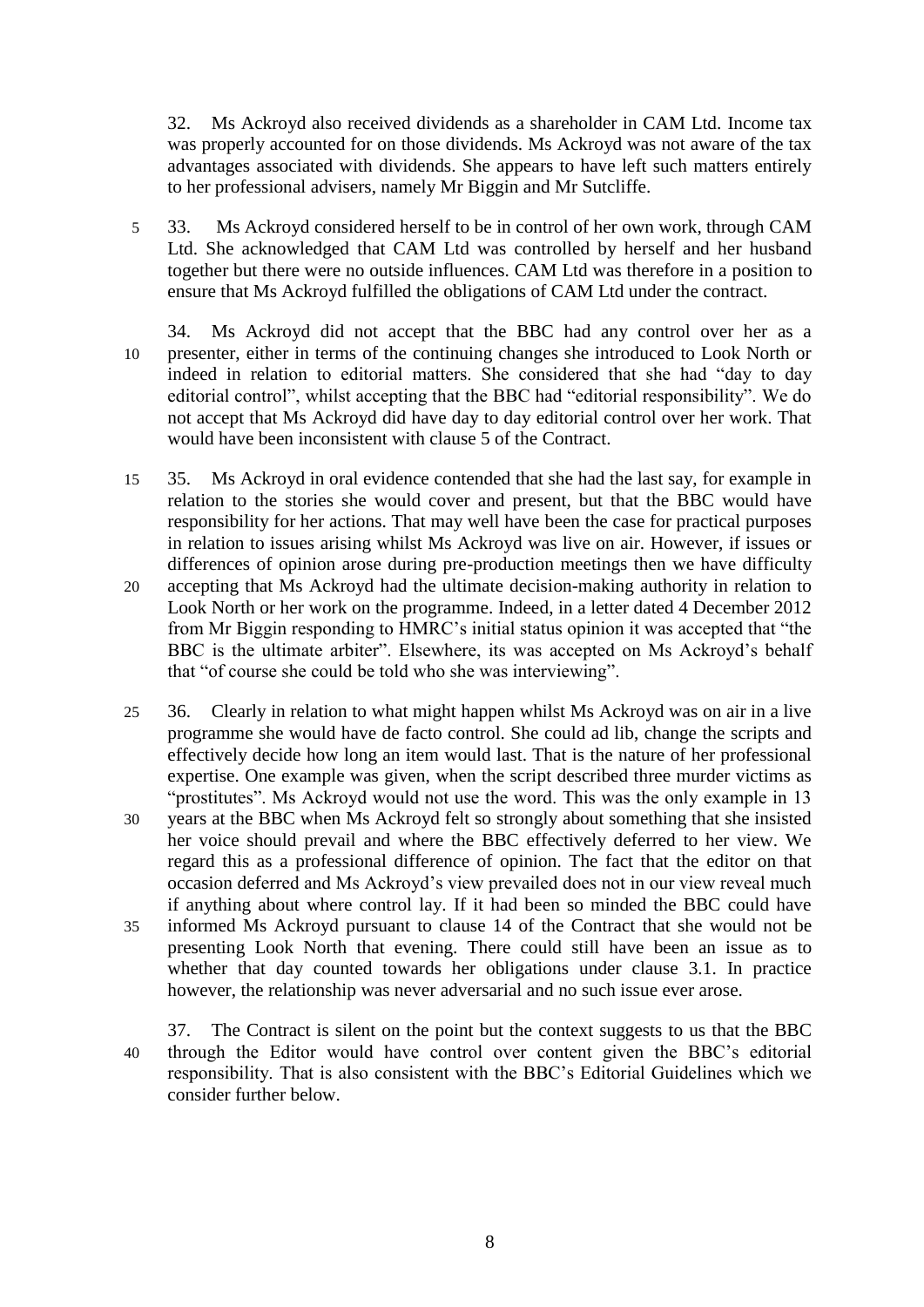38. Ms Ackroyd complained that she had provided a list of people from the BBC who could confirm her evidence, but HMRC had not approached those people. Whether there is substance to that criticism, it was always open to CAM Ltd to call BBC employees as witnesses in the tribunal. If for any reason they were reluctant then 5 she could have applied for a witness summons. On the evidence before us we find that the Editor had the right on behalf of the BBC to decide which stories were covered and in what order. There was room for professional disagreement but we are satisfied that ultimately these were decisions for the BBC.

39. Clause 2 of the Contract provided for a fixed term of 7 years, subject to the 10 termination provisions. In oral evidence Ms Ackroyd did not consider that a 7 year fixed term contract was unusual at the BBC. She was then taken to comments she had provided in relation to a meeting between HMRC and the BBC on 22 May 2012. At that time Ms Ackroyd's comment on the notes of that meeting was that a 7 year contract was "not normal" and that her contract was unique in this regard. In the end 15 she accepted that the Contract was unusual and unique, especially for an older woman at the BBC. We find that it was unusual for someone in Ms Ackroyd's role to have a 7 year fixed term contract.

40. Clause 3 gave the BBC "first call" on Ms Ackroyd's services for up to 225 days per year. The Contract did not provide any means to deal with any dispute as between 20 the BBC and CAM Ltd over the availability of Ms Ackroyd. In our view however Clause 3 gave the BBC the right to require CAM Ltd to provide Ms Ackroyd's services on any particular day subject to reasonable notice and also that she had not already worked 225 days for the BBC at the time of year they required her services. In practice the days Ms Ackroyd worked at the BBC were mutually agreed.

25 41. Clause 3 is not well worded but we are satisfied that the BBC could require Ms Ackroyd not only to work on a particular day, but also it could direct what work she did. They could require her if necessary to report on a particular story without also presenting the Look North programme. That is the effect of the words "as it may require". There is no evidence that happened in practice, but we find that the BBC 30 was contractually entitled to do so. Ms Ackroyd accepted in cross-examination that the BBC ultimately had the right to specify what services CAM Ltd would provide, subject to it being in connection with her role as a presenter and reporter on Look North.

42. Ms Ackroyd did not have a desk at the BBC and used her own computer and 35 mobile phone. The Contract specified that Ms Ackroyd could be required for up to 225 days per year. The contract is silent on the point, but the understanding was that those days were in relation to Look North. In practice Ms Ackroyd would tell the BBC which days she was not available for Look North. Ms Ackroyd was not aware of the BBC keeping a log of the days she worked and there was no reliable evidence that 40 they did so. She kept her own diaries.

43. In addition to the 225 days where the BBC would have first call on Ms Ackroyd's services, clauses 3.2 and 3.4 envisaged the BBC might request her services for BBC radio or other contributions. We say request, because the provision of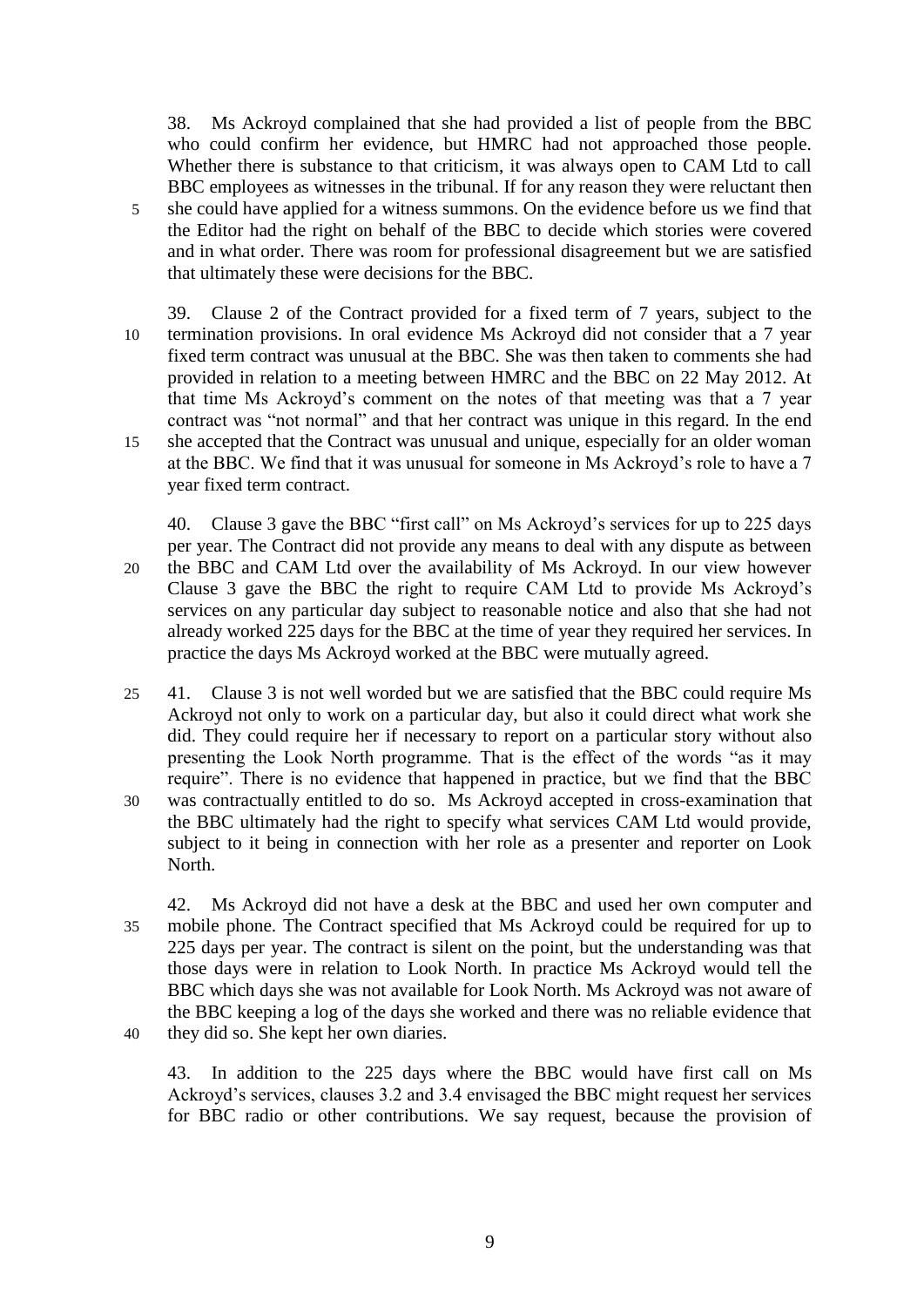services pursuant to clauses 3.2 and 3.4 was subject to mutual agreement. In theory Ms Ackroyd could have withheld agreement unless she was paid an additional fee if she had been minded so to do. In contrast clause 3.3 enabled the BBC to require Ms Ackroyd's attendance at public events. We construe this to be in addition to the 225 5 days referred to in clause 3.1 which relate only to the output of BBC Yorkshire.

44. Ms Ackroyd's evidence was that in practice, attendance at public events amounted to two events per year: Children in Need, where she would act as a regional presenter, and possibly at annual BBC open days. Ms Ackroyd regarded this as part of the 225 days, but little if anything turns on that. There was no contractual right to 10 additional remuneration for attendance at public events.

45. Ms Ackroyd's evidence was that the 225 days under clause 3.1 left her plenty of time to do other things, although she also said that part of the reason why she wanted to end her Sunday Express column in 2007 was that it increasingly took up too much time. 225 days is equivalent to 45 working weeks of 5 days, but as a professional

- 15 journalist we accept she might often work 7 days a week. There were no set hours in the Contract and she would work a 60-80 hour working week if that was what was needed to do the job. We are quite satisfied that Ms Ackroyd was devoted to doing a job she loved and was prepared to work long and hard to ensure the output she was involved in was as professional as possible.
- 20 46. Clause 7 provided for CAM Ltd to be reimbursed travel and subsistence payments at the rates payable to freelance contributors. In addition, Ms Ackroyd was entitled to a payment of up to £3,000 per year for the purchase of suitable clothing, on production of receipts. This sum was paid in each year of the Contract.
- 47. Clause 8.1 restricted Ms Ackroyd from providing any services in respect of 25 television or radio in the UK or Republic of Ireland without the consent of the BBC, or for online services for anyone other than the BBC. Ms Ackroyd described this as "mutually beneficial" in that it was consistent with what she wanted to achieve with Look North. We do not consider that the clause itself was "mutually beneficial". It was a clear restriction on what Ms Ackroyd could do in relation to other activities, 30 whether or not she wanted to engage in such activities. The effect was that she could not provide services as a television presenter or broadcaster in the UK or the Republic of Ireland without the consent of the BBC. She could not provide services for publications other than for the BBC without the consent of the BBC.
- 48. Clause 9 refers to the BBC's undertakings in relation to "Programme Standards" 35 pursuant to an agreement it had with the Secretary of State for Culture Media and Sport, in particular in relation to impartiality. Ms Ackroyd was obliged pursuant to clause 9 not to engage in any conduct which would compromise or call into question the impartiality or integrity of the BBC or Ms Ackroyd. The clause goes on to restrict Ms Ackroyd in relation to certain activities without the prior written consent of the
- 40 BBC. The restricted activities included involvement or association with anyone having a trading relationship with the BBC, providing interview training, being publicly associated with any charity or government initiative or promoting goods or services.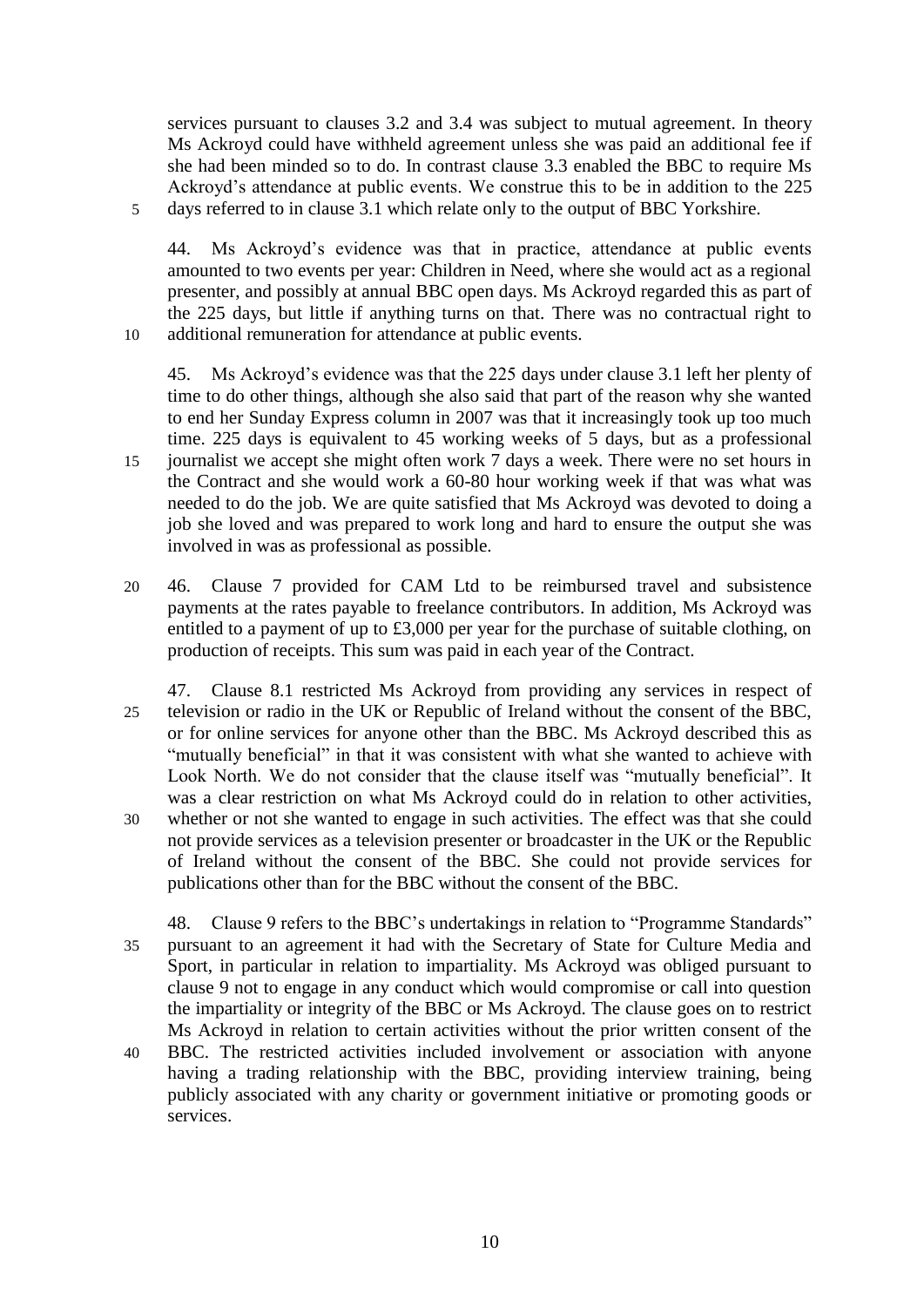49. Ms Ackroyd did not consider that these restrictions had any impact on her. For example, she considered that the restriction on being associated with a charity only applied to "Christa Ackroyd BBC" and not "Christa Ackroyd the person". We do not accept that there was any such distinction. The restrictions applied to Ms Ackroyd 5 generally. In practice the BBC had no real cause to enforce these restrictions until shortly before termination of the contract in 2013 when the BBC appears to have decided to enforce strictly the terms of the Contract.

50. Clause 12 provided for CAM Ltd to indemnify the BBC for any breach of the warranties given in clauses 5 and 11, including any liability for breach of copyright or 10 defamation by Ms Ackroyd.

51. Clause 14 provided that the BBC were not obliged to call on Ms Ackroyd's services, although they would still be obliged to pay CAM Ltd its fees under the Contract if they did not do so. In practice the BBC did always call upon Ms Ackroyd's services for Look North until March 2013.

15 52. Clause 18 prohibited CAM Ltd from using a substitute for Ms Ackroyd.

53. Ms Ackroyd did not have a line manager as such and she was not subject to formal appraisals. In contrast, Harry Gration's line manager was Editor of Look North, who was Mr Tim Smith for at least part of the period up to 2013. Ms Ackroyd had no set hours and subject to programming commitments she was able to come and 20 go as she pleased. She had to give reasonable notice if she was not available to present Look North. That would usually be 2-3 weeks notice if there was something else in her diary. She had no entitlement to sick pay, holiday pay, maternity leave, pension rights or other benefits. That was because the Contract was with CAM Ltd. Such matters would have been subject to Ms Ackroyd's employment contract with

25 CAM Ltd.

54. The material before us contained a sample BBC employment contract and freelance contract. We were not referred to those contracts in detail and we heard no evidence as to the detailed terms of any other BBC employees. In our view it is not a worthwhile exercise to compare the contract with CAM Ltd to employment contracts 30 entered into by the BBC. We must construe the hypothetical contract on its own terms.

# *(3) Payment of Fees*

55. Clause 6 provided for fees to be paid by the BBC to CAM Ltd in respect of the services to be provided by Ms Ackroyd. Fees were payable in accordance with the 35 Schedule and the sums payable were exclusive of VAT. The BBC produced what are known as "self-billed" invoices for VAT purposes and CAM Ltd accounted for VAT accordingly.

56. The payments provided for in the Schedule started at £163,233 for the year ended 31 December 2007, increasing in line with the RPI in each subsequent year of 40 the Contract. The amount payable was a single amount in respect of each year, payable by monthly instalments. It was not dependent on the number of days or hours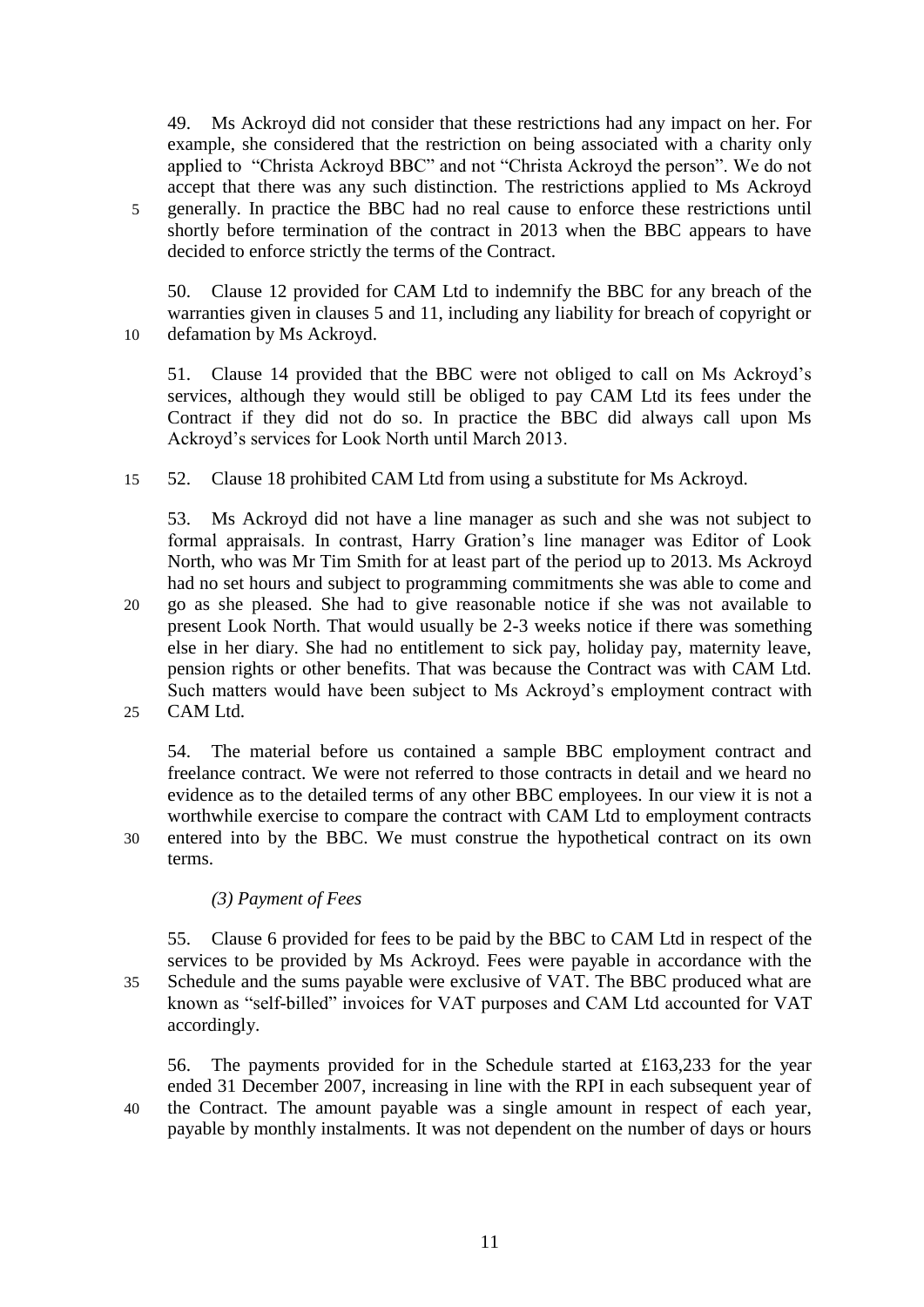worked by Ms Ackroyd, provided Ms Ackroyd was available for work when required by the BBC pursuant to clause 3. In the event that Ms Ackroyd failed for any reason to render the services in clause 3 then clause 6.2 provided that the payment was to be reduced proportionately unless the BBC decided otherwise. In practice the question of 5 reduction never arose. Provided Ms Ackroyd made herself available and performed the services for at least 225 days, which she did, then CAM Ltd was entitled to the payment

57. Paragraph H of the Schedule provided for CAM Ltd to receive a further payment of £7,500 for each 6 month period if ratings for the programming of Ms 10 Ackroyd consistently and significantly exceeded the ratings of the BBC's commercial competition. All parties understood this to mean the ratings of Look North against the ratings of Calendar. Ms Ackroyd objected to this being described as a bonus and preferred to describe it as a success fee. She did acknowledge that it was a performance related payment. Ms Ackroyd understood that she was the only person 15 ever to negotiate such a clause at the BBC but we have no evidence that is in fact the case. In every year during which Ms Ackroyd worked at the BBC the performance related bonus was paid because the ratings of Look North significantly exceeded those of Calendar.

58. Ms Ackroyd's evidence was that she was paid much more than the equivalent 20 rate for a newsreader, a journalist or a producer. She said that she was paid "as talent". It was not clear what Ms Ackroyd meant by this, but in her evidence she described herself as unique within the BBC because of her role and what was expected of her in terms of initially winning the ratings battle with ITV and then keeping Look North ahead of the ITV equivalent. We have already made findings as 25 to the nature of Ms Ackroyd's role. We cannot say that it was unique but we are satisfied that she was expected to drive ratings and was entitled to a performance related bonus in that regard.

# *(4) Working Practices*

59. Ms Ackroyd's witness statement described her involvement in Look North at 30 the time she joined the BBC as follows:

"I was genuinely consulted with from the beginning … on the very fabric, style and perception of BBC Look North. I was asked for my views on style and delivery and then tasked with changing the format in line with my ideas… In particular, I suggested (and it was acted upon) that the BBC change and soften the actual set in order to make 35 the programme more reflective of the light and shade of the county of Yorkshire and to encourage the Producers to do so. It was also my suggestion and indeed, written into negotiations, that a make-up department be established, because I advised (on the basis of my past experience) that guests and contributors to the programme needed to feel better supported and nurtured than in the past."

40 60. We accept that evidence entirely. Ms Ackroyd was a very successful television journalist and presenter. We are satisfied that her journalistic and presenting skills contributed in large measure to the success of BBC Look North after she joined the programme. It is notable in this passage of her evidence in chief, derived from a letter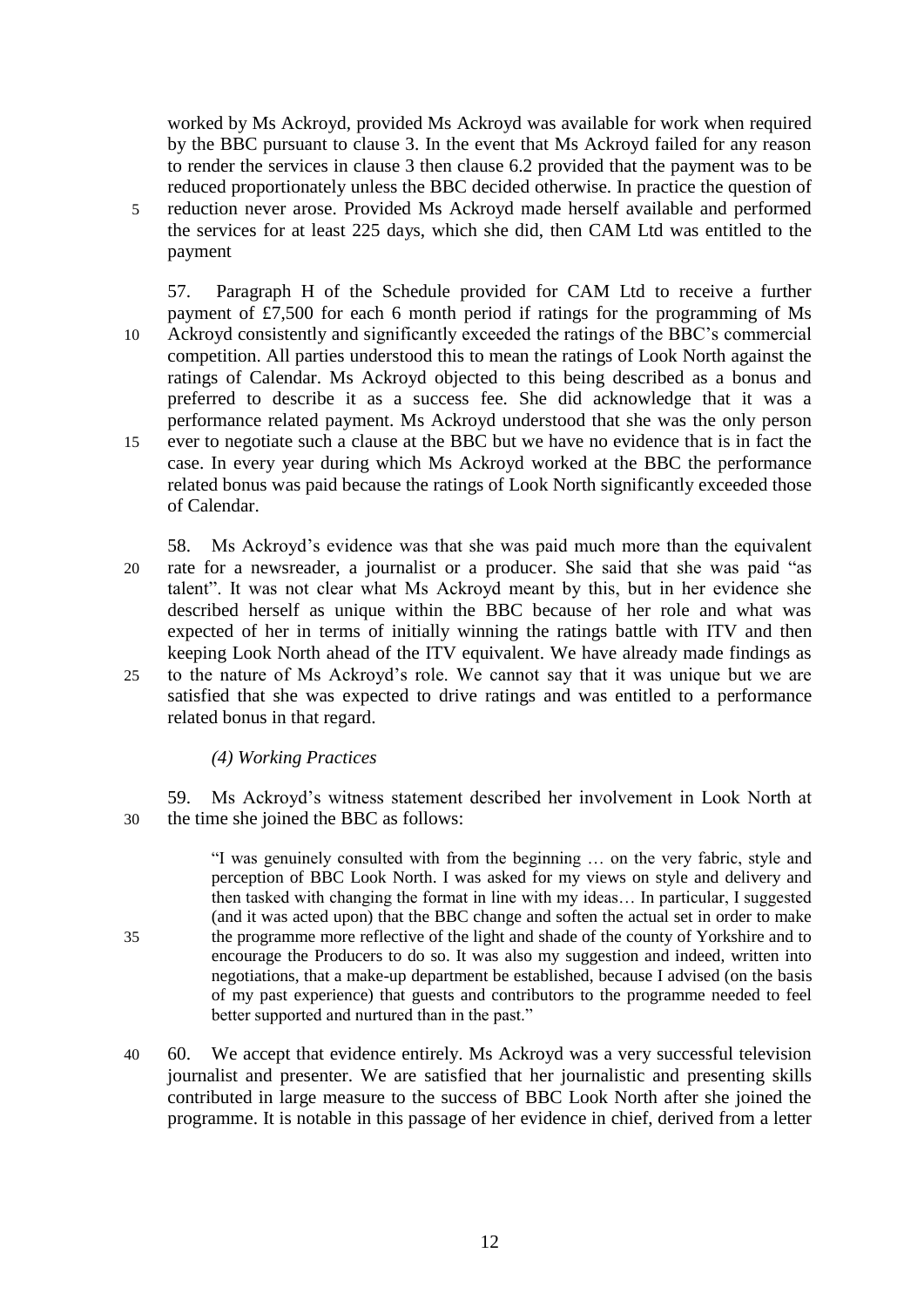which Ms Ackroyd sent to HMRC on 11 April 2013, that Ms Ackroyd uses phrases such as "I was asked for my views", "in line with my ideas", "I suggested", "it was also my suggestion" and "I advised". It is clear from that phraseology and from clause 3 of the Contract that Ms Ackroyd was not being paid to produce an end product. We 5 are satisfied that the ultimate decision as to how the programme might be changed lay with the BBC. Having said that, Ms Ackroyd made editorial contributions and was expected to drive change and maintain strong viewing figures. She did drive change including changes to the lighting, the sound, the sets, introducing make-up facilities for guests and in other areas.

10 61. Ms Ackroyd acknowledged that producing Look North was a "team effort" with some tremendous journalists and incredible people on the team. She maintained that she was "leading that team". We accept that Ms Ackroyd drove the changes that enabled Look North to stay significantly ahead of Calendar. We also accept Ms Ackroyd's evidence that she ran training programmes for on-air staff and mentored 15 technical staff. We do not accept solely on the basis of Ms Ackroyd's evidence that she led the team in the sense of control and decision-making.

61. Ms Ackroyd was the "anchor" for Look North together with Harry Gration. This role was usually carried out in the studio, but she would also anchor the programme when conducting an outside broadcast. There was no typical day. She may have a 20 major interview to prepare for. She would do her own research. Arranging such interviews could take days, weeks or months. In one case she led a small team for nine months investigating the background to a series of murders known as the Crossbow Cannibal killings. She controlled the research, filming and subsequent broadcast material. She described herself as the researcher, producer and presenter in 25 relation to this work and we are satisfied that is an accurate description. However, we are satisfied that it was a matter for the BBC to decide whether and in what way to use the story. They also had the right to edit Ms Ackroyd's material.

62. More usually, Ms Ackroyd would present Look North 5 days a week. This would involve presenting the flagship programme at 6.30pm. It might also include 30 presenting lunchtime and late night news programmes which came under the Look North title.

63. A working day would usually start with a blank sheet of paper. There would be a producers' breakfast meeting at 9.30 – 10.00 am with discussions about what to include in the programme. Ms Ackroyd would not be at that meeting. She would 35 already have had discussions with the producers and may have set off to cover a particular story. The producers would dispatch various reporters to various stories. Ms Ackroyd would go out and research a news story or conduct an interview on camera. She would cover the biggest stories, or the stories in which she had most interest. If she had a major interview she might be forceful in demanding that it should be a lead 40 news item. There were no set timings or shifts. Production discussions would take shape during the day. The only constant was that Look North would be on air at

6.30pm and Ms Ackroyd would be presenting it with Harry Gration unless either was unavailable for some reason.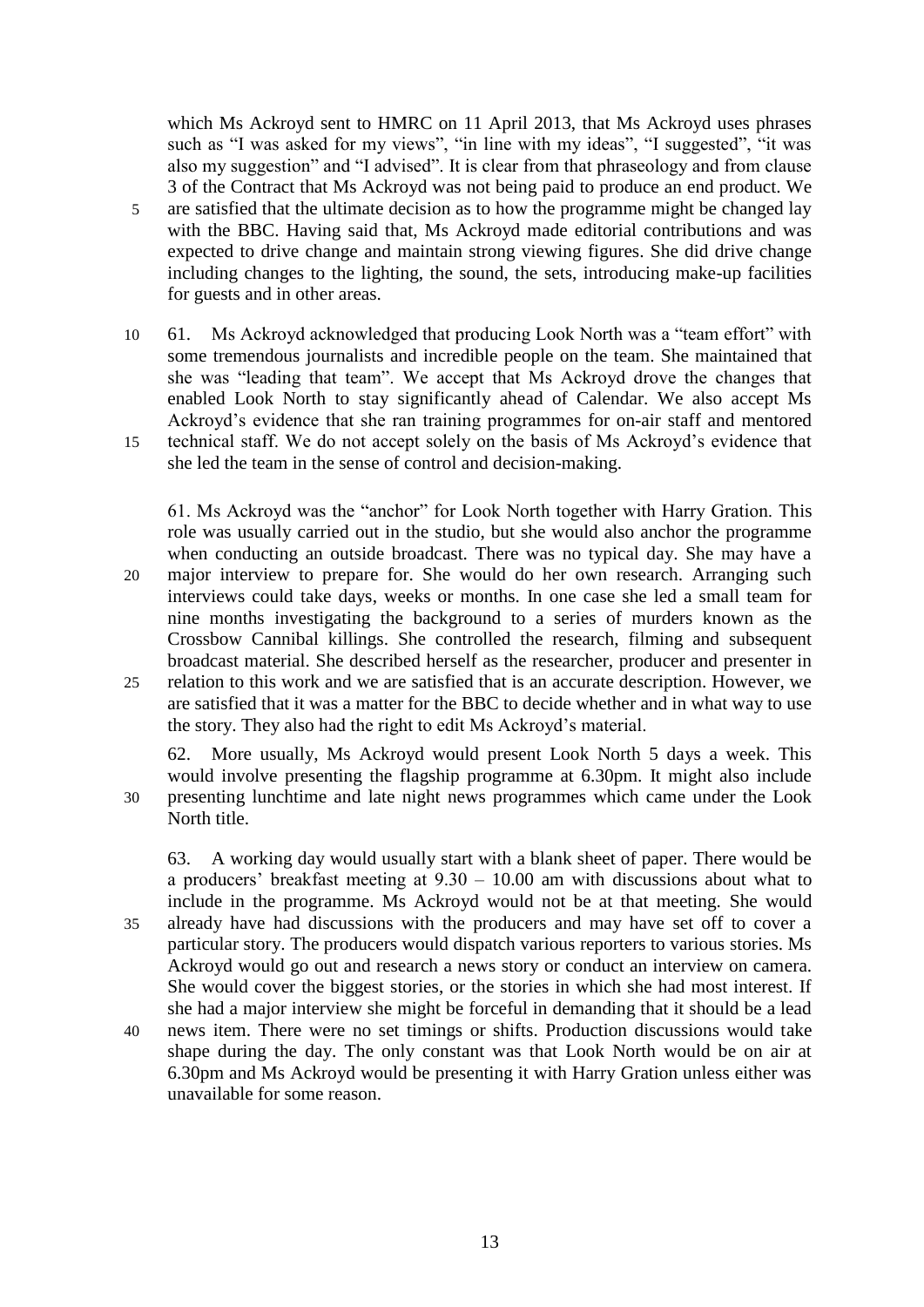64. Discussions about content would take place throughout the day to shape the programme. There would be a 3pm meeting in the newsroom when the material from various reporters came in. Usually there would be a natural running order for the stories. There may be a debate, but it was a collaborative effort. That meeting would 5 involve the Editor, the producers, the sound and floor-manager and the Director. Harry Gration would be there. Ms Ackroyd would be there as often as she could but she might still be out covering a story. The other journalists would not attend because they would probably still be out covering stories.

65. In practice Ms Ackroyd would use her time as she saw fit during the day, but 10 she would almost always be back at the BBC studios in Leeds by 3.30pm for preproduction. She would oversee the editing of her material. Look North had a number of editors who would edit pieces, dealing technically with the recorded image and sound. Ms Ackroyd chose to oversee the editing of her material as part of her professional approach to working on the programme. By virtue of clause 3 the BBC 15 could if necessary have required her to do that work as part of the "reasonable ancillary services" it could require CAM Ltd to provide.

66. The producers would prepare outlines of the running order and the scripts which would be accessible by computer. Those details would be sent as a package to the Director. In broad terms the Director's job was to make the programme happen, 20 including how the programme looked and what camera shots to use.

67. According to Ms Ackroyd the scripts would then be "greened" by a producer. This involved finalising the wording of a script and the length of an item, but Ms Ackroyd could and would change the script constantly right up to final delivery on air. Back at the studio Ms Ackroyd might completely re-write her script on the 25 computer. For example, she might want to ensure that it used language that "sounded like" her. That process could take place right up to the last minute and continue whilst on air.

68. In late 2011/early 2012 Tim Smith the Editor of Look North spoke with Ms Ackroyd about last minute changes to scripts. Mr Smith wanted such changes to be 30 made earlier and Ms Ackroyd agreed, although it is in the nature of a live news programme that changes may have to be made right up to the end of the programme. We are satisfied that Ms Ackroyd would lead such changes and that her role was not simply reading a script from an autocue. Interviews, whether with high profile individuals or others simply caught up in a news story, would almost always be 35 unscripted.

69. Ms Ackroyd would wear an earpiece during a programme whether she was in the studio or on an outside broadcast. The earpiece enabled "talkback" from the gallery of the studio. It was not used to give Ms Ackroyd instructions, but to give her information such as timings to ensure the smooth running of the programme.

- 40 70. Immediately after each programme there would be a post-production meeting to hear feedback about the programme. It was not in any sense an appraisal. It would be
	- 14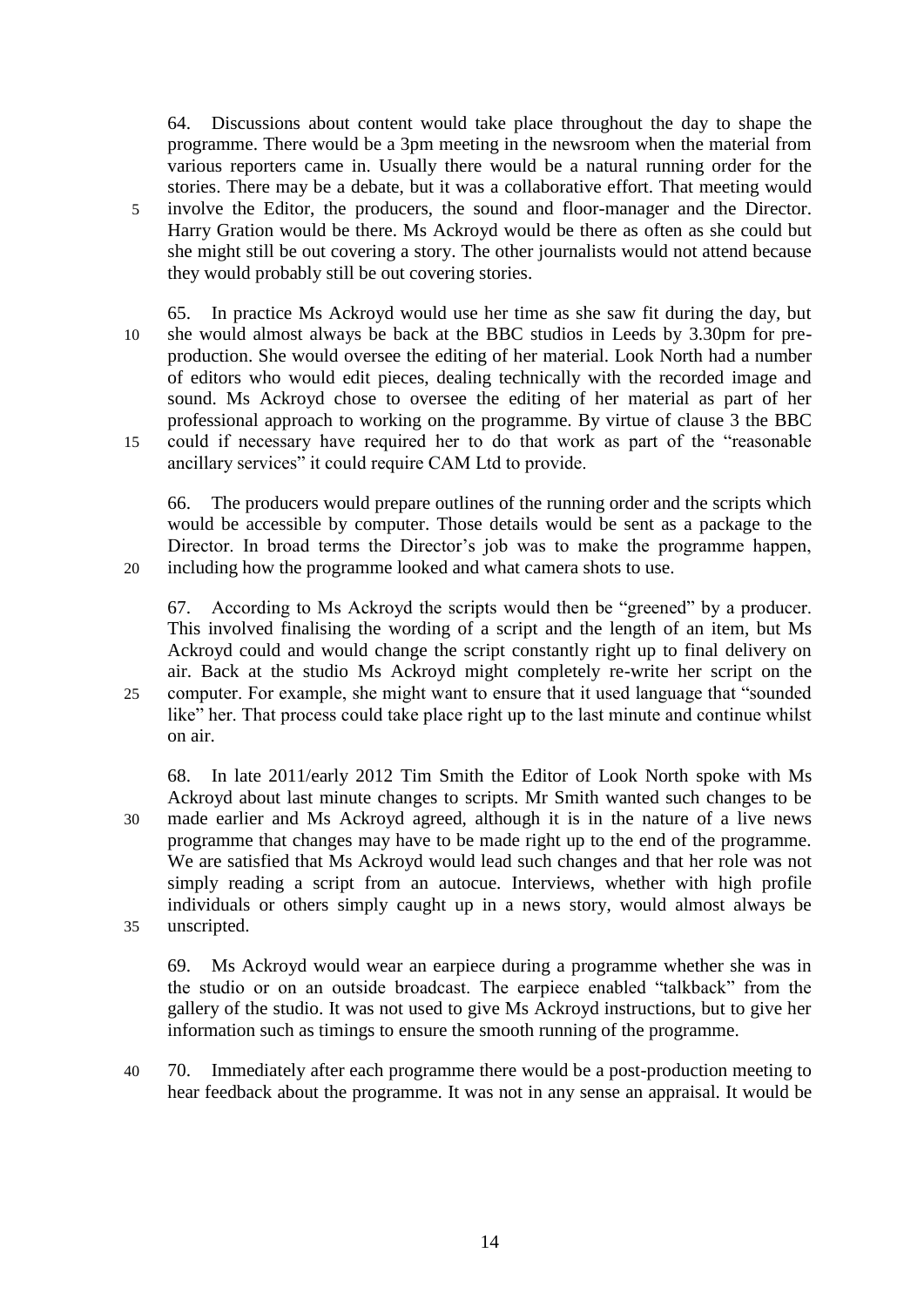a short discussion usually about what had not happened in the programme. There would be no recriminations as such if anything had not gone to plan.

71. Ms Ackroyd maintained that she "was in charge of [her] part" of the programme and effectively could not be overruled. However, following a meeting she had with 5 HMRC on 13 August 2013 Ms Ackroyd accepted that she could be told who she was interviewing. She maintained that how the interview was conducted was a matter for her. We accept that is the case, particularly in relation to a live interview. To a very large extent Ms Ackroyd was expected to use her professional judgment in the work she did.

10 72. The role of the Editor was to have an overview of the whole programme each day. In particular the Editor would oversee and have responsibility for the producers. The Editor was also Harry Gration's line manager.

73. It is in the nature of a news programme that a story may break during the day or indeed during the programme. For example Ms Ackroyd covered the kidnapping of 15 Shannon Matthews on location from Dewsbury. She anchored the programme by way of outside broadcast. Similarly, Ms Ackroyd anchored the programme from Hebden Bridge when the town was flooded and from London during the 2012 Olympics. In those circumstances there may be no producer on site, no director, no script, no autocue and no monitor. The broadcast would effectively be controlled by Ms 20 Ackroyd.

74. Ms Ackroyd was part of the public face of the BBC in the Yorkshire region through her role as a presenter of Look North. Having said that, some members of the public still associate her with her time as a presenter of Calendar for ITV.

*(5) Other Activities*

25 75. The scope of the services to be provided by CAM Ltd were defined by clause 3. That clause was supplemented by clause 11.1 by which CAM Ltd warranted that no other contract or engagement or any other reason would inhibit or prevent Ms Ackroyd from fulfilling her obligations under the Contract.

76. At the time Ms Ackroyd was approached by the BBC to present Look North she 30 had a newspaper column in the Daily Express, later in the Sunday Express. In 2004 the BBC wanted Ms Ackroyd to give up the column but Ms Ackroyd refused. She continued to write the column until January 2007 as previously described. At that time her fee for writing the column was approximately £40,000 per year.

77. Ms Ackroyd does not make personal appearances in what she described as a 35 "show and go". She did not do what she considered to be "inconsequential appearances" such as the opening of an event or "cutting a ribbon". She did however offer her services as a presenter at conferences and events in which she had a particular interest. For example, presenting a "Women in the Workplace" conference for Morrisons Supermarkets, presenting award ceremonies for various emergency 40 services and supporting organisations such as Bradford University and the Yorkshire

15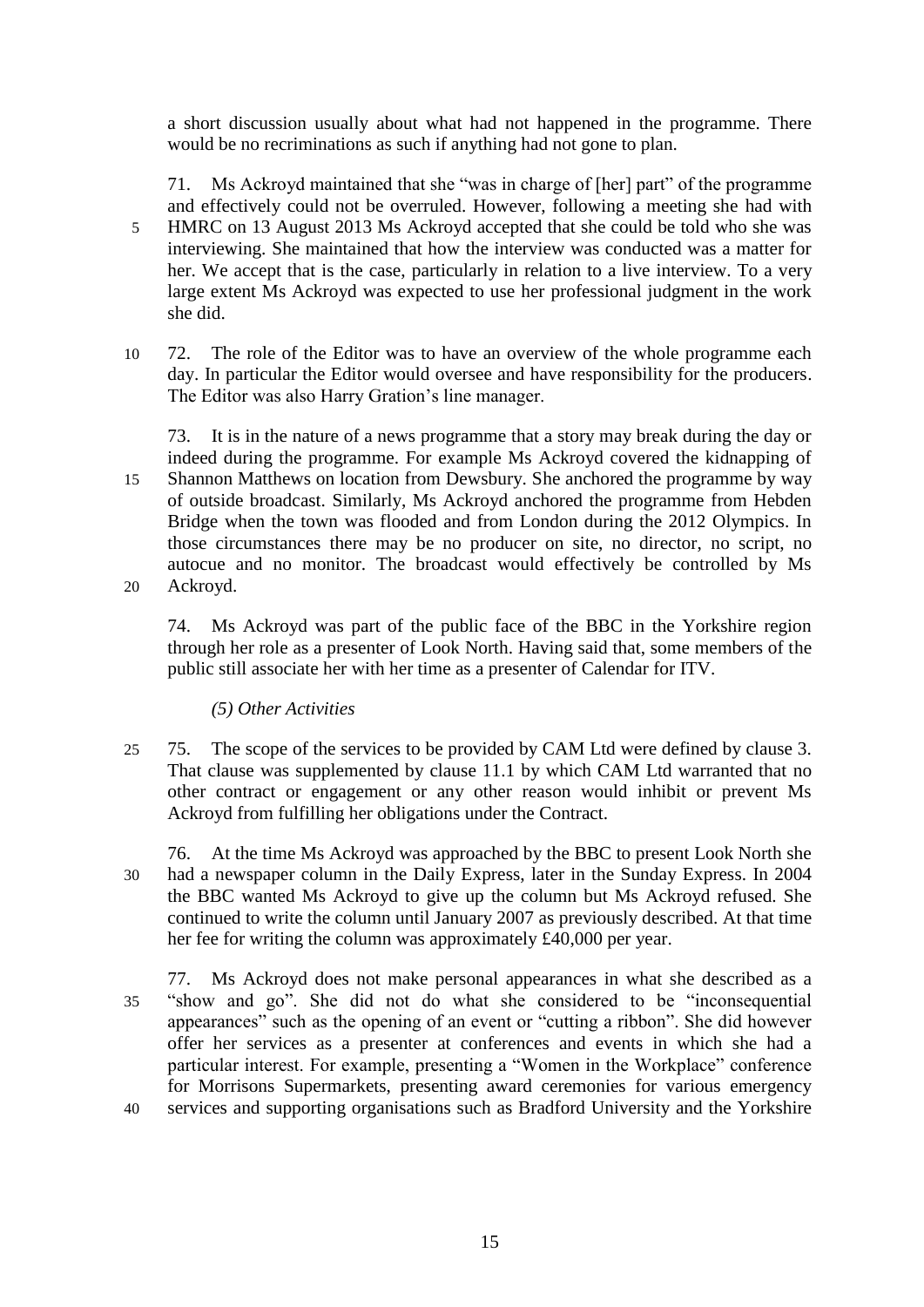Tourist Board. Ms Ackroyd also appeared as herself in a TV network drama called "The Syndicate" and in the film "The Calendar Girls".

78. Ms Ackroyd's evidence was that she did not seek permission from the BBC before accepting such engagements, although she might inform the Editor of Look 5 North as a courtesy. We accept that evidence, although strictly CAM Ltd was required to ensure that Ms Ackroyd had consent from the BBC for such activities pursuant to clauses 1, 8 and 9 of the Contract.

79. Ms Ackroyd had a high profile in Yorkshire. Many people would contact her directly about engaging her services. If anyone tried to contact her through the BBC 10 then they would be told they should contact Ms Ackroyd directly.

80. Ms Ackroyd told us and we accept that she had a lot more freedom and flexibility to take on other engagements compared to colleagues who were employed by the BBC, such as Harry Gration. Prior to 2013 she was never prevented from undertaking any activity. In relation to many events Ms Ackroyd made no charge for

- 15 her services because she considered they were worthy causes. It was common ground that Ms Ackroyd was not pro-active in seeking other clients. She did not need to be because she regarded the Contract as very lucrative and she was content to devote her energies to Look North. In early 2012 Harry Gration and the weatherman on the show were told by the Editor that they could no longer charge for outside appearances. In
- 20 contrast it was accepted by the Editor that Ms Ackroyd could continue to charge because she was not an employee.

81. It is clear that the vast majority of Ms Ackroyd's income during the period of the Contract, until the Contract was terminated in 2013, came from the BBC. Her income from other sources was very small by comparison as indicated by the 25 following figures:

| <b>Year ended</b><br>31 December | <b>Gross Income from</b><br><b>BBC</b> | <b>Other Gross</b><br><b>Income</b> | <b>Proportion from</b><br><b>BBC</b> |
|----------------------------------|----------------------------------------|-------------------------------------|--------------------------------------|
|                                  |                                        |                                     |                                      |
| 2009                             | 202,316                                | 4,000                               | 98%                                  |
| 2010                             | 76,596                                 | 6,416                               | 96.5%                                |

82. Ms Ackroyd obtained some work through The Speakers Agency. In one contract with the Speakers Agency dated 15 January 2010 Ms Ackroyd's address was given as c/o BBC Look North. On occasion correspondence in relation to Ms 30 Ackroyd's other activities would be addressed to Ms Ackroyd c/o BBC Look North. That is not surprising because the BBC published Ms Ackroyd's profile and contact details on its website and it was well known that Ms Ackroyd worked at the BBC in Leeds.

83. There was one example of CAM Ltd invoicing the BBC for work other than in 35 relation to Look North. That was in September 2004 when Ms Ackroyd presented a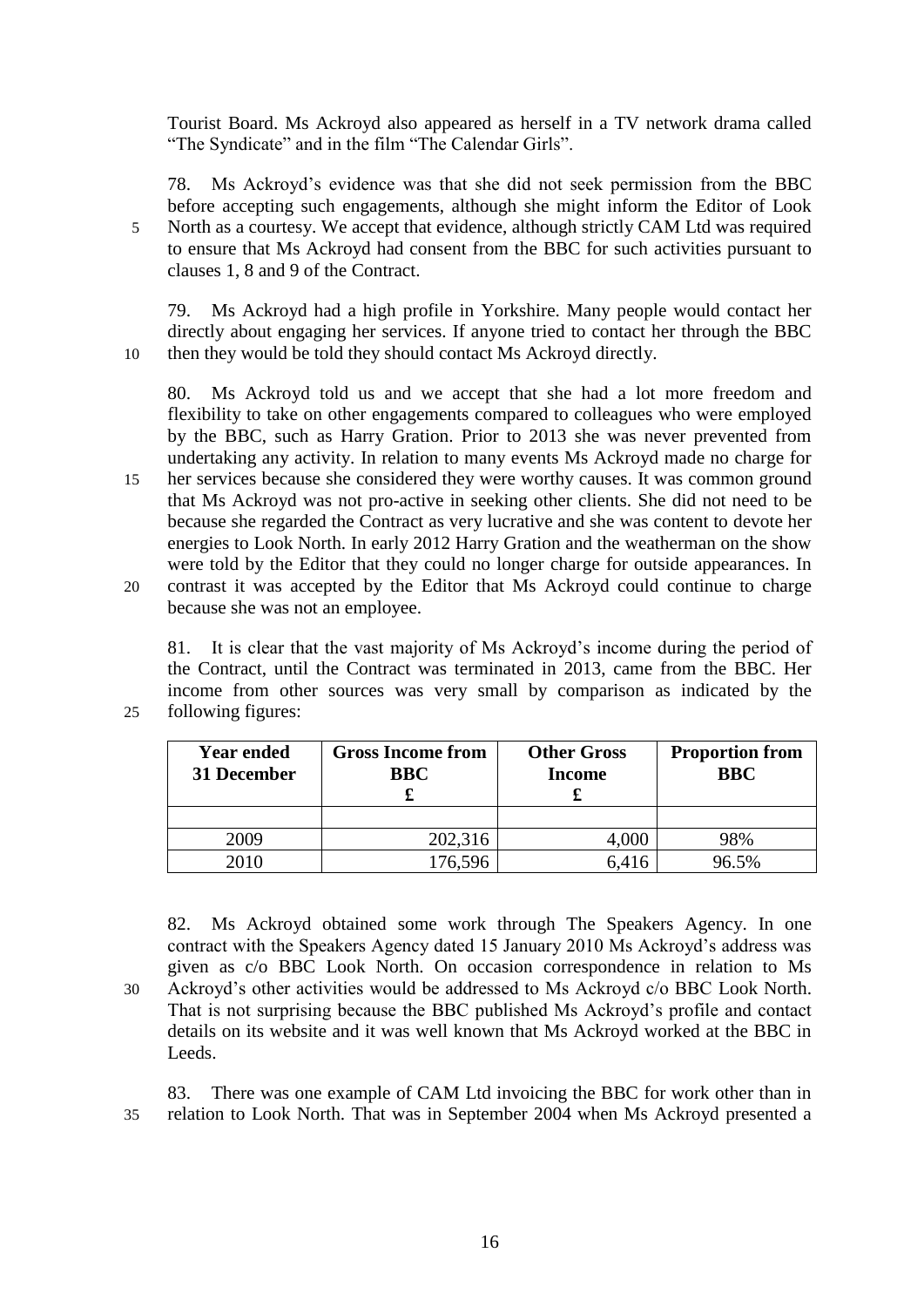national news programme from London. This seems to have been an isolated example. Ms Ackroyd had no desire to work outside the Yorkshire region.

84. We heard evidence from Mr Paul Stead. He has known Ms Ackroyd for many years and engaged Ms Ackroyd to do a voice over for a television documentary called 5 Georgia's Story which told the story of an obese 15 year old girl. The engagement was arranged directly between Mr Stead and Ms Ackroyd, not via the BBC. Ms Ackroyd re-wrote the script. The programme was shown on the BBC and sold around the world. Ms Ackroyd invoiced Daisybeck £500 plus VAT for her work. Mr Stead would discuss ideas with Ms Ackroyd a couple of time a year, although Georgia's 10 Story is the only time Ms Ackroyd has worked for Daisybeck. He described her role as akin to a producer.

85. The Contract required Ms Ackroyd to attend public events as required by the BBC. Ms Ackroyd said that these would be few and far between. If she was attending an awards dinner then she considered she was attending as herself, and not on behalf 15 of the BBC.

# *(6) Control Generally*

86. Ms Ackroyd provided extracts from her diary entries between 2007 and 2013, principally to demonstrate that she was able to choose when she worked, coming and going outside the established shift pattern subject to fulfilling her obligation to work 20 225 days per year. We accept that evidence. On occasion she worked for other organisations without question from the BBC. We are satisfied that is what happened in practice. Having said that, there was no reason for the BBC to assert its rights under the Contract to restrict the activities of Ms Ackroyd unless the BBC considered there was a significant breach of contract.

- 25 87. Ms Ackroyd was able to use her journalistic skills to identify and develop stories however as she chose. She worked on high profile stories such as the kidnap of Shannon Matthews, the shooting of PC Sharon Beshenivsky and many others. At the time of the shooting of PC Sharon Beshenivsky Ms Ackroyd received a tip off that a police officer had been shot in Bradford. Her contacts confirmed that it was a female
- 30 PC. At the time she was hosting an outside broadcast in relation to Children in Need. She told us that she "demanded to go back to the studio" so that she would be there as the story developed. We accept that evidence.

88. We are satisfied that Ms Ackroyd had a high degree of autonomy in carrying out her work and in identifying the stories she wished to follow. We heard evidence 35 from Ms Kathryn Apanowicz who had been interviewed by Ms Ackroyd on a number of occasions and her evidence is consistent with that finding.

89. Ms Ackroyd considered herself to be unique at the BBC in this regard, reflected in the amount she was paid which she described as far more than any other regional presenter and many national newsreaders. Ms Ackroyd suggested that this was 40 because she was much more than a newsreader. We cannot say whether Ms Ackroyd was unique in this sense, but we are satisfied that she was not simply a newsreader.

17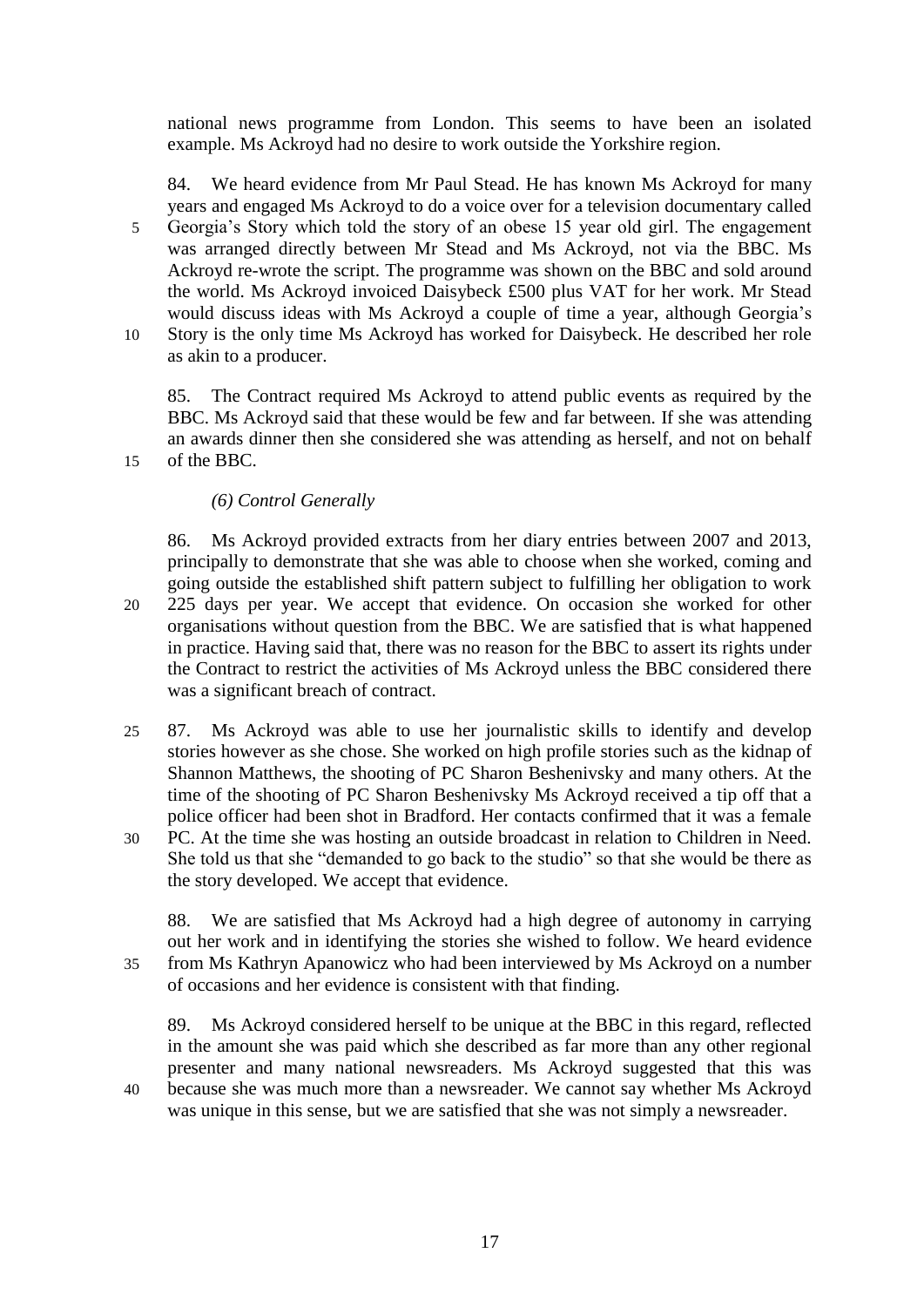90. Ms Ackroyd's relationship with the BBC and its employees working on Look North was not adversarial. No-one ever tried to stop her from doing anything. It was understood that if there was a big story, Ms Ackroyd would be there. Ms Ackroyd considered that HMRC were seeking to portray her as someone who is given a script 5 and reads from an autocue. We are satisfied that is not the case. Indeed, it was not how Mr Tolley put the case on behalf of HMRC.

91. HMRC allege that Ms Ackroyd attended BBC training events. Ms Ackroyd accepted that she attended a training session on social media on 24 March 2011. Having been invited, she asked rhetorically why she would not go. She also accepted 10 that she attended a training session on Safeguarding BBC Values on 13 February 2013, shortly before she was told by the BBC that she was being withdrawn from presenting Look North. She also recalled telling the trainer that the restriction on associating with charities did not apply to her because she was freelance.

- 92. Ms Ackroyd denied attending a training session on Safeguarding Trust 15 English Regions on 26 February 2008 because her dairy indicated this was in the middle of the Shannon Matthews abduction. In a meeting with HMRC, Ms Helen Thomas the BBC Head of Region for Yorkshire said that no-one could read the news if they had not done the Safeguarding Trust training session. This training session appears to relate to the BBC's Editorial Guidelines. It is not clear however whether
- 20 Ms Ackroyd attended this particular training session.

# *(7) BBC Editorial Guidelines*

93. The BBC's "Editorial Guidelines" encapsulate the values of the BBC and the editorial standards that every producer of BBC content is expected to follow. They are revised every four or five years. New editions were produced in 2005 and in October 25 2010. It is HMRC's case that Ms Ackroyd was contractually bound by the Editorial Guidelines, and that this is one aspect of the BBC's control over Ms Ackroyd's work.

94. The suggestion that Ms Ackroyd was bound by the Editorial Guidelines appears first to have been made by Ms Thomas in a meeting she had with HMRC on 2 August 2013. The notes of that meeting suggested that Ms Thomas equated the Editorial 30 Guidelines with the Programme Standards referred to in Clause 9.1 of the Contract. In written comments by Ms Ackroyd on the notes of that meeting Ms Ackroyd, who was not present, states "these were the guidelines". At first sight it seemed that Ms Ackroyd was accepting that the Programme Standards were the Editorial Guidelines. In oral evidence however she was adamant that was not the case.

- 35 95. The Editorial Guidelines were mentioned in emails from Mr David Smith of the BBC Tax department to HMRC in 2014. Mr Smith also suggested that a reference to Programme Standards in clause 9.1 of the Contract was a reference to the Editorial Guidelines.
- 96. Mr Tolley put to Ms Ackroyd and submitted to us that the reference to 40 Programme Standards in Clause 9 of the Contract was a reference to the BBC's Editorial Guidelines.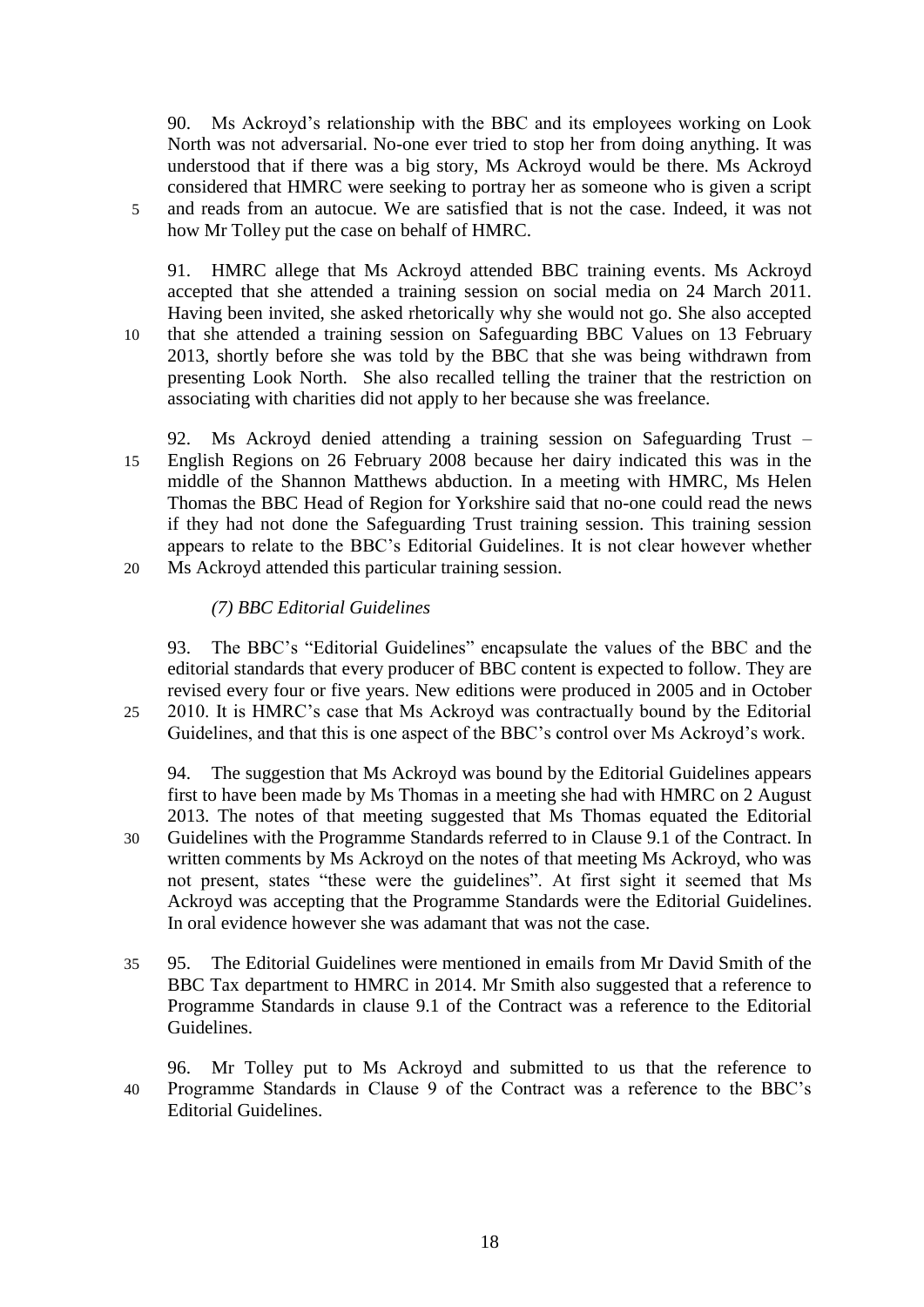97. It is striking that there is no evidence from the BBC in this appeal, in relation to this issue and others. It is common ground that the Editorial Guidelines were previously called the Producers' Guidelines. There was an extract from the fourth edition of the Producers' Guidelines in evidence. It is not clear what date these were 5 published but it was sometime before June 2005 when they became the Editorial Guidelines. The introduction to the Producers' Guidelines was by Mr Greg Dyke, the then Director General. He states:

" These Guidelines are a public statement of [the BBC's] values and standards and how we expect our programme-makers to achieve them. They detail the BBC's approach to 10 the most difficult editorial issues and provide guidance which programme makers at all levels need to be aware of and follow

> These Guidelines are a working document for programme teams to enable them to think their way through some of the more difficult dilemmas they may face …

15 Our staff, those freelances working with us, and the independent producers we commission – all need to be familiar with these Guidelines and to apply their underlying principles. **This is more than just a moral responsibility; it is also a contractual obligation for everyone who makes programmes for the BBC** …"

Emphasis added

- 20 98. The Producers' Guidelines comprise some 359 pages dealing with values such as impartiality, fairness, taste and decency; issues in programmes such as children in programmes and the reporting of suffering and distress; programme funding and external relationships; politics and various other matters.
- 99. In June 2005 a new version of the Editorial Guidelines was published. They 25 were said to be shorter and clearer, but were still 201 pages in length dealing with similar issues as the previous Producers' Guidelines. The introduction by Mr Mark Thompson, the then Director General, included the following:

" Many of the guidelines are advisory, but some are mandatory and have the force of instructions… So please read the guidelines and keep them by your side as you work 30 …"

100. The Editorial Guidelines were available on the BBC website. A section on the BBC's Editorial Values contained the following remarks:

…

" The BBC Editorial Guidelines are a statement of the Values and standards we have set for ourselves over the years. They also codify the good practice we expect from the 35 creators and makers of all BBC content, whether it is made by the BBC itself or by an independent company working for the BBC …"

101. In 2010 a new version of the Editorial Guidelines was published. They were described by Sir Michael Lyons, the Chairman of the BBC, as "one of the most important documents the BBC publishes". By way of introduction he said: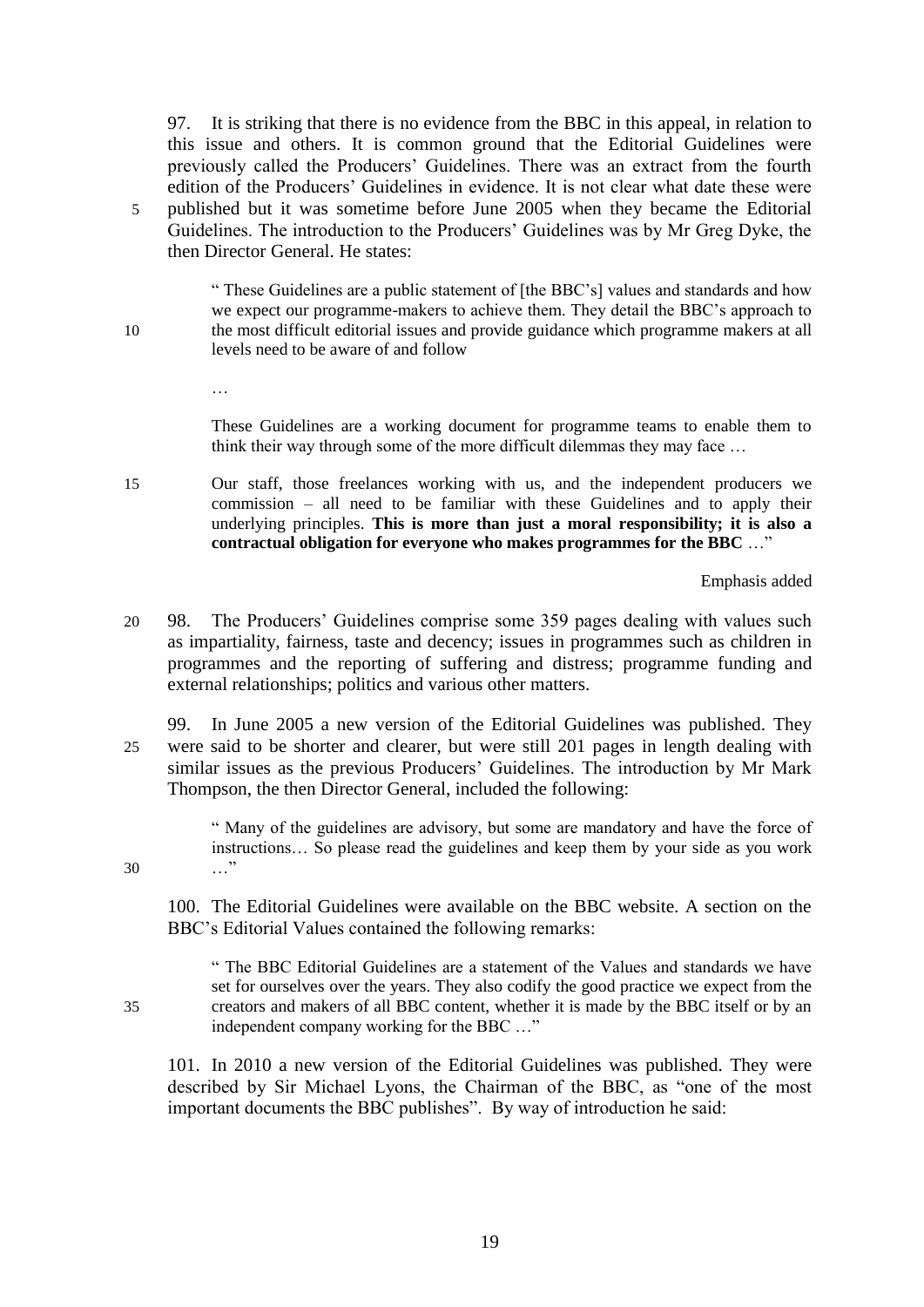" … these Guidelines set out the standards required of everyone making programmes and other content for the BBC."

102. A section on Using the Guidelines contained the following:

" The BBC Editorial Guidelines apply to all of our content whoever creates or makes it 5 and wherever and however it is received.

Any proposal to step outside the Editorial Guidelines must be editorially justified. It must be discussed and agreed in advance with a senior editorial figure or, for independents, with the commissioning editor. Director Editorial Policy and Standards 10 must also be consulted.

> 2.2.1 Editorial responsibility in the BBC rests with the editorial chain of management from programme or content producer, whether in-house or independent, through to divisional director, and to the BBC's Director-General, who is the editor-in chief."

- 15 103. Ms Ackroyd's evidence was that there was no discussion of the Producers' Guidelines at the time she first started to work at the BBC. Her evidence was that she had only ever been given one copy of any guidelines. She said this was in 2004 when a copy was put in everyone's pigeonhole. There was no reference to the Editorial Guidelines at the time the Contract was being negotiated in 2006. She said that she
- 20 had never referred to the Editorial Guidelines nor was she ever referred to them. She considered the Editorial Guidelines she had been given were guidance for less experienced journalists which simply described what was best practice. She had read the Editorial Guidelines but would have no need to refer to them specifically. She felt they were more a part of the BBC's "mission statement" and that they were there to
- 25 demonstrate the BBC's values to the public. Ms Ackroyd said that "they didn't apply to me". She would operate her own professional guidelines such as honesty, integrity and respecting human dignity.

104. Ms Ackroyd said that she would expect a reference to the Editorial Guidelines in her contract if she was bound by them as a matter of contract. She did not regard 30 them as contractually binding but she did regard them as "of great interest".

105. On a number of occasions Ms Ackroyd referred to having received only one copy of guidelines throughout the time she was working at the BBC, which was in 2004. When she was taken to the 2010 Editorial Guidelines she said that she had never seen the document or read the introduction. However, we are satisfied that Ms 35 Ackroyd received a round robin email from Mr Thompson dated 11 October 2010 drawing her attention to the launch of the new BBC Editorial Guidelines. The email

expressly said as follows:

…

…

" The Guidelines show you how to ask and answer important questions like these – and where we have to follow rules, they'll tell you what the rules are too.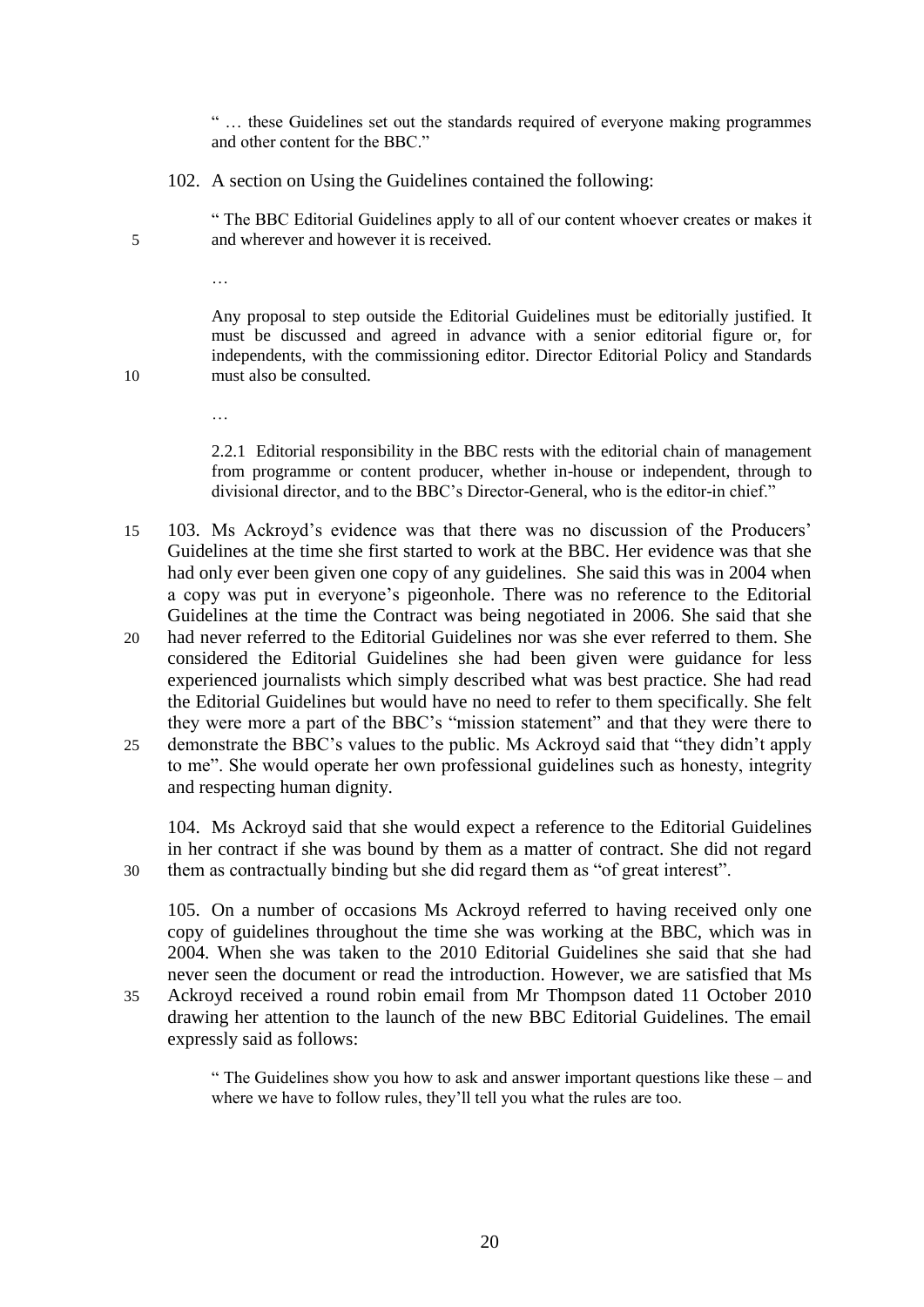As before, the new Guidelines are being published as a book – everyone involved with our content should get a personal copy by the end of the week. From tomorrow we are also launching a new Guidelines website … It contains the whole of the Guidelines, together with Editorial Policy Guidance …

5 Whatever your role in making the BBC's content, what you do and how you do it makes a difference. Using the Guidelines, and reflecting their values in your work, is at the heart of making the BBC's content something we can be proud of."

106. There was some suggestion that Ms Ackroyd went to a roadshow explaining the Editorial Guidelines at the time the 2010 version was introduced but she had no 10 recollection of doing so. There is no reliable evidence that she did and we make no finding in that regard.

107. Ms Ackroyd's approach to the Editorial Guidelines seems at odds with the introductory remarks contained in various versions of the Editorial Guidelines, including the Producers' Guidelines which she received in 2004 and Mr Thompson's 15 email. However, we are not satisfied that the Programme Standards referred to in Clause 9 of the Contract is a reference to the Producers' Guidelines or the Editorial Guidelines. There is no direct reliable evidence that is the case, nor is there any evidence as to the content of the "agreement" with the Secretary of State referred to in

- Clause 9.
- 20 108. Mr Tolley submitted that even if compliance with the Editorial Guidelines was not a contractual obligation, Ms Ackroyd was still obliged to follow them. The source of that obligation was not explained but in practical terms we accept the submission. If Ms Ackroyd did not act in accordance with the Editorial Guidelines then her contract might not be renewed, albeit she had a 7 year contract. Alternatively, in any
- 25 particular situation the BBC could decide not to call on Ms Ackroyd to present or work on Look North, although arguably they would remain liable to make payments under the contract. In our view the real significance of the Editorial Guidelines in the present case is that they provide part of the context in which the parties entered into the Contract. We also consider that they were in part the standards by reference to
- 30 which Ms Ackroyd would be judged professionally by the BBC and others working on Look North. We return to the Editorial Guidelines in our reasons below.

# *(8) HMRC's Enquiry*

109. HMRC's enquiry into the tax affairs of CAM Ltd commenced on 22 February 2011. It was described as a "check of employer and contractor records". It was not 35 clear from the opening letter that it was an enquiry into Ms Ackroyd's status for the purposes of IR35. In the circumstances Ms Ackroyd did not attend the initial meeting on 1 September 2011 which was attended by Mr Sutcliffe and Mr Biggin. Ms Ackroyd's husband is a director of CAM Ltd. He is an accountant and acts as a bookkeeper for CAM Ltd. The meeting covered in detail the nature of Ms Ackroyd's 40 work for the BBC. It is unfortunate that the significance of that meeting was not made apparent to Ms Ackroyd because HMRC rely on answers provided by Mr Sutcliffe concerning the relationship between Ms Ackroyd and the BBC. However, Ms

Ackroyd did at least have an opportunity to comment in correspondence on the notes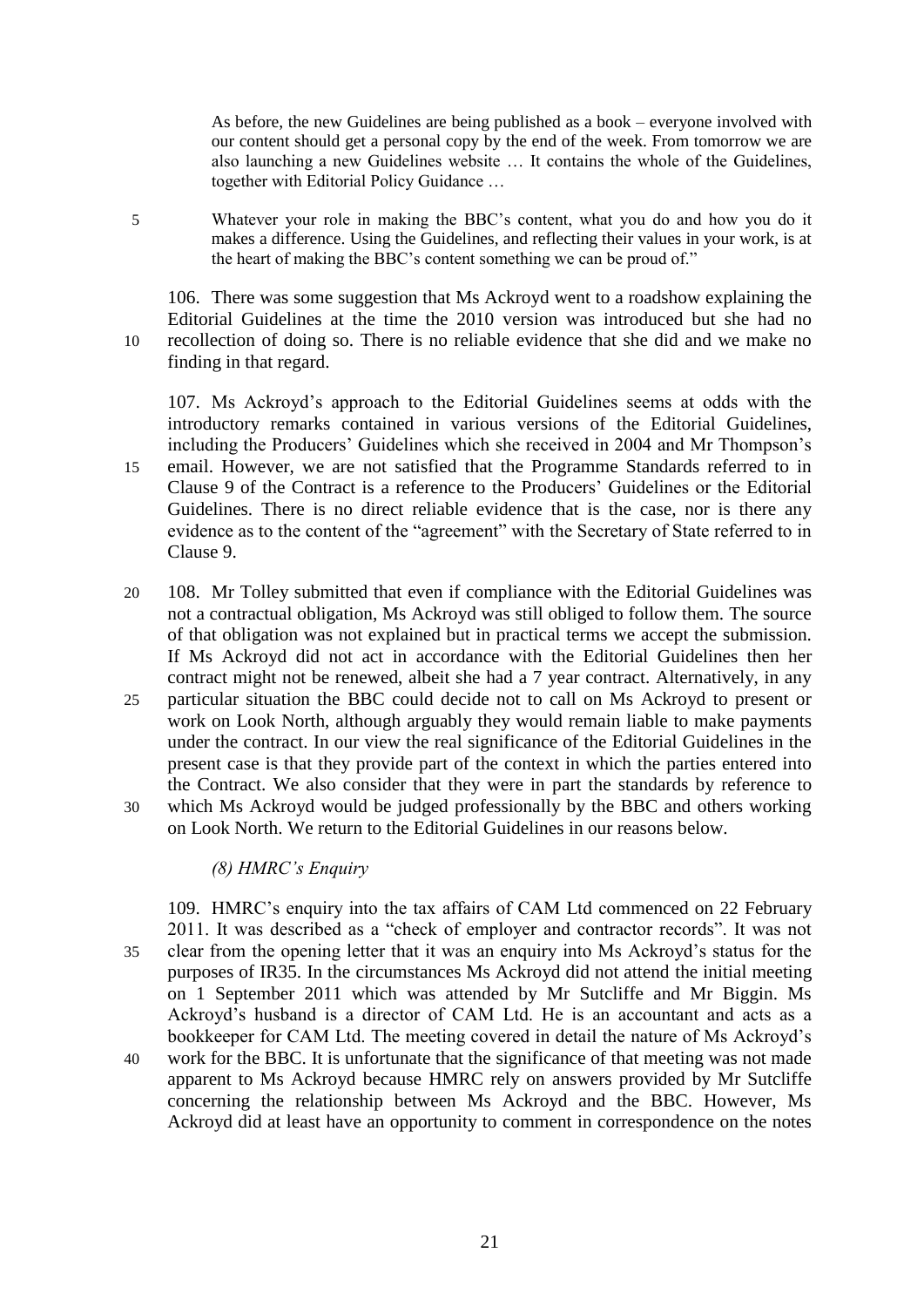of what was said at the meeting and at other meetings between HMRC and BBC employees.

110. Notes of the meeting were provided by HMRC and CAM Ltd was invited to agree the notes. Mr Biggin replied setting out points where issue was taken in relation 5 to the notes. Thereafter Ms Ackroyd said that she tried to meet with the HMRC officers but they would not meet with her until after they had made their decision that IR35 was engaged.

111. The enquiry was conducted by Mr Ian Pannett and he set out his opinion and reasons for the application of IR35 to CAM Ltd on 14 September 2012. It was a 10 decision in principle and there was no assessment at that stage. CAM Ltd was invited to provide any further information within 35 days. Documentation to quantify the tax and national insurance that would be due was also requested in separate correspondence.

112. The first decisions and determinations in relation to years 2006-07 and 2007-08 15 were issued to CAM Ltd on 7 March 2013. There was a subsequent meeting between Ms Ackroyd and HMRC on 13 August 2013, after Ms Ackroyd's contract had been terminated.

113. In the course of HMRC's enquiry, Mr Pannett spoke with Mr Smith of the BBC tax department and with Ms Thomas. Ms Ackroyd was critical of the enquiry because 20 she did not consider that these individuals had any first hand knowledge about her role. She had never met Mr Smith. She knew Ms Thomas very well but as Head of Region she would rarely have contact with her. Ms Thomas trusted Ms Ackroyd to work "without interference". Neither individual was involved in negotiating the contracts between the BBC and CAM Ltd. Ms Ackroyd considered that the officer 25 had reached his conclusion on inadequate information as to her role. In particular, that he wrongly understood she was simply a presenter using an autocue who was fed questions and controlled by the producers.

114. Mr Summers submitted that the evidence of HMRC's dealings with the BBC during the enquiry suggested that there may have been some "collusion" between the 30 two bodies. We do not accept that any such case is made out.

115. Ms Ackroyd said that when HMRC contacted the BBC for the purposes of their enquiry in or about May 2012 the BBC became very concerned. The enquiry led the BBC to question Ms Ackroyd's integrity and "out of the blue" in early 2013 she was taken off air. Thereafter the BBC refused to meet with Ms Ackroyd or her advisers.

- 35 116. Between 3 May 2013 and 17 May 2013 there was a chain of email correspondence between Ms Ackroyd, Ms Thomas and Mr Tim Smith in which Ms Ackroyd effectively asked for permission from the BBC to be involved in various engagements. In particular, to become President of the Friends of the Bronte Church, to attend a Marie Curie lunch in aid of Bradford Hospice and to demonstrate cooking
- 40 at the World Curry Festival in Bradford. Permission to become President of the Friends of the Bronte Church was refused on the basis of the Editorial Guidelines.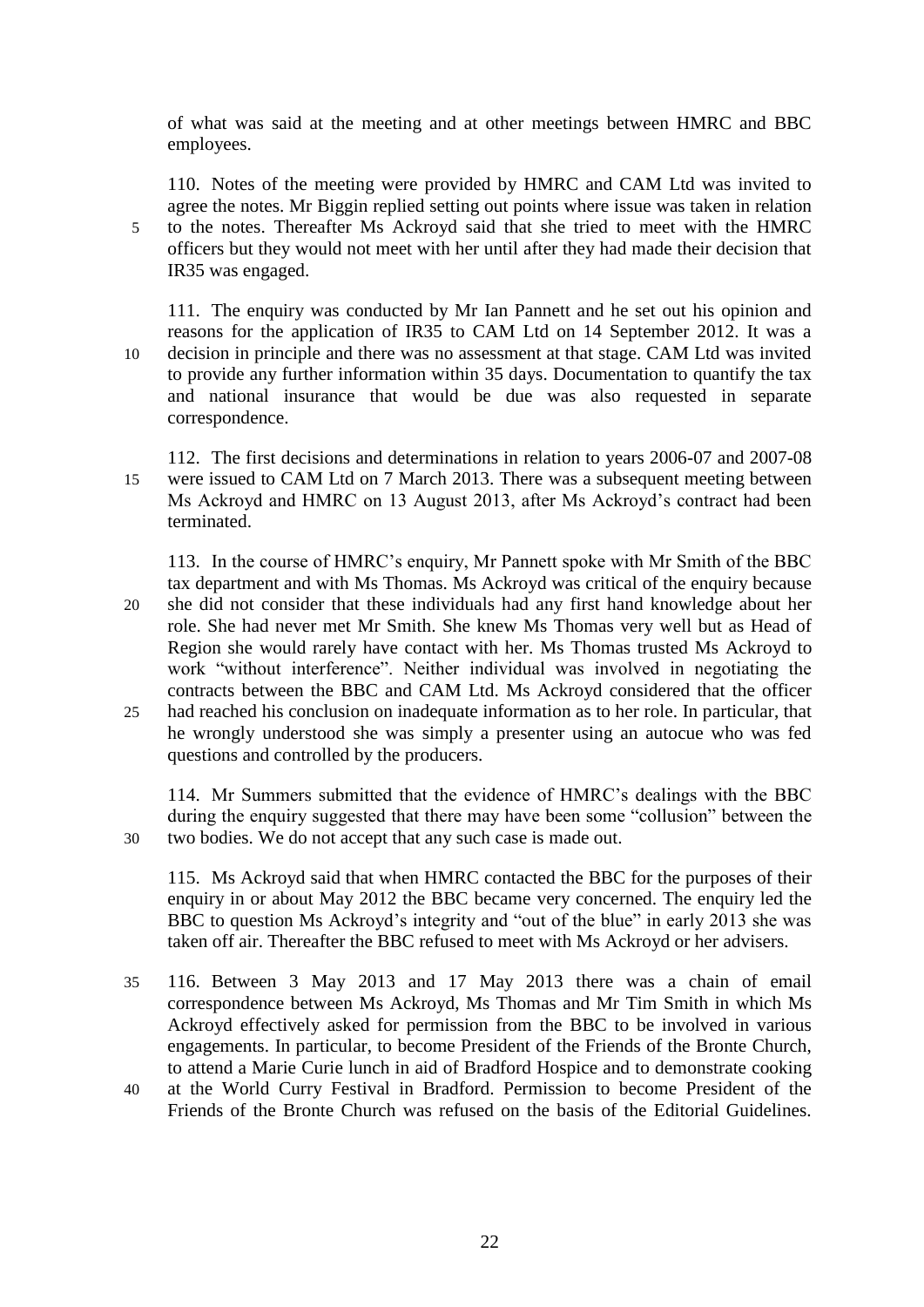The Editorial Guidelines provided that those involved in the production of BBC content must have no significant connection with the organisations featured and it was suggested that a story about the church roof might be featured in future. The appearance at the World Curry Festival was approved. Ms Ackroyd said that she sent 5 these email requests 'tongue in cheek'. She was trying to make a point by asking permission for every little event which previously she would never have asked permission for. By then the relationship had completely broken down.

117. We do not consider that much weight is to be given to this email correspondence. Nor do we consider that Ms Ackroyd's failure to challenge the 10 refusal based on Editorial Guidelines adds much weight to HMRC's case that Ms Ackroyd was contractually bound by the Editorial Guidelines. We accept Ms Ackroyd's evidence that at this stage there were stories in the newspapers about her relationship with the BBC. She felt that the BBC was effectively trying to establish control retrospectively and she did not take it seriously. More likely in our view is that 15 the BBC began relying on what they understood to be their strict contractual rights.

*(8) Termination of the Contract*

118. On 22 May 2012 there was a meeting between Ms Thomas and Mr Smith of the BBC and HMRC in connection with CAM Ltd and Ms Ackroyd's work at the BBC.

119. On 5 July 2012 Helen Thomas wrote a rather opaque letter to Ms Ackroyd 20 ahead of any negotiations there might be at the end of the Contract in 2013. The underlying message was that the "market value" for presenters had fallen since 2007. In fact it does not appear that any negotiations followed this letter.

120. Ms Ackroyd considered that the BBC's attitude towards her changed from the beginning of 2013. This followed evidence from the BBC given to the House of 25 Commons Public Accounts Committee in July 2012 and the publication of a review undertaken by Deloitte on behalf of the BBC into freelance engagements at the BBC. We know that the review was published on 7 November 2012. The review recognised that the BBC required a large number of freelancers to make its programmes and

- referred to the BBC's policy of engaging a small number of "on air" individuals via 30 personal service companies. As a result of the review the BBC changed the way it viewed personal service companies. It no longer intended to engage on air talent with long term contracts through personal service companies. The BBC anticipated that a number of such individuals would be offered employment contracts when their current contracts expired. No employment contract was ever offered to Ms Ackroyd.
- 35 121. There was a meeting between Ms Ackroyd and Ms Thomas on 21 February 2013 where the HMRC investigation was discussed. On 4 March 2013, following a conversation, Helen Thomas wrote to Ms Ackroyd to say that she was being withdrawn from her presenting duties with immediate effect. The BBC purported to be exercising its rights under clause 9 of the Contract. Relevant parts of the letter read 40 as follows: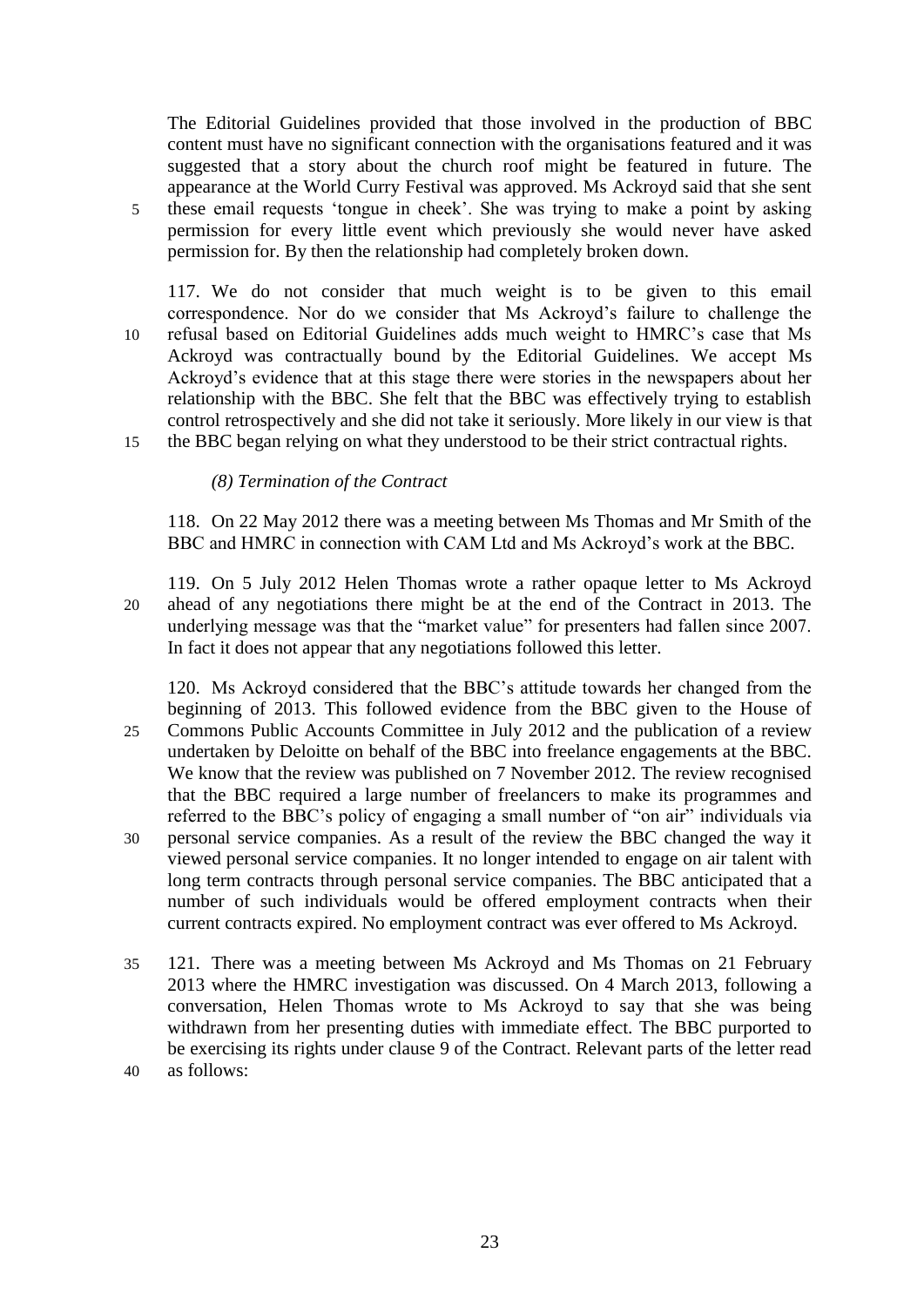" … [as] HMRC has now issued a formal demand against you for unpaid tax which you are unable to pay and propose to challenge, the BBC has decided that it is in both your interests and the BBC's that you be withdrawn from your presenting duties…

- We feel it is important to allow you to focus on the dispute with HMRC, but also, and 5 importantly, the BBC must ensure that it complies with its obligations of impartiality and avoids any conflict of interest with your role as a presenter … For reference the relevant obligations are set out in the BBC Charter and Agreement, and in the BBC's Editorial Guidelines, including in sections 4, 14 and 15. We are also concerned to ensure that the BBC is not brought into disrepute.
- 10 …

Finally, I wish to remind you of the obligations under clauses 8 and 9 of the contract, as imposed upon you by clause 3 of the inducement letter dated 11 May 2006."

122. Shortly thereafter Ms Ackroyd herself became a news story. We were told that there were newspaper stories about her being a "tax cheat", although we were not 15 taken to any specific stories. We stress that HMRC have never suggested that is the case, or that Ms Ackroyd has ever acted in any way dishonestly.

123. Ms Ackroyd did not recall receiving any "inducement letter" from the BBC. The existence of an inducement letter was also referred to in subsequent letters from Ms Thomas to Ms Ackroyd on 12 and 14 March 2013. It is true that Ms Ackroyd did 20 not question the existence of an inducement letter in her replies dated 12 and 13

- March 2013 and 5 April 2013. She did however question the reasons given by the BBC for withdrawing her from presenting duties. In particular she maintained that whilst there was a routine enquiry by HMRC, her tax affairs and those of CAM Ltd were perfectly in order, and no tax demand had been made by HMRC.
- 25 124. HMRC relied on the existence of an inducement letter but they were unable to produce a copy. What was produced in evidence was said to be an example of a standard inducement letter from a broadcaster to the BBC in 2006 and read as follows:

#### "BBC NEWS

# 30 CONTRACT FOR TRADING WITH SERVICE COMPANY FOR SERVICES OF BROADCASTER

FROM:

# TO: BRITISH BROADCASTING CORPORATION

Dear Sirs,

35 In order to induce you to enter into an Agreement with Limited (hereinafter referred to as 'the Lender') dated the day of 2006 ('the Agreement') for the rendering of my services as a broadcaster and in consideration of your execution and delivery thereof I the undersigned hereby: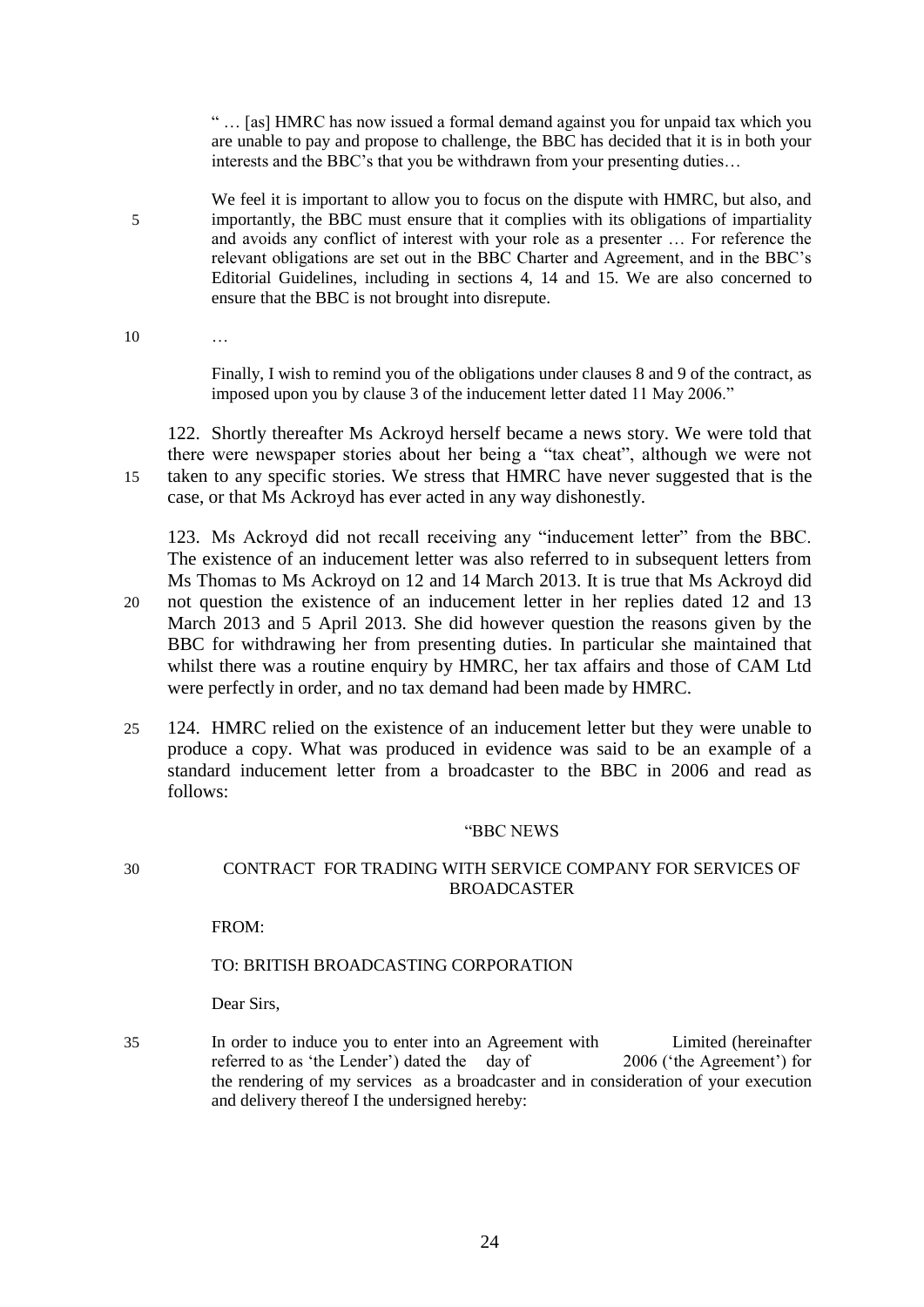- 1. …
- 2. …

3. Subject to all the terms and conditions thereof agree to render all of the services therein required of me and to be bound by and duly perform and observe each and all 5 of the terms and conditions of the Agreement requiring performance or compliance on my part .

…

#### SIGNED by

In the presence of:"

- 10 125. Ms Ackroyd had taken legal advice in relation to her responses in March and April 2013. Whilst her responses did not question the existence of an inducement letter her evidence was that she did not recognise the example and had no recollection of receiving such a letter. She was sure that she had not signed such a letter. The only contemporary correspondence at the time the Contract was signed was a formal letter 15 from a BBC lawyer in the BBC Talent Rights Group dated 11 May 2006 enclosing a
- signed copy of the Contract. There was no reference to any inducement letter of the same date.

126. We note that the example of an inducement letter was headed BBC News, whereas Ms Ackroyd's contract negotiations were with BBC Talent. In the absence of 20 any copy of an inducement letter or any evidence from Ms Thomas as to what caused her to think that there was an inducement letter we are not satisfied that Ms Ackroyd did sign or send any inducement letter to the BBC.

127. On 28 June 2013 the BBC Litigation Department wrote to CAM Ltd terminating the Contract. The BBC relied on Clause 13.1 of the Contract on the basis 25 of a material breach of Clause 9.1 of the Contract dealing with conflicts of interest. In particular the BBC relied on:

> (1) Determinations by HMRC that CAM Ltd and Ms Ackroyd had failed to account for tax and national insurance in accordance with the IR35 Legislation.

(2) The making of inappropriate claims for relief from tax in relation to 30 expenditure incurred.

(3) The making of inaccurate representations to HMRC.

(4) An unauthorised personal appearance at an event allowing the Look North brand to be used in advertising amounting to a breach of the Editorial Guidelines.

35 (5) Accepting invitations to at least one event without obtaining prior consent of the BBC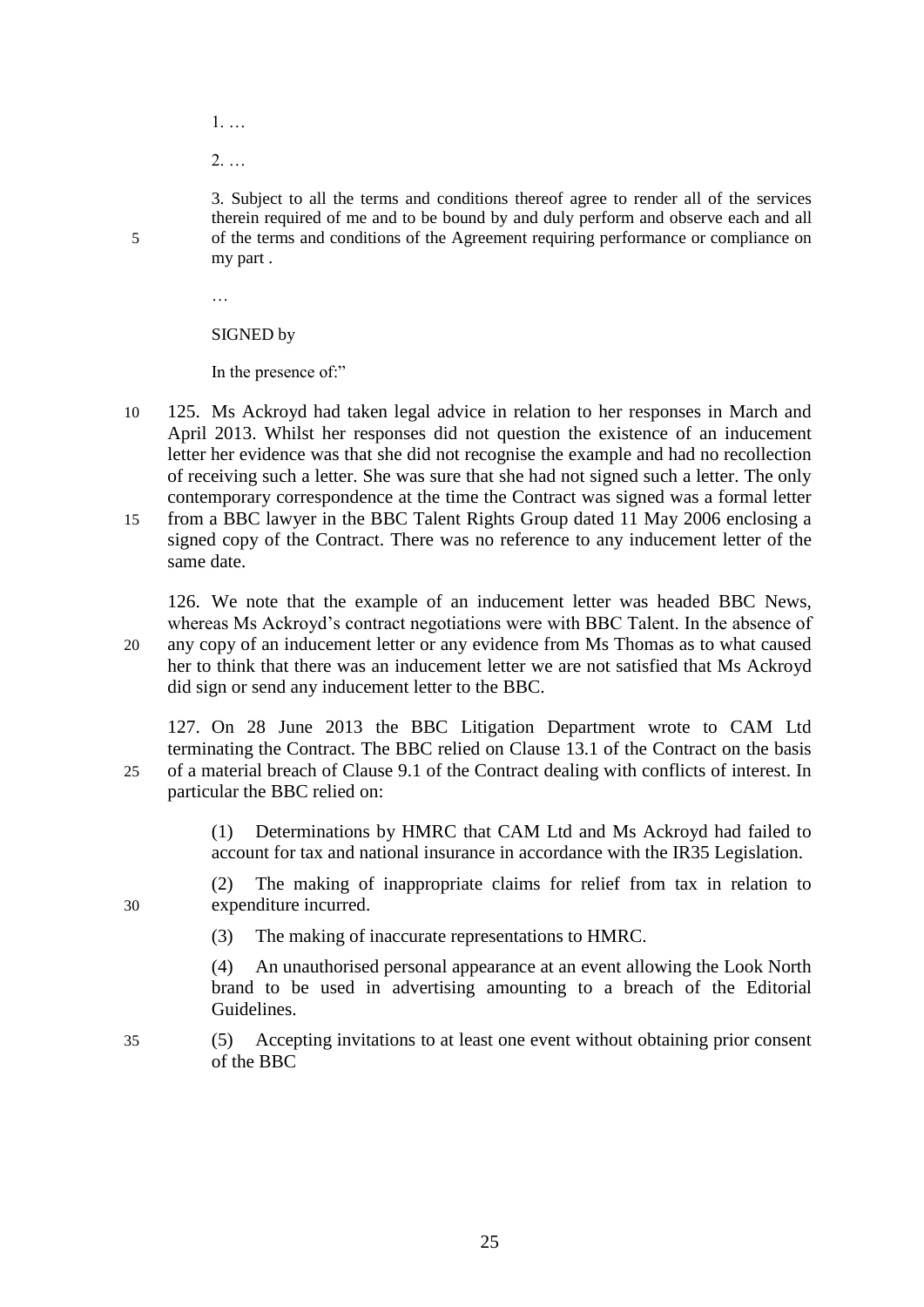128. It is not part of our role in this appeal to make any finding as to whether there was a material breach of the Contract by Ms Ackroyd, and we say nothing about whether the Contract was validly terminated.

129. HMRC again relied on Ms Ackroyd's failure to question the BBC's reliance on 5 the Editorial Guidelines as recognition that she was bound by the Editorial Guidelines. It is notable that Ms Ackroyd did not dispute in her response that she was bound by the Editorial Guidelines. However, Ms Ackroyd was having to deal with the media fallout. She also understood that Ms Thomas had described her as "toxic". She had become isolated. We can understand that Ms Ackroyd's main concern was to

10 refute the fact that her integrity was being questioned. We do not treat Ms Ackroyd's responses to correspondence referring to the Editorial Guidelines as an acceptance by her that she was contractually bound by them.

#### *Reasons*

15 130. It is worth re-stating at this stage the principal issue which we must decide as follows:

> " If the services provided by Ms Ackroyd were provided under a contract directly between the BBC and Ms Ackroyd, would Ms Ackroyd be regarded for income tax purposes as an employee of the BBC?"

20 *(1) General approach*

131. There was no real disagreement as to the principles we should apply in determining this issue. We were referred to a number of relevant authorities. There is no statutory definition of employee or employment in this context. The classic statement on the conditions required for a contract of service is that of MacKenna J in 25 *Ready Mixed Concrete (South East) Ltd v Minister of Pensions and National Insurance [1968] 2 QB 497* at 515:

" (i) The servant agrees that, in consideration of a wage or other remuneration, he will provide his own work and skill in the performance of some service for his master. (ii) He agrees, expressly or impliedly, that in the performance of that service he will be 30 subject to the other's control in a sufficient degree to make that other master. (iii) The other provisions of the contract are consistent with its being a contract of service."

132. The first condition is what is known as "mutuality of obligation". The second condition is that of control to a sufficient degree. The third condition operates as a negative condition. If the first two conditions are satisfied, the contract will be a 35 contract of employment unless there are other provisions of the contract which are inconsistent with that conclusion and of sufficient importance that the Tribunal can conclude that the contract is not one of service (see *Ready Mixed Concrete* at p516 to 517 and *Weightwatchers (UK) Ltd v HMRC [2012] STC 265* per Briggs J at [41] to [42] and [111]).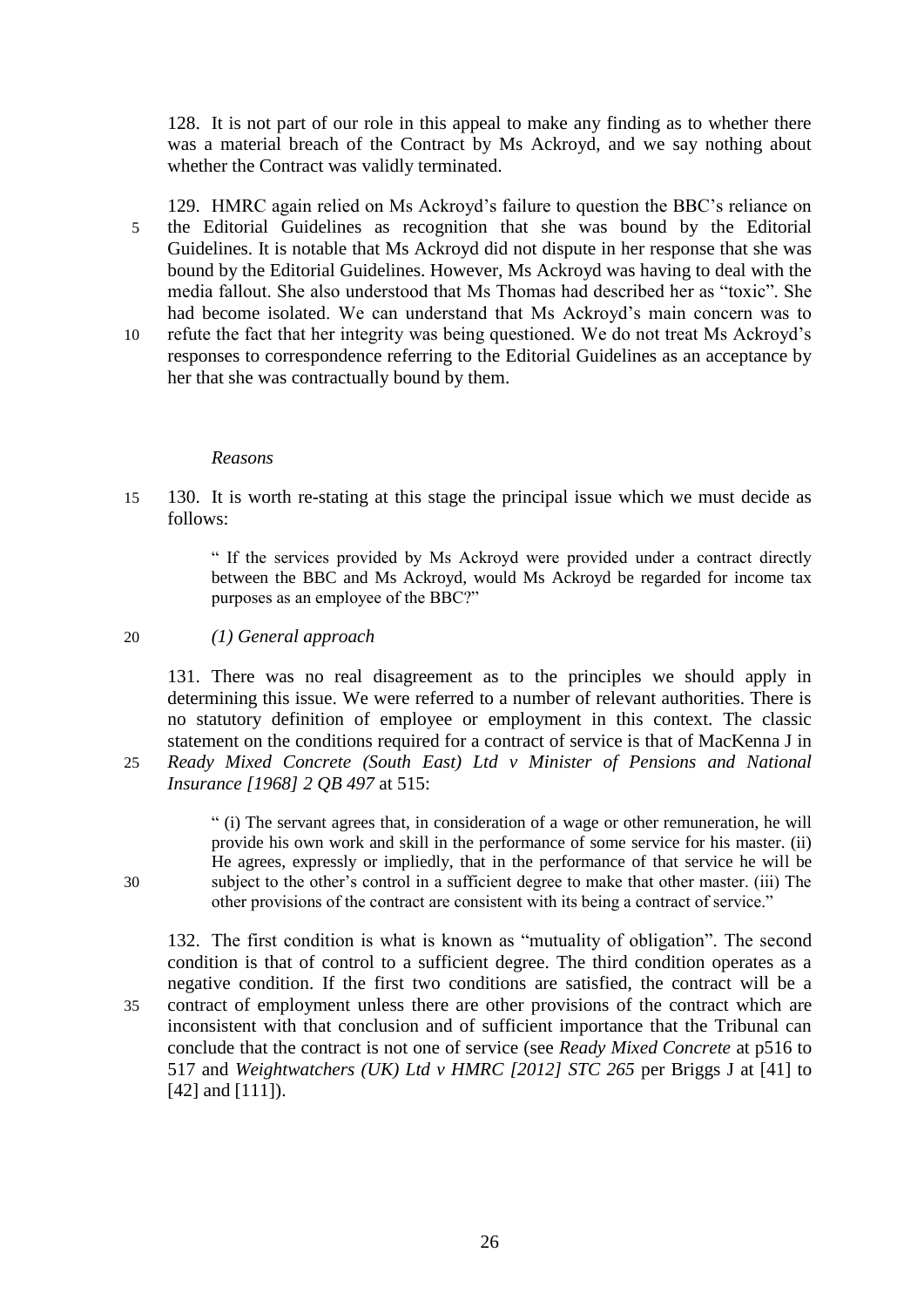133. The mutuality of obligation to perform personally work offered and to pay remuneration is the "*irreducible minimum ... necessary to create a contract of service*" (see *Carmichael v National Power Plc [1999] 1 WLR 2042* at 2047). The requirement of mutuality will be satisfied where there is a contractual requirement on

5 the employer to provide payment, in the nature of a retainer for a minimum number of hours per year, irrespective of whether those hours are actually worked (see *Usetech Ltd v Young* at [64]).

134. The right of control in respect of what is to be done, and where when and how it is to be done is an important indicator of an employment relationship, but is not by 10 itself decisive. The key question in this regard is not whether in practice the worker has actual day to day control over his own work, but whether there is, to a sufficient degree, a contractual right of control (see *White v Troutbeck [2013] IRLR 286* at [40]- [43] per Richardson J, upheld in the Court of Appeal at *[2013] IRLR 949*, and *Morren v Swinton and Pendlebury BC [1965] 1 WLR 576*). The question whether control is 15 "sufficient" for this purpose must take into account the practical realities of a particular industry, considering those aspects of the performance of work that could be controlled in that industry.

135. The significance of control was considered by the Court of Appeal in *Montgomery v Johnson Underwood Ltd [2001] EWCA Civ 318*. That was a case of an 20 agency worker seeking to establish that she was an employee of the agency. Buckley J (with whom Brooke and Longmore LJJ agreed) considered the position of employees with a high degree of autonomy. He stated as follow at [19]:

" 19. MacKenna J made plain [in Ready Mixed Concrete] that provided (i) and (ii) are present (iii) requires that all the terms of the agreement are to be considered before the 25 question as to the existence of a contract of service can be answered. As to (ii) he had well in mind that the early legal concept of control as including control over how the work should be done was relevant but not essential. Society has provided many examples, from masters of vessels and surgeons to research scientists and technology experts, where such direct control is absent. In many cases the employer or controlling 30 management may have no more than a very general idea of how the work is done and no inclination directly to interfere with it. However, some sufficient framework of control must surely exist. A contractual relationship concerning work to be carried out in which the one party has no control over the other could not sensibly be called a contract of employment. MacKenna J cited a passage from the judgment of Dixon J in 35 *Humberstone v Northern Timber Mills* (1949) 79 CLR 389 from which I take the first few lines only:

'The question is not whether in practice the work was in fact done subject to a direction and control exercised by any actual supervision or whether any actual supervision was possible but whether ultimate authority over the man in the 40 performance of his work resided in the employer so that he was subject to the latter's order and directions.""

136. The same point was made by Vinelott J in *Walls v Sinnett [1987] STC 236* at p246c in relation to a professional singer who lectured in music at a technical college: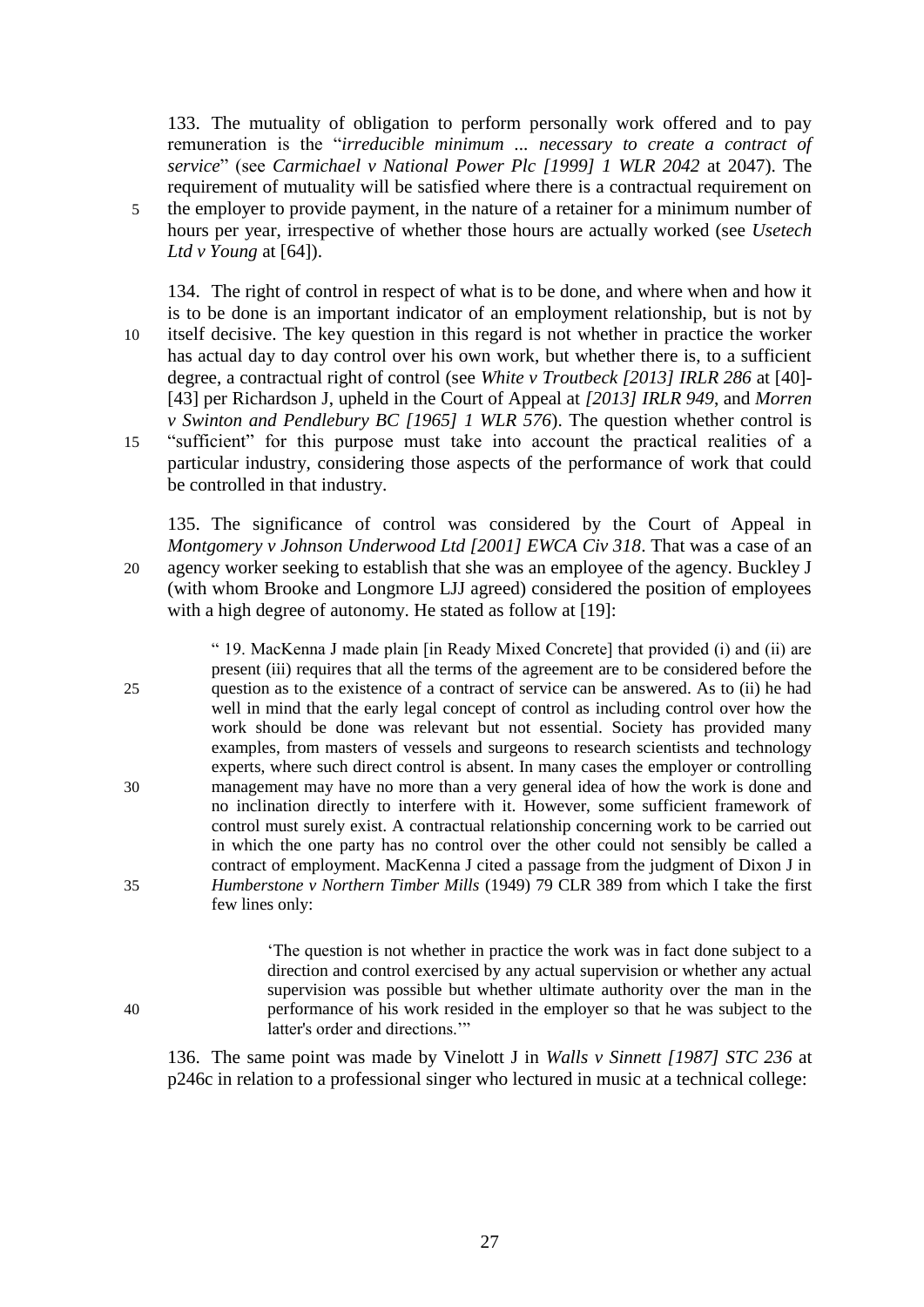" The other point that was very much stressed by the taxpayer is the modest degree of control which in practice was exercised by the governors and the principal of the college. In some contexts the degree of control exercised may be very important in deciding whether someone is an employee or servant, but in the case of a senior 5 lecturer at a college of further education, more particularly one who like the taxpayer came into teaching from active work as a singer, it is not surprising to find that he was given a very wide degree of latitude in the organisation of his work and time."

137. In identifying whether there is a right of control, the starting point is the express terms of the contract. If the express terms do not answer the question, then it is 10 necessary to consider the implied terms of the contract (see *Ready Mixed Concrete* at p516A).

138. Absence of control as to the detailed way in which work is performed is not inconsistent with the employment of a skilled person (see *Morren v Swinton and Pendlebury Borough Council [1965] 1 WLR 576* per Lord Parker CJ at 582A-C; *Lee*  15 *Ting Sang v Chung Chi-Keung [1990] 2 AC 374* per Lord Griffiths at 384A; and *Montgomery v Johnson Underwood Ltd [2001] EWCA Civ 318* per Buckley J at [19]).

- The significance of control is that the employer can direct what the employee does, not necessarily how he does it (see *Various Claimants v Catholic Child Welfare Society & Ors [2012] UKSC 56* per Lord Phillips at [36].
- 20 139. If the genuine contractual right of control to a sufficient degree does exist, it does not matter whether that right is actually exercised (see *Autoclenz v Belcher [2011] UKSC 41* per Lord Clarke at [19]).

140. In *E v English Province of Our Lady of Charity [2012] EWCA Civ 938* at [76] Ward LJ said that the question of control is not merely about the legal power to 25 control, but that it should be viewed more in terms of accountability and supervision by a superior. That was said in the context of vicarious liability of the Church for sexual abuse by priests. In our view Ward LJ was not suggesting here that the legal power to control was less important.

- 141. Mr Summers relied on the Court of Appeal decision in *Cowell v Quilter*  30 *Goodison & Co Limited (1989) IRLR 392*. That was a case involving an equity partner in a firm of stockbrokers, and it was held that he was not an employee for the purposes of unfair dismissal rules. The Master of the Rolls said that as an equity partner "[he] was not the servant of anyone". Mr Summers suggested we should look to see whether Ms Ackroyd was a servant and submitted that she was not. However, 35 the Master of the Rolls also described the terms 'master' and 'servant' as old terms and emphasised that it was the nature of the relationship that was important and not the terminology. We agree with Mr Tolley that in the light of subsequent authorities (see for example *Various Claimants v Catholic Child Welfare Society* at [36]) the question of whether an individual "looks like a servant" is not a helpful test.
- 40 142. It was recognised in *Ready Mixed Concrete* that the right to provide a substitute to carry out work is inconsistent with a contract of service. Again, it is the right to provide a substitute that is relevant. It does not matter that the right in practice was not used (see *Autoclenz Ltd v Belcher* at [19]). The existence of a right to substitute is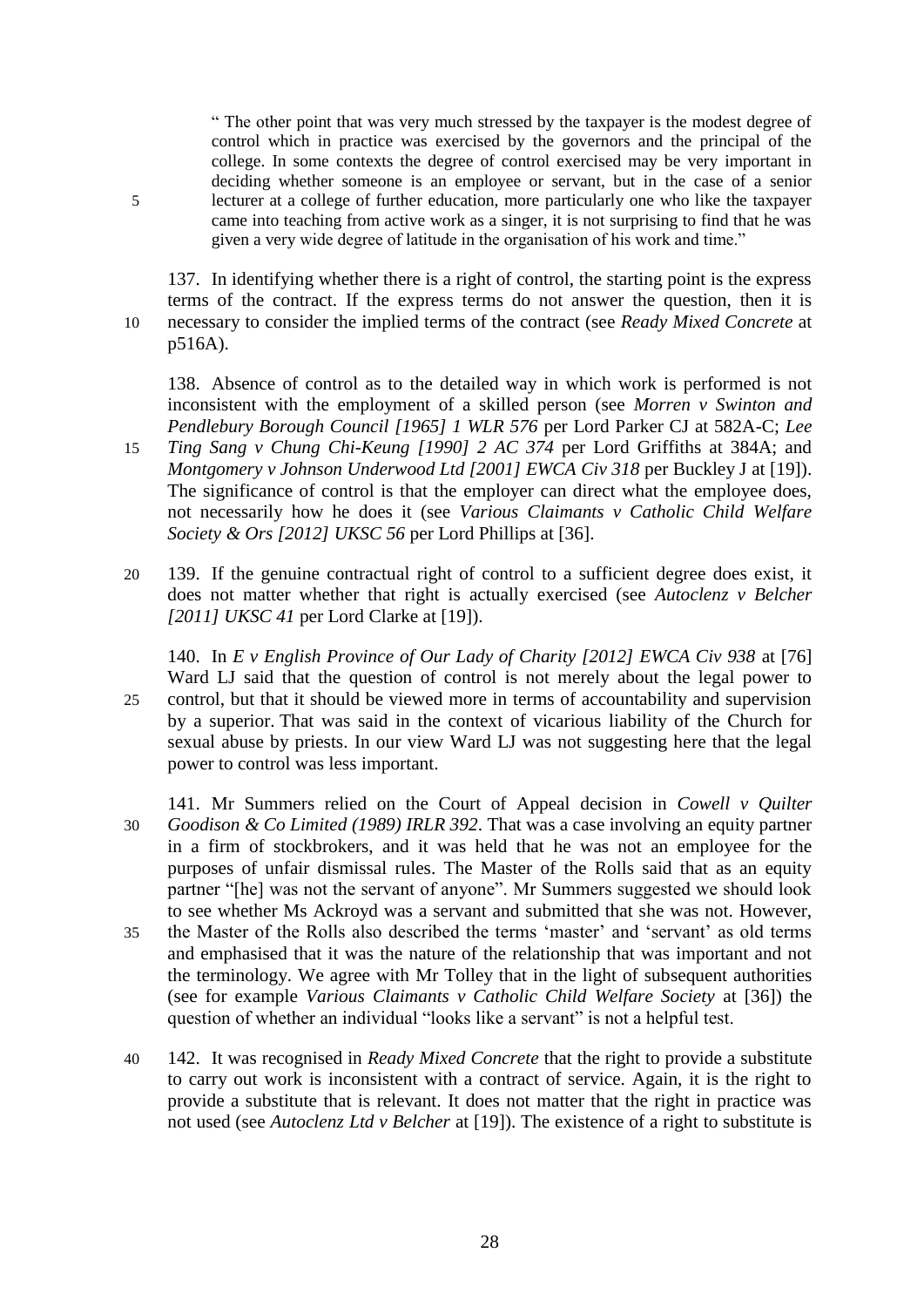not determinative of self-employment (see *Usetech Ltd* at [53]). Mr Summers also accepted that the absence of a right to provide a substitute may suggest employment, but again it is not determinative (see *R (atao Professional Contractors Group Ltd) v IRC* per Burton J at [48v]).

- 5 143. Long term contracts where the whole or substantially the whole of the individual's working week is devoted to performing the services tend to suggest employment (see *Usetech Ltd* at [59]). *Hall v Lorimer [1992] 1 WLR 939; [1994] 1 WLR 209* was a case involving a freelance vision mixer who was found to be self employed. At 945B Mummery J viewed as relevant the degree of continuity in the
- 10 relationship, how many engagements are performed and whether they are performed mainly for one person. He also considered it useful to consider whether the person performing the services was 'part and parcel' of the organisation of the other party. Similarly, at 218C Nolan LJ in the Court of Appeal suggested that the extent to which the individual was dependent upon or independent of a particular paymaster and the 15 duration of engagements may be significant. Further, it is not inconsistent with a
- contract of employment that the individual is free to work for others (see *Market Investigations Ltd v Minister of Social Security [1969] 2 QB 173* at 186G).

144. In *Market Investigations Ltd*, Cooke J suggested at 184G that the question of whether a worker is an employee could be answered by determining whether the 20 individual who performs the services is performing them as a person in business on his own account. There is no exhaustive list of factors, but he identified a number of relevant factors at 185A-B as follows:

- (1) whether the worker provides his own equipment;
- (2) whether he hires his own helpers;
- 25 (3) what degree of financial risk he takes;
	- (4) what degree of responsibility for investment and management he has; and

(5) whether and how far he has an opportunity of profiting from sound management in the performance of his task

- 145. Financial risk involves the ability to earn a profit or make a loss from how the 30 work is performed (see for example *Global Plant Ltd v Secretary of State for Social Security [1972] 1 QB 139* per Lord Widgery at 152). In this context, the risk only of not being able to find alternative employment is not a relevant factor as it is a risk shared by all casual employees (see *Lee Ting Sang v Chung Chi-Keung* at 384D).
- 146. In the case of a profession or vocation the question of whether the individual is 35 in business on his own account may not be very helpful. In such cases a significant factor may be the extent to which the worker is dependent upon the client for financial exploitation of his talents; conversely whether the worker is able to exploit his talents in the wider market and to a number of clients (see *Hall v Lorimer* per Nolan LJ at 218).
- 40 147. It is not appropriate to adopt a mechanistic or 'check list' approach. Different factors will have difference significance and weight in each case. Having considered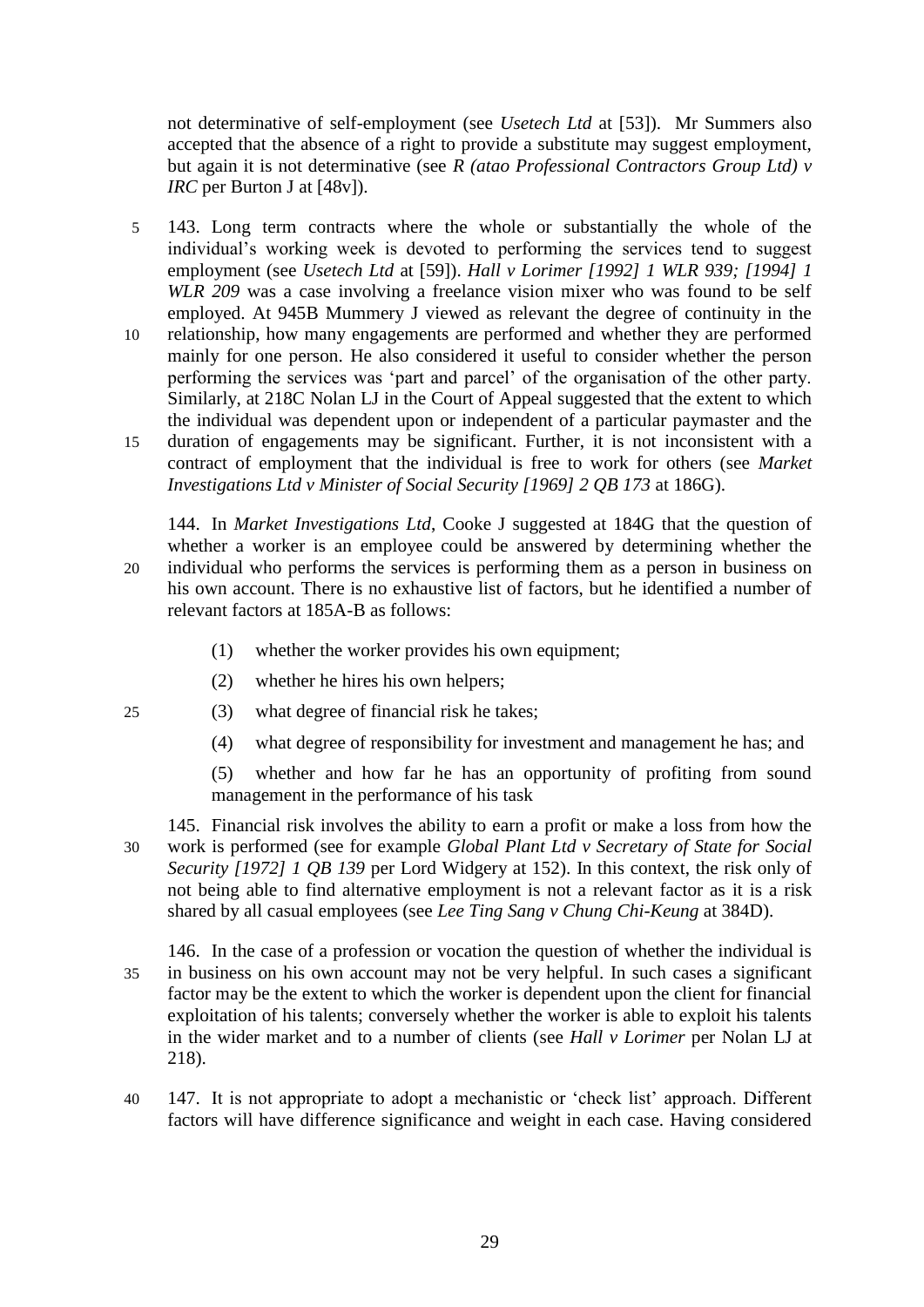all the relevant factors, it is necessary to stand back from the detail and make a qualitative assessment of the facts as found (see *Hall v Lorimer* per Nolan LJ at p216, approving the views of Mummery J in the High Court).

148. Each case must be determined on its own facts. However, Mr Tolley relied on a 5 decision of the Employment Appeal Tribunal in *ABC News Intercontinental Inc v Gizbert EAT (21 August 2006) (unreported)*. The EAT concluded that a contract which provided for ABC to provide 100 days' work to an experienced journalist, or at any event 100 days' pay at agreed rates, involved mutuality of obligation (see [21]- [22]). It also concluded that the contract was one of service, notwithstanding the 10 purported description of the contract as for the provision of freelance services. The

- conclusion took into account, amongst other matters the degree of control exercised, the individual's place within the organisation, the restrictions on working for competitors and a requirement to keep the company informed of commitments outside the agreement (see  $\overline{23}$ ).
- 15 149. Mr Summers referred us to a number of decisions of the Special Commissioners and the First-tier Tribunal, albeit they are not of course binding on us. He referred us to *Lewis t/a MAL Scaffolding v Revenue & Customs Commissioners [2006] STC (SCD) 253*, *Paya Ltd v HMRC [2016] UKFTT 660 (TC)* and *Tomlinson v Revenue & Customs Commissioners [2017] UKFTT 0489 (TC)*. *Paya Ltd* was a similar case to
- 20 the present involving BBC presenters but the decision concerned a procedural point which does not assist us, although incidentally it does indicate the BBC's position of not wishing to be aligned with HMRC or the appellant. *Lewis* and *Tomlinson* were both decided on their own facts, applying the authoritative principles set out by the higher courts to their own facts. Again, they do not give us much assistance.

# 25 *(2) The Hypothetical Contract*

150. In identifying the terms of the hypothetical contract the stated intentions of the parties, in this case Ms Ackroyd, CAM Ltd and the BBC, cannot prevail over the true legal effect of the actual agreements. This point was considered by Henderson J in *Dragonfly Consultancy Ltd v Revenue & Customs Commissioners [2008] EWHC*  30 *2113 (Ch)* as follows:

" 53. … statements by the parties disavowing any intention to create a relationship of employment cannot prevail over the true legal effect of the agreement between them. It is true that in a borderline case a statement of the parties' intention may be taken into account and may help to tip the balance one way or the other: see *Ready Mixed*  35 *Concrete* ([1968] 2 QB 497 at 513) and *Massey v Crown Life Insurance Co* [1978] 2 All ER 576, [1978] 1 WLR 676. In the majority of cases, however, such statements will be of little, if any, assistance in characterising the relationship between the parties.

55. I would not, however, go so far as counsel for HMRC who submitted that, as a matter of law, the hypothetical contract required by the IR35 legislation must be 40 constructed without any reference to the stated intentions of the parties. If the actual contractual arrangements between the parties do include statements of intention, they should in my view be taken into account, and in a suitable case there may be material which would justify the inclusion of such a statement in the hypothetical contract. Even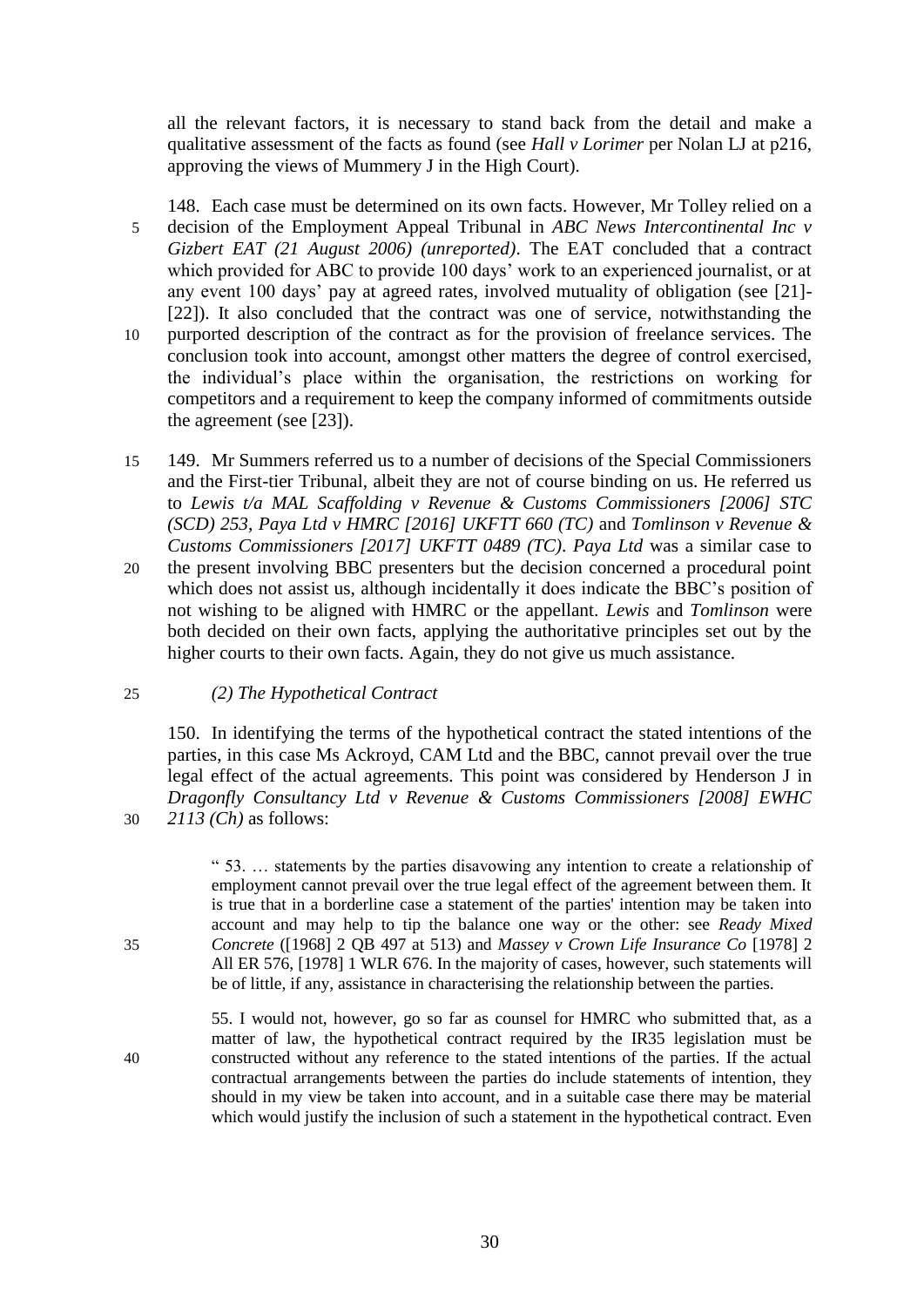then, however, the weight to be attached to such a hypothetical statement would in my view normally be minimal, although I do not rule out the possibility that there may be borderline cases where it could be of real assistance."

- 5 151. There was no issue between the parties that the hypothetical contract with which we are concerned in the present appeal is based on the terms of the Contract, with Ms Ackroyd herself agreeing to provide those services to the BBC on the terms set out in the Contract. We are satisfied that the hypothetical contract contained the following terms derived from the Contract:
- 10 (1) The contract was for a term of 7 years pursuant to clause 2, terminable only pursuant to clause 13.

(2) Ms Ackroyd was contractually obliged to perform the services in clause 3 and the BBC was contractually obliged to pay the fees set out in the payment Schedule in monthly instalments. If Ms Ackroyd failed to perform the services 15 including a minimum of 225 days for Look North then the fees would reduce proportionately.

> (3) The BBC was not bound to call on the services of Ms Ackroyd but it remained liable to pay the fees pursuant to clause 6 where it did not.

(4) The BBC was entitled to edit Ms Ackroyd's contributions to Look North 20 and other contributions pursuant to clause 5.

> (5) Travel and subsistence expenses would be reimbursed as for freelance contributors, together with a clothing contribution of £3,000 per year.

(6) There were no set hours or set working days, subject to Ms Ackroyd being available to present Look North at 6.30pm as required by the BBC. There was 25 no set location where Ms Ackroyd would work, either in the studio or on an outside broadcast.

> (7) Ms Ackroyd was subject to the restrictions in clause 8 and clause 9. Otherwise she was entitled to undertake other paid or unpaid activities outside the BBC.

30 (8) Ms Ackroyd was not contractually bound by the Editorial Guidelines. She did not have an identified line manager and was not subject to formal appraisal procedures.

> (9) Ms Ackroyd had no right to provide a substitute to perform the services and was expressly prohibited from doing so by clause 18.

35 (10) There was no express provision for payment of holiday pay, sick pay or pension entitlement.

152. Mr Summers submitted that there were also terms of the hypothetical contract as follows:

(1) Ms Ackroyd would control stories covered, how they would be presented, 40 who should be interviewed and whether there should be an outside broadcast.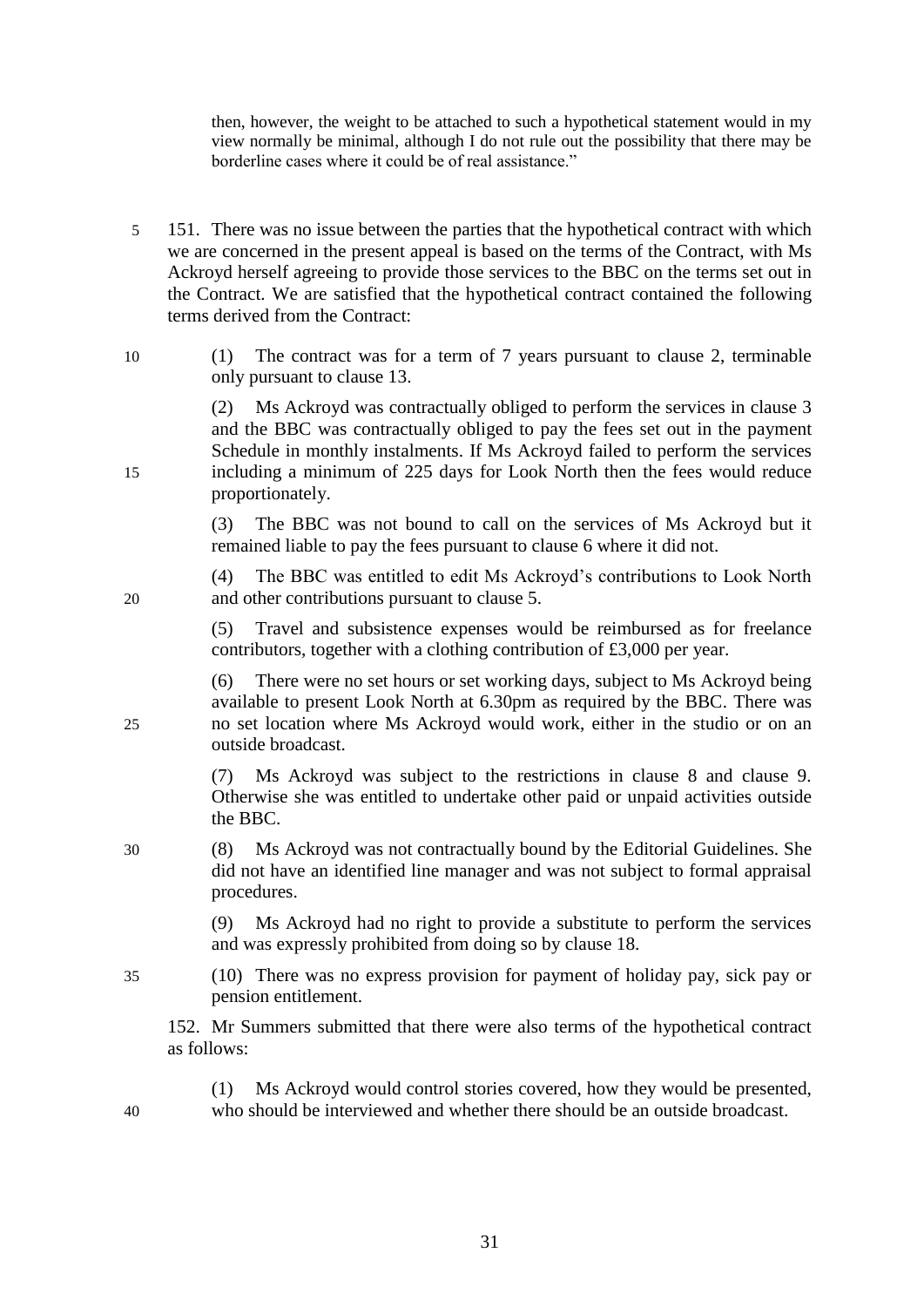(2) Ms Ackroyd could make such changes to the Look North format as she wanted.

(3) Ms Ackroyd could develop human interest stories of her own for future screening.

5 153. Based on our findings of fact we are not satisfied that these were terms of the hypothetical contract. These were matters in which she was subject to direction by the BBC.

154. Mr Summers also relied on the intentions of the parties that Ms Ackroyd should be employed by CAM Ltd and not by the BBC. We have found that was the intention 10 of the parties. The services provided by Ms Ackroyd are described in Clause 3 as

- "freelance services". However, for the reasons which follow we do not regard this as the borderline case that Henderson J had in mind when he suggested that the intentions of the parties may tip the balance.
- 155. The burden is on CAM Ltd to establish facts that support its case that the 15 hypothetical contract was a contract for services and not a contract of service. Ms Ackroyd criticised HMRC for the fact that during their enquiry they declined to approach certain BBC employees who would have been able to confirm facts to support her case. However, CAM Ltd could have adduced evidence from those persons in the present proceedings, obtaining a witness summons if necessary. The 20 same applies to Mr Summers criticism of HMRC for not calling Mr Pannett to give evidence. If he considered that Mr Pannett had material evidence to give then again CAM Ltd could have applied for a witness summons.

156. The task we have to perform in deciding the principal issue in this appeal is essentially a balancing exercise taking into account all the factors described above. 25 Some factors will have more weight than others.

# *(3) Mutuality of Obligation*

157. It was not in dispute that a pre-requisite for a contract of employment was present, namely mutuality of obligation. Ms Ackroyd was required to work for the BBC for at least 225 days in any one year, and the BBC was required to pay the fees 30 set out in the Contract. Mr Summers submitted that this was a neutral factor. We agree it is not a factor which points one way or the other. It is the "irreducible minimum" which must be present if a contract is to be construed as a contract of employment. We are satisfied that it is present in the hypothetical contract.

# *(4) Control*

35 158. HMRC confirmed their determinations and decisions in a letter dated 19 August 2016. In that letter the right of control was described as a "crucial factor". In submissions to us Mr Tolley relied on control but he accepted that the BBC could not control the words which Ms Ackroyd chose to use during a live television programme. He submitted that she was given and exercised a professional discretion 40 which was not inconsistent with control over Ms Ackroyd's work residing with the BBC.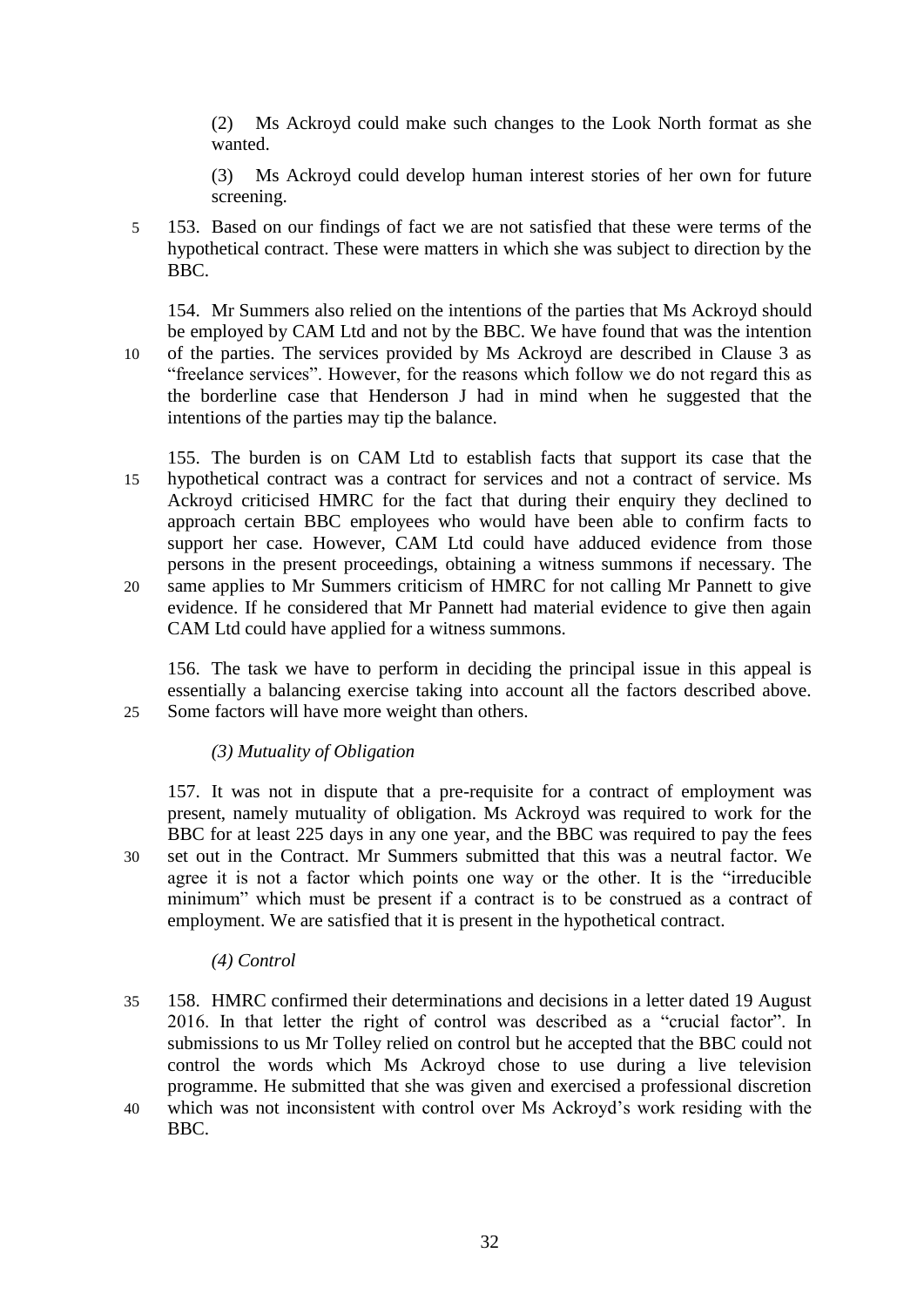159. Mr Tolley submitted and we accept that it is a necessary premise of clause 1 of the Contract that Ms Ackroyd was subject to the control of CAM Ltd. It states in terms that "*The Company [CAM Ltd] controls the services of Christa Ackroyd*". It is clearly possible therefore to control someone in the role Ms Ackroyd was performing 5 at the BBC.

160. Clause 3 of the Contract gave the BBC first call on the services of Ms Ackroyd "as it may require". We consider that the reference to what the BBC may require was a reference to such of Ms Ackroyd's services that it may require, whether as presenter, reporter or providing reasonable ancillary services, for example assisting 10 with the editing of material. The BBC could direct which of those services it required Ms Ackroyd to perform. The BBC could also require Ms Ackroyd to attend and represent the BBC at public events pursuant to clause 3.3.

161. Ms Ackroyd's evidence was that she would never have entered into a contract with the BBC if it meant that the BBC would control the way in which she worked. 15 However, we are concerned with the hypothetical contract. At most this has only marginal relevance in a finely balanced case as a statement of intention.

162. Ms Ackroyd maintained that the BBC was obliged to accept and act upon her suggestions. We do not accept that evidence. There is no express term to that effect in the Contract. Further it is inconsistent with the terminology used by Ms Ackroyd

- 20 when describing her role in her witness statement. We have found that the Editorial Guidelines were not incorporated as terms of the hypothetical contract, but they do form part of the context in which we must construe the hypothetical contract. In our view it would be inconsistent with the Editorial Guidelines if Ms Ackroyd were to have control over the content of Look North or her contribution to the programme as
- 25 submitted by Mr Summers. It seems unlikely to us that the BBC would give Ms Ackroyd an entirely free role in Look North without at least an expectation that in carrying out her work she would abide by the Editorial Guidelines. It was not necessary for the BBC to bind Ms Ackroyd contractually to the Editorial Guidelines because it was entitled to direct what work she did and how she did it. Much would be
- 30 left to her professional judgement but if the BBC considered that she was breaching the Editorial Guidelines in a material way then in our view it could direct her to work in a way consistent with the Editorial Guidelines.

163. We accept that the BBC did implement changes suggested by Ms Ackroyd, but there is no evidence that Ms Ackroyd would have the last word on the implementation 35 of changes. There are no real examples of her having the last word, except in one instance where there was a difference of opinion as to how she should describe three murder victims. We do not consider that example carries much weight.

164. We are not satisfied that as a matter of contractual obligation the BBC was in any sense required to act on Ms Ackroyd's direction. If that was the intention of the 40 parties at the time the Contract was negotiated then we have no doubt that express provision would have been made to that effect. In practice, the BBC did act on Ms Ackroyd's advice and suggestions. That is because she was an experienced,

33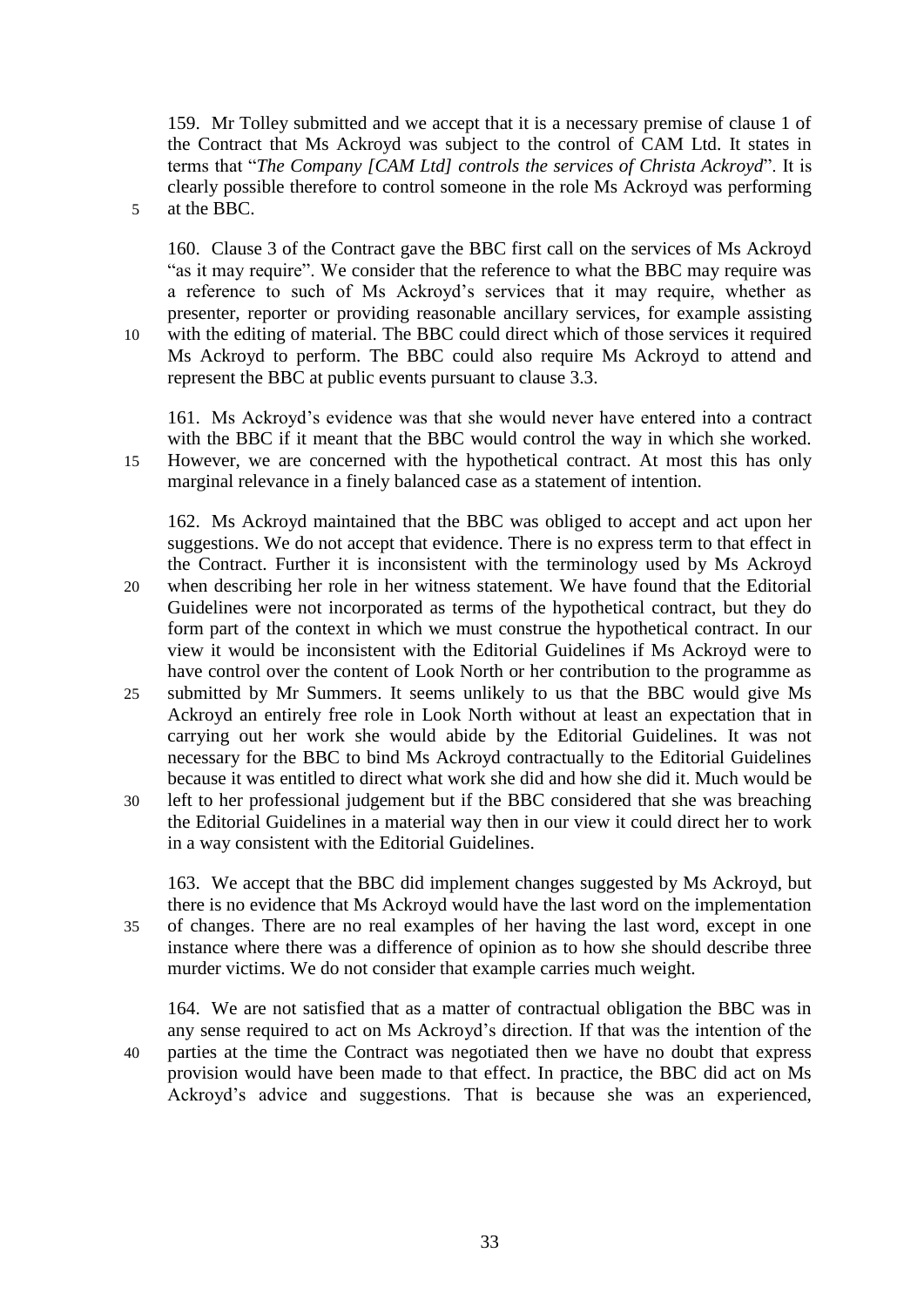professional and successful television journalist and presenter. CAM Ltd was engaged and the contract renewed because Ms Ackroyd possessed such qualities.

165. Mr Summers relied on the fact that Ms Ackroyd had no line manager and was not subject to the BBC appraisal procedure. Looked at in isolation this may suggest 5 that the BBC did not control Ms Ackroyd's work. Looked at in context, however, for the reasons given we are satisfied that the BBC did have ultimate control over what work Ms Ackroyd did and how she did it. There was no evidence of examples where they exercised such control but we consider that as a matter of contract they were entitled to do so. It is consistent with the fact that the BBC were expressly entitled to 10 edit Ms Ackroyd's contributions.

166. Mr Summers submitted that HMRC viewed Ms Ackroyd's role pursuant to the hypothetical contract as simply a newsreader. He accepted that if that were a true reflection of her work then she would properly be treated as an employee pursuant to the hypothetical contract. We accept that her role was much more than simply 15 presenting the news and reading a script. Indeed, Mr Tolley acknowledged as much.

167. Mr Summers rightly submitted that the contract had no express term dealing with control. Control of Ms Ackroyd's work pursuant to the hypothetical contract must lie somewhere, either with Ms Ackroyd or with the BBC. We are not satisfied that it lay with Ms Ackroyd. We consider that the BBC did have ultimate control in

- 20 how, where and when Ms Ackroyd carried out her work. We accept a submission by Mr Tolley that this was an implied term of the hypothetical contract in order to give that contract business efficacy. In the context of Ms Ackroyd's role it was necessary for the BBC to at least have the power to direct Ms Ackroyd's work, otherwise Look North as a programme ran the risk of not complying with the Editorial Guidelines. For
- 25 example, if Ms Ackroyd consistently failed to comply with the Editorial Guidelines, it is inconceivable that the parties intended that the BBC should be obliged to continue to pay Ms Ackroyd for her work even if as a result she was not called on to present Look North.

# *(5) Other Relevant Factors*

- 30 168. There was no right pursuant to the hypothetical contract for Ms Ackroyd to provide a substitute. In fact, the hypothetical contract went further and expressly provided that Ms Ackroyd could not provide a substitute. We accept Mr Summers submission that this is not determinative of the issue and Mr Tolley did not suggest that it was determinative. Mr Summers acknowledged that it was a pointer towards an 35 employment contract. We agree that it points towards employment, but it is not a significant factor. In the context of the anchor of a current affairs programme, whether or not that person is self-employed it is unlikely that they would be entitled or expected to provide a substitute save possibly where production of the actual programme was being contracted out. That was not the position here.
- 40 169. Ms Ackroyd was inevitably seen as a part of the BBC because she presented a nightly news and current affairs programme. However, an external observer would not know the details of the hypothetical contract. Ms Ackroyd had a BBC email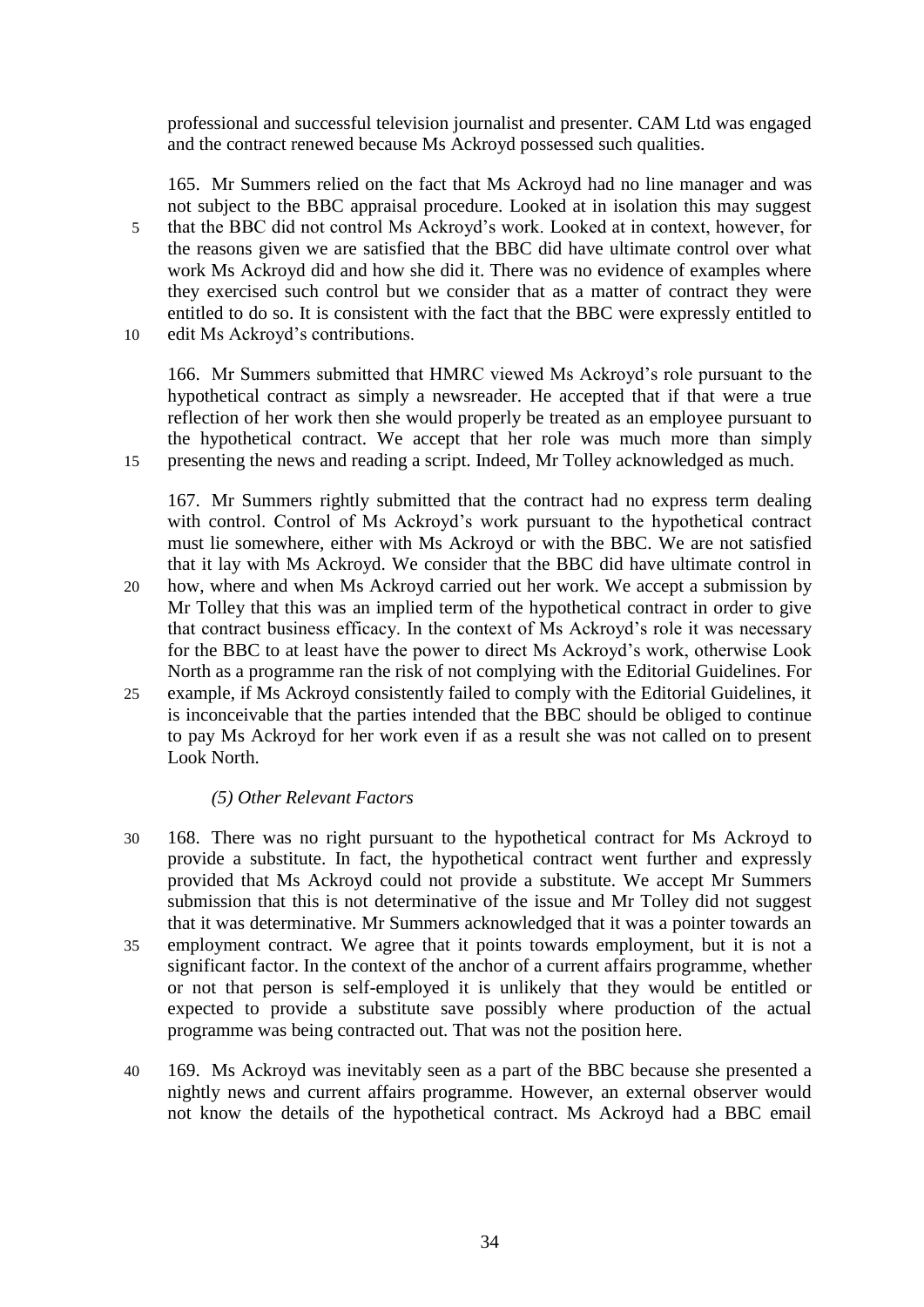address and for example she received the round robin email from Mr Thompson. She attended training seminars. We accept that anyone approaching the BBC to engage her services would be directed to Ms Ackroyd. Further, it was known to those she worked with that she was entitled to undertake outside activities, although they did 5 not necessarily know on what terms. It seems to us that Ms Ackroyd was to some extent part and parcel of the BBC, but we do not consider this to be a significant factor in this case.

170. It is a relevant factor that Ms Ackroyd had the benefit of a 7 year contract. This was unusual at the BBC. Mr Summers' argued that the length of the Contract simply 10 reflected the BBC's desire to tie Ms Ackroyd to a lengthy contract because of the value she added to Look North, and did not reflect the fact that they regarded her as an employee. We do not accept that submission. Whether the BBC regarded Ms Ackroyd as an employee is of marginal relevance, and in any event we are not satisfied that they did. She could not be an employee because the BBC had contracted 15 with CAM Ltd. There is no suggestion that the Contract could ever have established Ms Ackroyd as an employee, unless it was a sham which has never been suggested. Indeed, we have found that the BBC wanted to contract with a personal service company to avoid any possibility of Ms Ackroyd being an employee. In our view a hypothetical contract of that length for at least 225 days per year and terminable only 20 for a material breach points towards a contract of employment. The existence of a 7 year contract meant that Ms Ackroyd's work at the BBC was pursuant to a highly stable, regular and continuous arrangement. It involved a high degree of continuity

rather than a succession of short term engagements. That is a pointer towards an

employment contract.

25 171. We do not consider that the fact the fees were payable on a monthly basis akin to the way an employee might be paid is significant. Nor is the absence of any provision for holiday, sick pay or pension entitlement. The Contract was between CAM Ltd and the BBC and both parties accept that the Contract was not an employment contract. It would not be expected to contain such provisions. Mr Tolley 30 suggested that as a "worker" Ms Ackroyd would have a statutory entitlement to such rights, but he accepted that did not assist the Respondents in establishing whether Ms Ackroyd was an employee. Mr Summers relied on the fact that if Ms Ackroyd had been an employee then she would have been entitled to employment rights on the eventual termination of the Contract. Again, this is not a relevant factor because the 35 BBC and CAM Ltd were governed by the Contract, and not the hypothetical contract.

172. The authorities suggest that it may be helpful to consider whether Ms Ackroyd was in business on her own account. Mr Summers submitted that under the hypothetical contract Ms Ackroyd should be seen as being in business on her own account. In particular he relied on the fact that she was able to profit from sound 40 management of her business because she was entitled to "success payments" of £15,000 per year if the ratings of Look North were consistently and significantly in excess of those for ITV's Calendar.

173. It was not realistically possible for Ms Ackroyd to make a loss in performing the Contract. She could increase her income by way of the success fee. We do not

35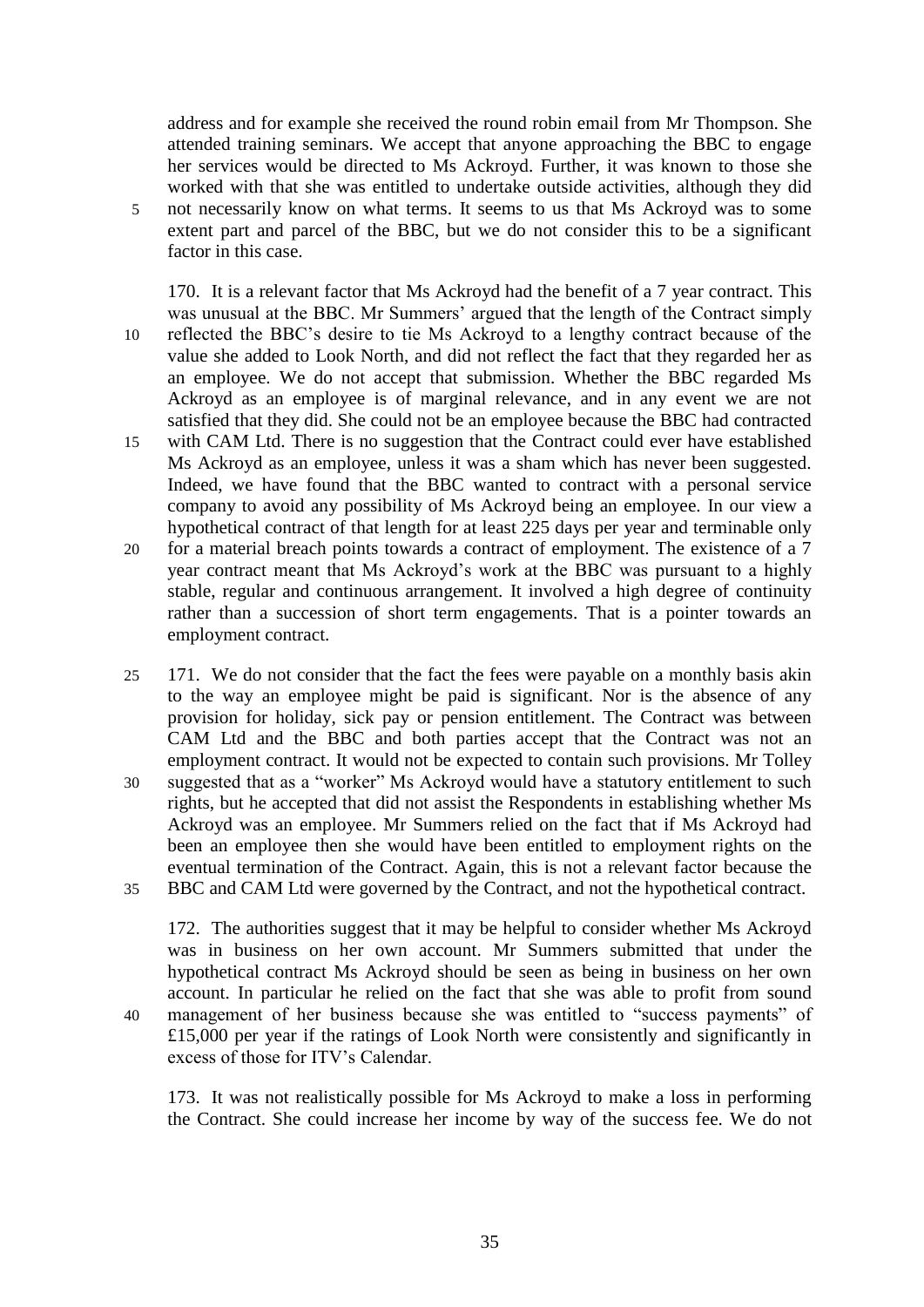regard that result as being referable to sound management of a business, but from sound performance of her role in Look North. We are satisfied that the success of Look North was in large measure due to the changes Ms Ackroyd drove, her performance as a journalist and presenter and the contributions of other team 5 members. As such Ms Ackroyd was not managing a business, but performing her significant role in the team to a high standard.

174. Ms Ackroyd was entitled to payment of an additional fee of £7,500 for each 6 month period in which the ratings of Look North exceeded those of Calendar. Mr Tolley referred to this as a "bonus" whereas Ms Ackroyd preferred to describe it as a 10 "success fee". The terminology is not important. It was a performance related payment amounting to approximately 9% of the principal fee payable at the beginning of the Contract in 2007. We consider that such a performance payment is a neutral factor in our decision. It is certainly not inconsistent with a contract of employment.

175. To a limited extent Ms Ackroyd did provide her own equipment. She used her 15 own laptop and mobile phone. That is not unusual in the case of an employee. She also had her own Sky subscription. Otherwise she used BBC equipment to produce her contributions to Look North. It was not suggested that she invested in her business, other than the investment of her own expertise. Nor was there significant management of any such business. She performed professional services but she did

20 not profit from sound management of a business nor did she take any financial risk as such. The amount of other work she performed for payment was very small compared with the fees she received by virtue of the hypothetical contract. It was not a case of managing a number of separate contracts in addition to the hypothetical contract. The most significant example of other activities was Ms Ackroyd's contract with Express 25 Newspapers but this was terminated at the time she entered into the Contract.

176. We do not consider that Ms Ackroyd could fairly be described as being in business on her own account. She was economically dependent on the hypothetical contract with the BBC which took up most if not all of her working time.

177. There were restrictions as to what other work Ms Ackroyd could do, subject in 30 some circumstances to consent from the BBC. We are satisfied that those restrictions did not in practice prevent Ms Ackroyd from undertaking various outside activities that she wished to pursue, at least until 2013 prior to termination of the Contract. However, the fact remains that those restrictions were part of the hypothetical contract. The BBC could refuse permission for any reason and was not obliged to give 35 reasons.

178. Mr Summers relied on a submission that certain well known presenters at the BBC were permitted to work for other broadcasters. We had no evidence as to the terms on which those presenters were contracted to the BBC and we do not consider that this adds anything to Ms Ackroyd's case.

40 *Overall Assessment*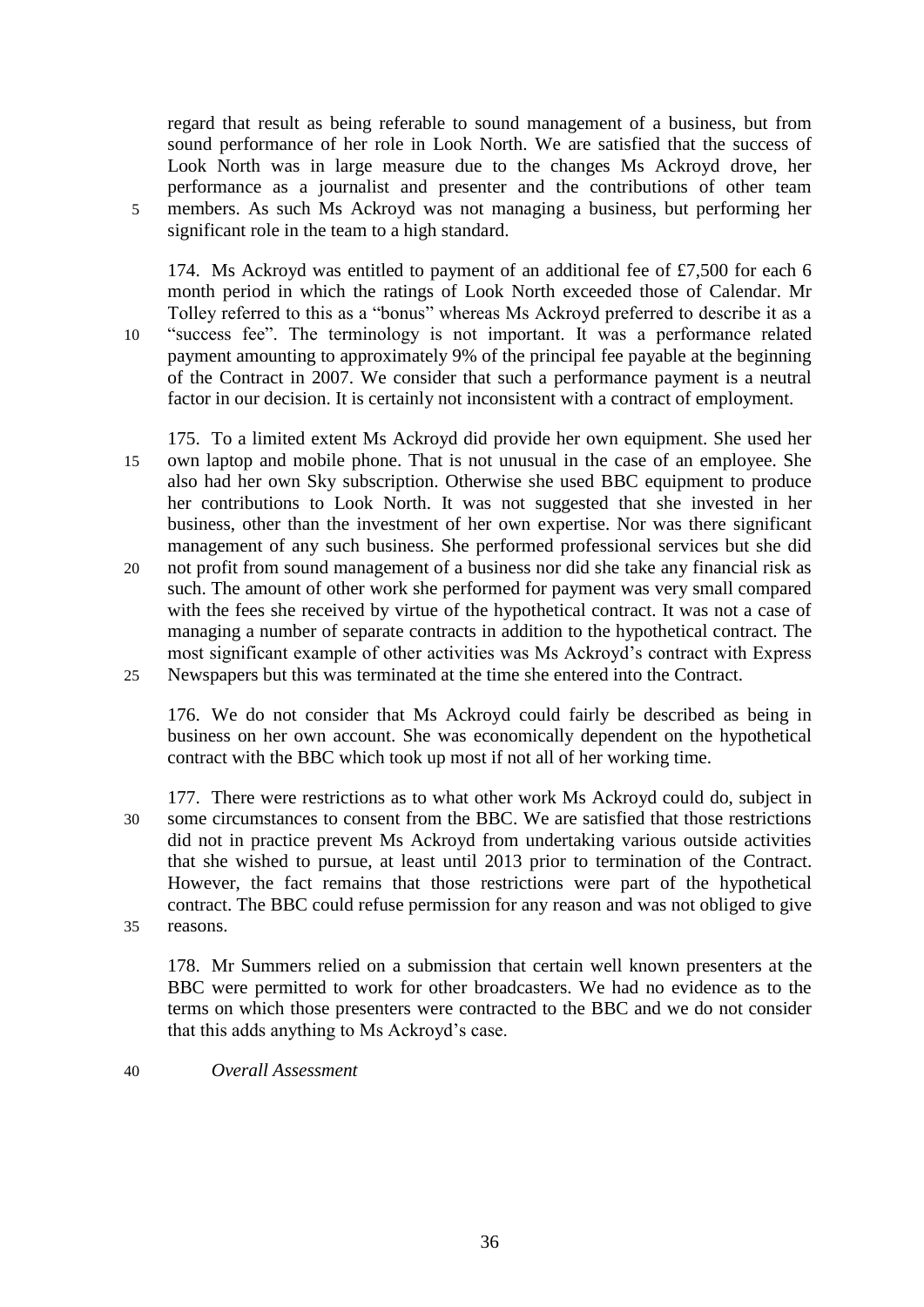179. We must consider all the factors above and the relative weight attaching to those factors. In our view the most significant factors in the present case include the fact that the BBC could control what work Ms Ackroyd did pursuant to the hypothetical contract. It was a 7 year contract for what was effectively a full time job. Standing 5 back and making an overall qualitative assessment of the circumstances we consider that Ms Ackroyd was an employee under the hypothetical contract. If the services provided by Ms Ackroyd were provided under a contract directly between the BBC and Ms Ackroyd, then Ms Ackroyd would be regarded for income tax purposes as an employee of the BBC.

10 180. We acknowledge that this is a value judgement. It is in the nature of a value judgement that different people may come to different conclusions. We do not criticise Ms Ackroyd for not realising that the IR35 legislation was engaged. She took professional advice in relation to the contractual arrangements with the BBC and she was encouraged by the BBC to contract through a personal service company.

# 15 *Tax Relief for Expenditure*

181. CAM Ltd reimbursed Ms Ackroyd for the costs of her subscription to Sky TV in tax years 2007-08 to 2011-12. The average cost in those years was approximately £750 per year. Mr Sutcliffe and Mr Biggin who prepared Ms Ackroyd's accounts and self-assessment tax returns were content for tax relief to be claimed in relation to 20 these sums.

182. The BBC did not require Ms Ackroyd to have a subscription to Sky TV. The subscription covered various sky channels including Sky Sport and Sky Movies. Ms Ackroyd said that she "deemed it necessary to have access to news and sport". Sport and popular culture was part of the Look North programme. For example, she 25 considered it necessary to know how the Yorkshire County Cricket team was doing. She did not accept that the subscription was in part for personal use. Ms Ackroyd's evidence was that she would not often watch television with her husband. She would go to a separate room keeping abreast of news and current affairs.

183. Mr Summers argued that Ms Ackroyd's role and working pattern meant that it 30 was necessary for her to have a Sky TV subscription. She was a journalist and not just a newsreader. She needed to keep up to date on current breaking news and to research stories with a regional angle.

184. We accept that Ms Ackroyd watched Sky TV in the way she described but we do not accept that there was no element of personal use and enjoyment. It seems likely 35 to us and we are satisfied that at least part of the reason for having a Sky TV subscription was for Ms Ackroyd and her husband to enjoy watching the content at leisure.

185. It was common ground that the reimbursement of Ms Ackroyd's liability to Sky constituted earnings for the purposes of PAYE and NIC pursuant to section 62 ITEPA 40 2003. CAM Ltd did not treat the payments as such. The issue arising is whether CAM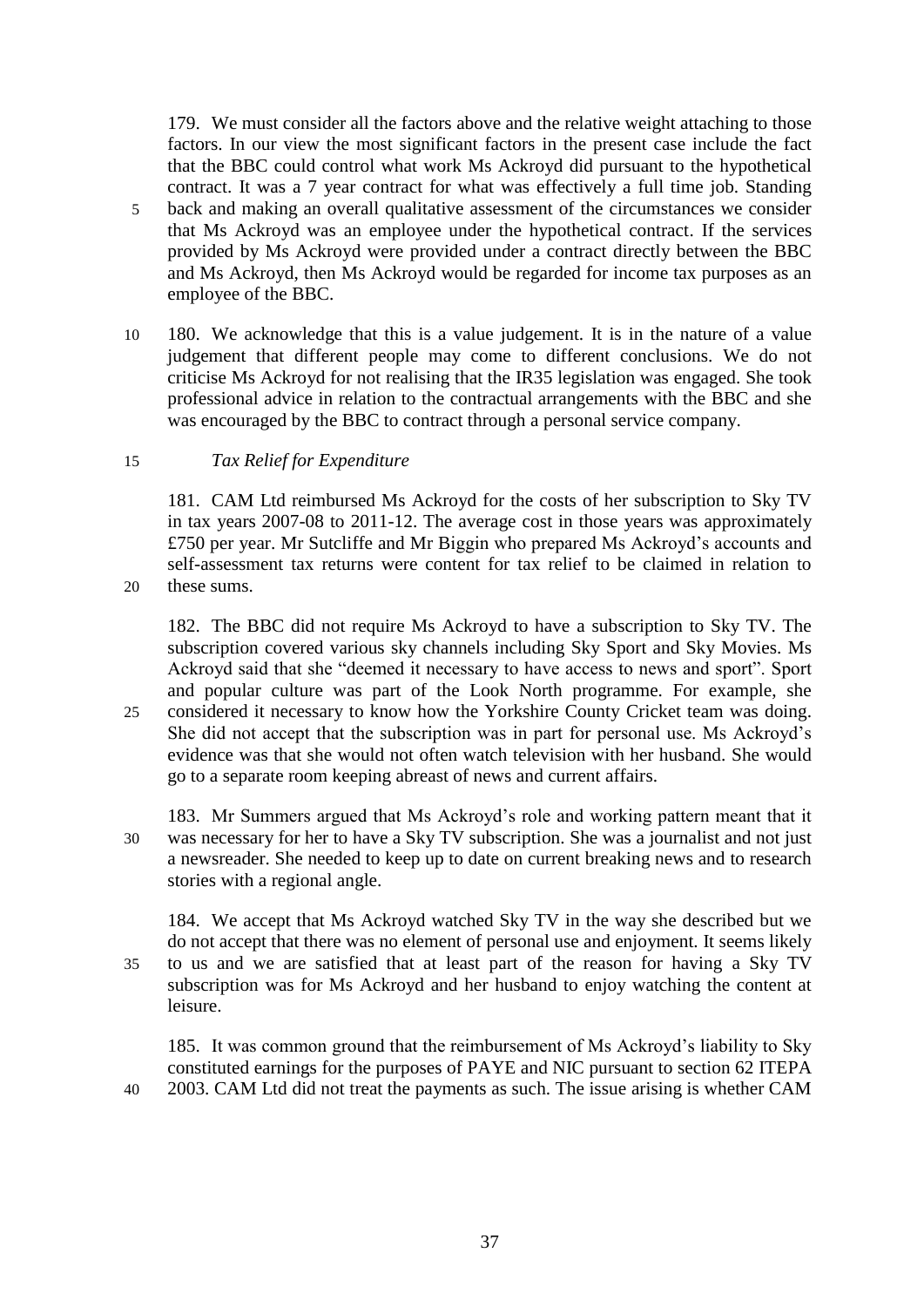Ltd was entitled to treat the payments as being subject to relief pursuant to section 336 ITEPA 2003 which provides as follows:

" $(1)$  The general rule is that a deduction from earnings is allowed for an amount if—

(a) the employee is obliged to incur and pay it as holder of the employment, and

5 (b) the amount is incurred wholly, exclusively and necessarily in the performance of the duties of the employment."

186. In *Fitzpatrick v CIR [1994] 1 WLR 306* the House of Lords was concerned with journalists claiming relief for the cost of purchasing newspapers. It was held that relief was not available. Lord Templeman said this:

- 10 " … in the present cases it seems to me that a journalist does not purchase and read newspapers in the performance of his duties but for the purpose of ensuring that he will carry out his duties efficiently… A journalist who reads newspapers does so in order to be able to perform his duties to the highest possible standard but he does not read in performance of his duties."
- 15 187. There is no evidence that CAM Ltd required Ms Ackroyd have a subscription to Sky TV. More significantly, we are not satisfied that the amounts spent by Ms Ackroyd were incurred exclusively in the performance of her duties as an employee of CAM Ltd. They were incurred for the purpose of ensuring that she could carry out her duties efficiently. We are also satisfied that Ms Ackroyd's object in subscribing to
- 20 Sky TV included obtaining the private benefit for herself and her husband of being able to watch the content at leisure (see *Mallalieu v Drummond [1983] 2 AC 861* and *MacKinlay v Arthur Young McClelland Moores & Co [1990] 2 AC 239*).

188. We are satisfied therefore that CAM Ltd ought to have treated the payments to Ms Ackroyd as being subject to PAYE and NIC.

25 189. CAM Ltd also made payments to Ms Ackroyd said to be additional household expenditure arising from the fact that Ms Ackroyd had to work from home.

190. We are satisfied that Ms Ackroyd had no desk or computer at the BBC offices and that she regularly worked from home. She is a journalist and she has an office at home which she calls 'the snug'. This is where she would write her newspaper 30 column and work on stories for Look North. She received secretarial support paid for by CAM Ltd. She would use the snug as a base to do her work for the BBC and for her small number of other clients.

191. During the enquiry HMRC required information from CAM Ltd by way of a notice pursuant to Schedule 36 Finance Act 2008. That information included details 35 of the arrangements between Ms Ackroyd and CAM Ltd for home working, together with details of the additional household costs incurred by Ms Ackroyd from working at home. The information was not provided.

192. Section 316A ITEPA 2003 provides as follows: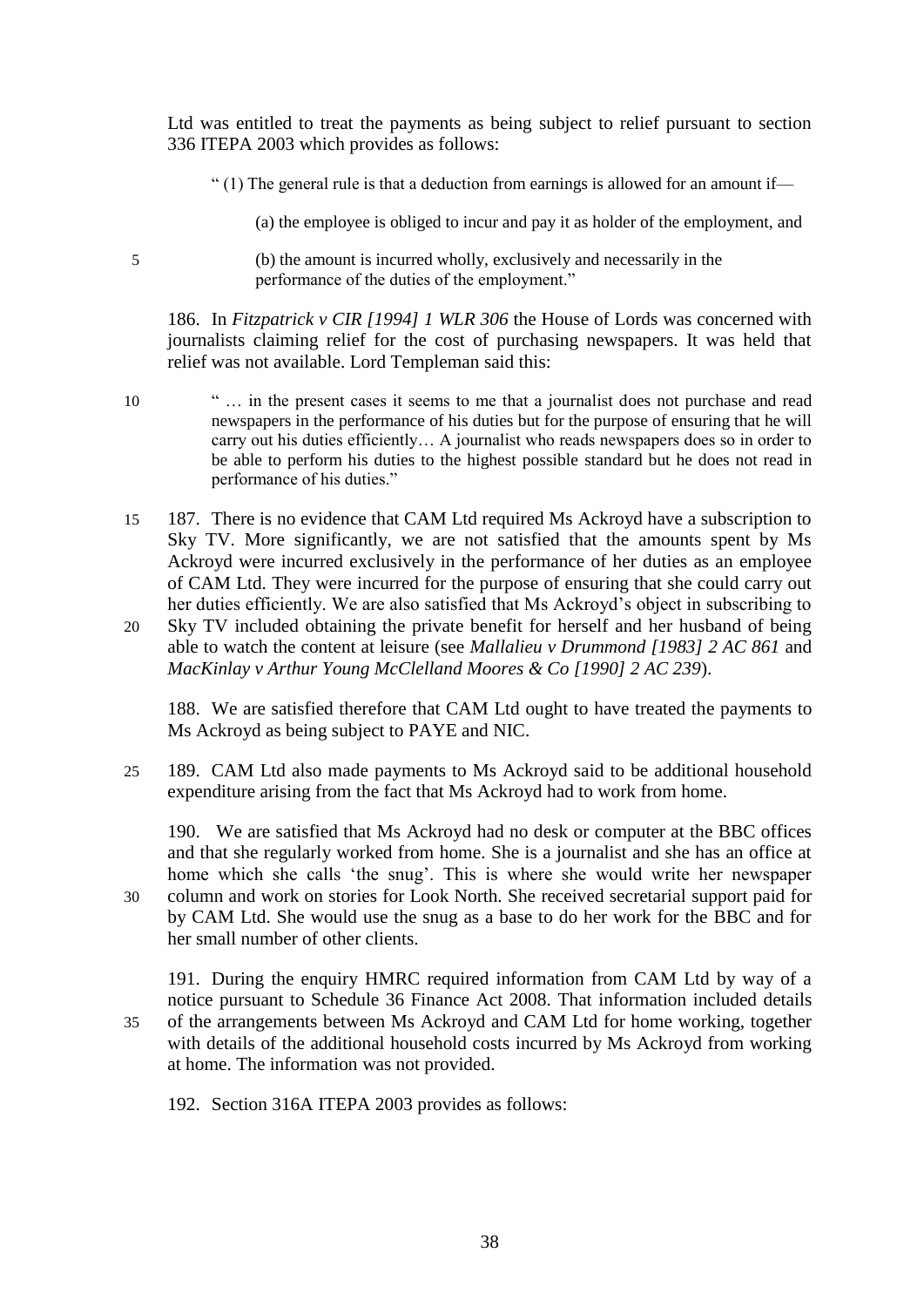"(1) This section applies where an employer makes a payment to an employee in respect of reasonable additional household expenses which the employee incurs in carrying out duties of the employment at home under homeworking arrangements.

- 5 (2) No liability to income tax arises in respect of the payment.
	- (3) In this section, in relation to an employee—
- "homeworking arrangements" means arrangements between the employee and 10 the employer under which the employee regularly performs some or all of the duties of the employment at home; and

"household expenses" means expenses connected with the day to day running of the employee's home."

15

193. There was no evidence of any conscious agreement between CAM Ltd and Ms Ackroyd in relation to her homeworking arrangements. More importantly there was no evidence as to the additional costs incurred by Ms Ackroyd as a result of working from home. In those circumstances we are not satisfied that relief under section 316A 20 was available. CAM Ltd ought to have treated the payments to Ms Ackroyd as being subject to PAYE and NIC.

#### *Conclusion*

194. For the reasons given above we dismiss the appeal in principle, subject to:

- 25 (1) any reference to the Tribunal in relation to the quantum of the determinations and decisions concerning the intermediaries legislation, and
	- (2) any issues which remain outstanding in relation to penalties.

195. The parties shall inform the Tribunal in writing within 42 days from the date of release of this decision whether they wish the Tribunal to determine either of these 30 matters in which case we will give further directions.

196. This document contains full findings of fact and reasons for the decision. Any party dissatisfied with this decision has a right to apply for permission to appeal against it pursuant to Rule 39 of the Tribunal Procedure (First-tier Tribunal) (Tax Chamber) Rules 2009. The application must be received by this Tribunal not later 35 than 56 days after this decision is sent to that party. The parties are referred to "Guidance to accompany a Decision from the First-tier Tribunal (Tax Chamber)" which accompanies and forms part of this decision notice.

40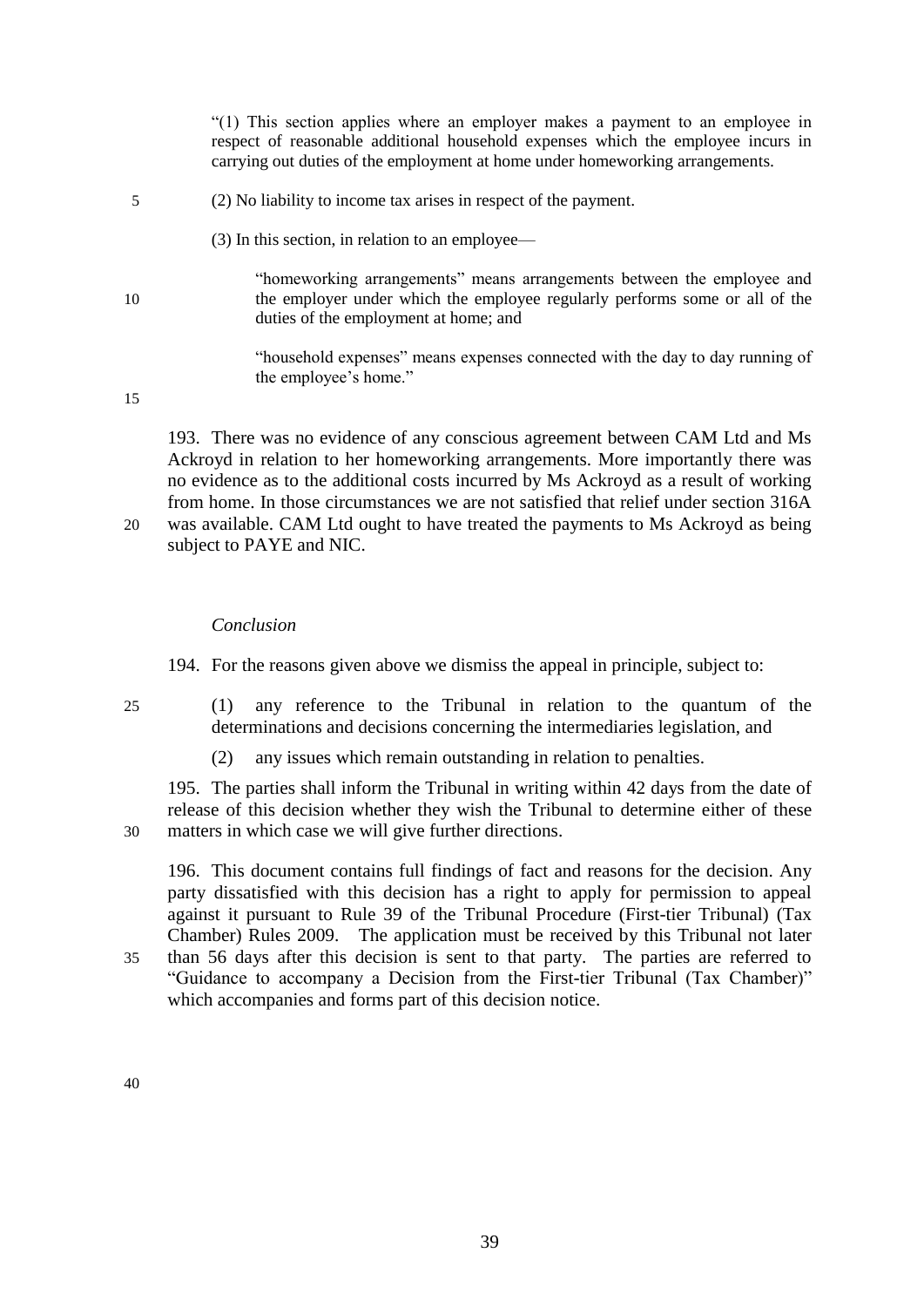# **JONATHAN CANNAN TRIBUNAL JUDGE**

# **RELEASE DATE: 10 FEBRUARY 2018**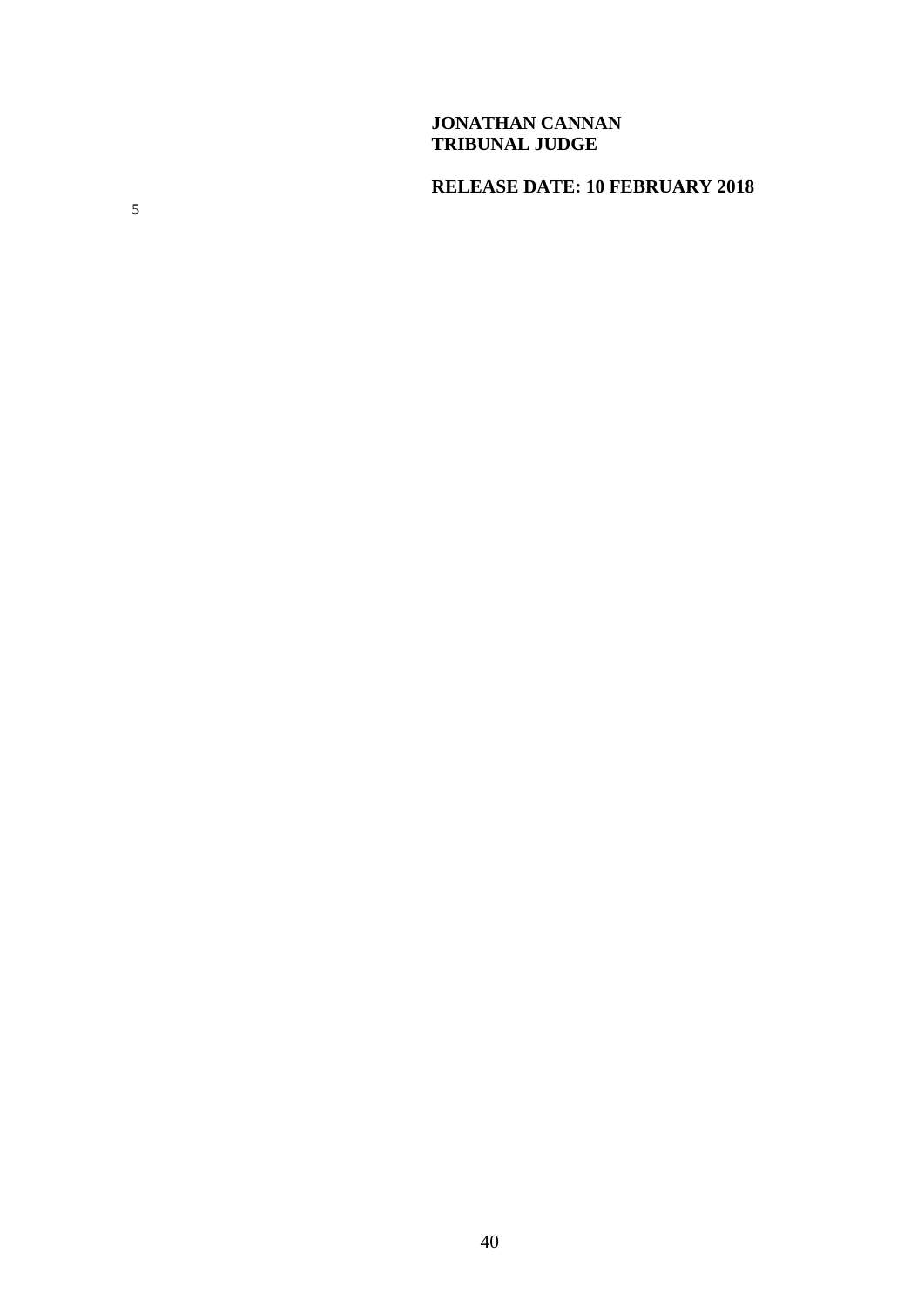#### APPENDIX

#### Extracts from the Contract

5

#### **1. THE COMPANY**

10 The Company controls the services of CHRISTA ACKROYD ('the Broadcaster') and agrees to provide the services of the Broadcaster to the BBC and further agrees with the BBC that it shall observe and perform and (where appropriate) shall ensure that the Broadcaster observes and performs the terms and conditions of this Agreement.

#### 15 **2. TERM**

This Agreement shall (subject to any other terms providing for prior termination) be for a period of Seven Years from the First day of January Two Thousand and Seven to the Thirty First day of December Two Thousand and Thirteen ('the Term').

20

#### **3. SERVICES**

During the Term the BBC shall (subject to reasonable notice) have first call on the freelance services of the Broadcaster (including acting as presenter reporter and 25 reasonable ancillary services normally associated with such a role) as it may require to the output of the BBC, to include in particular:-

> 3.1 up to Two Hundred and Twenty Five (225) days in each year of this Agreement for the output of BBC Yorkshire

30

3.2 such days as may be mutually agreed for BBC radio stations in the North region

3.3 attendance at/representation of the BBC at such public events as required by the **BBC** 

35

3.4 such other contributions as shall be mutually agreed.

#### **5. MORAL RIGHTS**

40 The Company grants the BBC the unlimited right to edit copy alter add to take from adapt or translate all the Broadcaster's contributions made under this Agreement and warrants that the Broadcaster has waived irrevocably any 'moral rights' which he may have now or in the future ....

#### 45 **6. FEE**

6.1 In respect of the services of the Broadcaster the rights granted under Clause 4 above and the waiver given in clause 5 above the BBC shall pay to the Company the sums set out in the Schedule hereto during the term which sums exclusive of VAT shall be 50 payable by equal monthly instalments not later than 14 days after the end of the relevant month.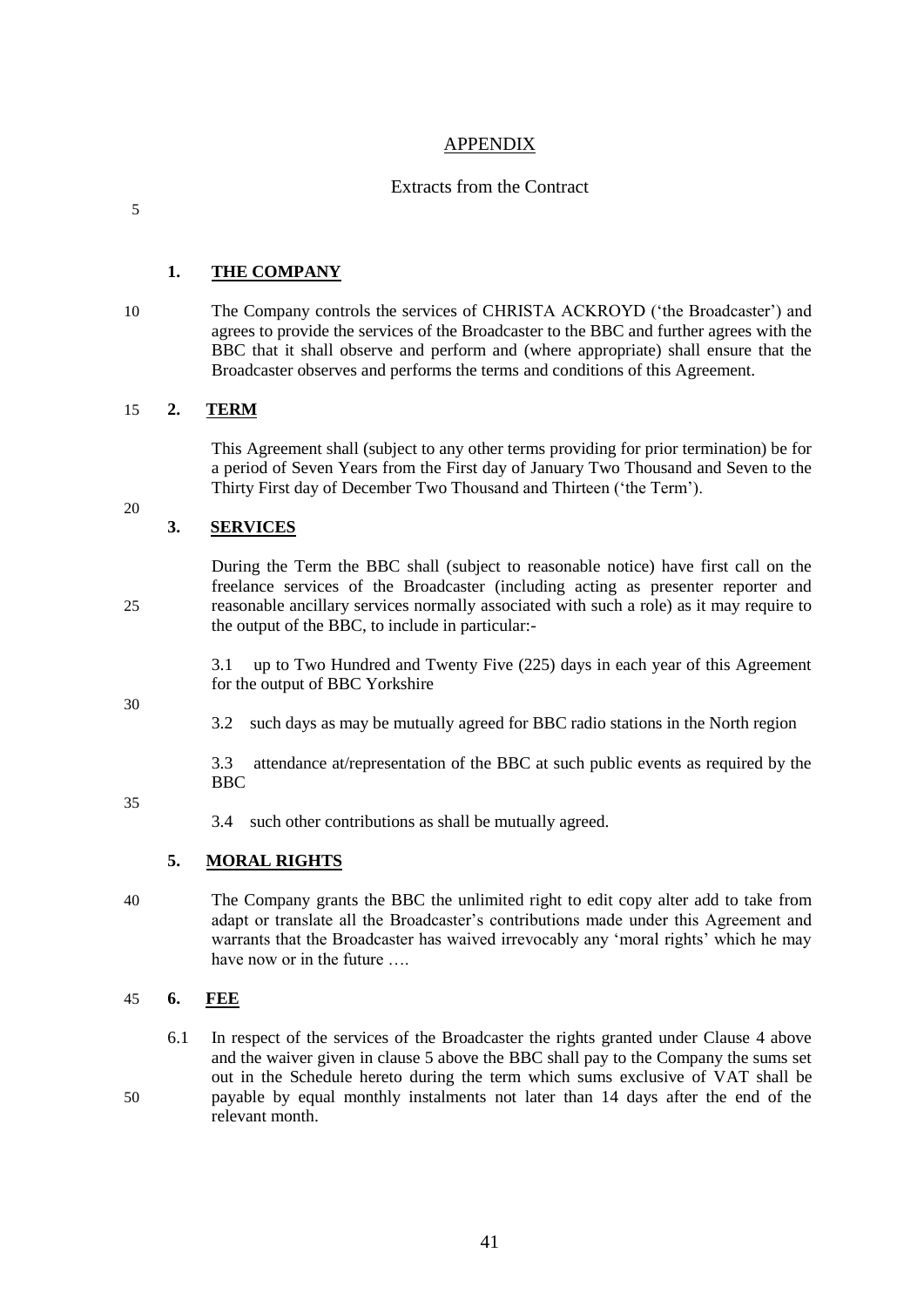6.2 In the event of the Broadcaster failing for any reason to render the services under this Agreement the payment shall (unless the BBC otherwise decides) be reduced by an amount proportionate to the period during which the Broadcaster failed to render the 5 services.

#### **7. EXPENSES**

…

- 7.1 The Company shall be entitled to the appropriate BBC travel and subsistence payments 10 for freelance contributors.
- 7.2 The BBC shall make a contribution of up to Three Thousand Pounds (£3,000) in each contract year to the Broadcaster in respect of the purchase of suitable clothing … subject to the supply of suitable receipts. Beyond this contribution the Broadcaster will 15 be required to provide appropriate contemporary clothing for carrying out the services

**8. ENGAGEMENTS FOR THIRD PARTIES**

- 20 8.1 During the Term the Broadcaster shall not without the prior written consent of the Head of Regional and Local Programmes, BBC Yorkshire (referred to hereafter as 'the BBC Representative' ….) provide services of any kind in respect of any form of television or radio intended for audiences in the United Kingdom of Great Britain and Northern Ireland and the Republic of Ireland or for on-line services for any party other than for 25 the BBC.
	- 8.2 The Broadcaster shall not provide her services for publications of any kind for any party other than the BBC without first obtaining the prior written consent of the Head of BBC Yorkshire.
- 30

# **9. CONFLICTS OF INTEREST**

9.1 The Company acknowledges that the BBC under its Agreement with the Secretary of State for Culture Media and Sport has given certain undertakings in relation to 35 Programme Standards including in particular impartiality and accordingly agrees in furtherance of the mutual interest of the BBC and the Broadcaster that the Broadcaster will not engage in any conduct which compromises or calls into question the impartiality or integrity of the BBC or any of its programmes or the Broadcaster and in particular without limitation thereto the Broadcaster will not without the prior written 40 consent of the BBC Representative

9.1.1 be involved or associated in any way with any person or organisation which has a trading relationship with the BBC its subsidiaries or associates or which is itself or in association with others in competition with the BBC its subsidiaries or associates or 45 which is tendering for work from or which supplies goods or services to the BBC its subsidiaries or associates

- 9.1.2 provide training in how to be interviewed for radio or television#
- 50 9.1.3 be publicly associated with the work of any charity or government initiative …

# **11. WARRANTIES**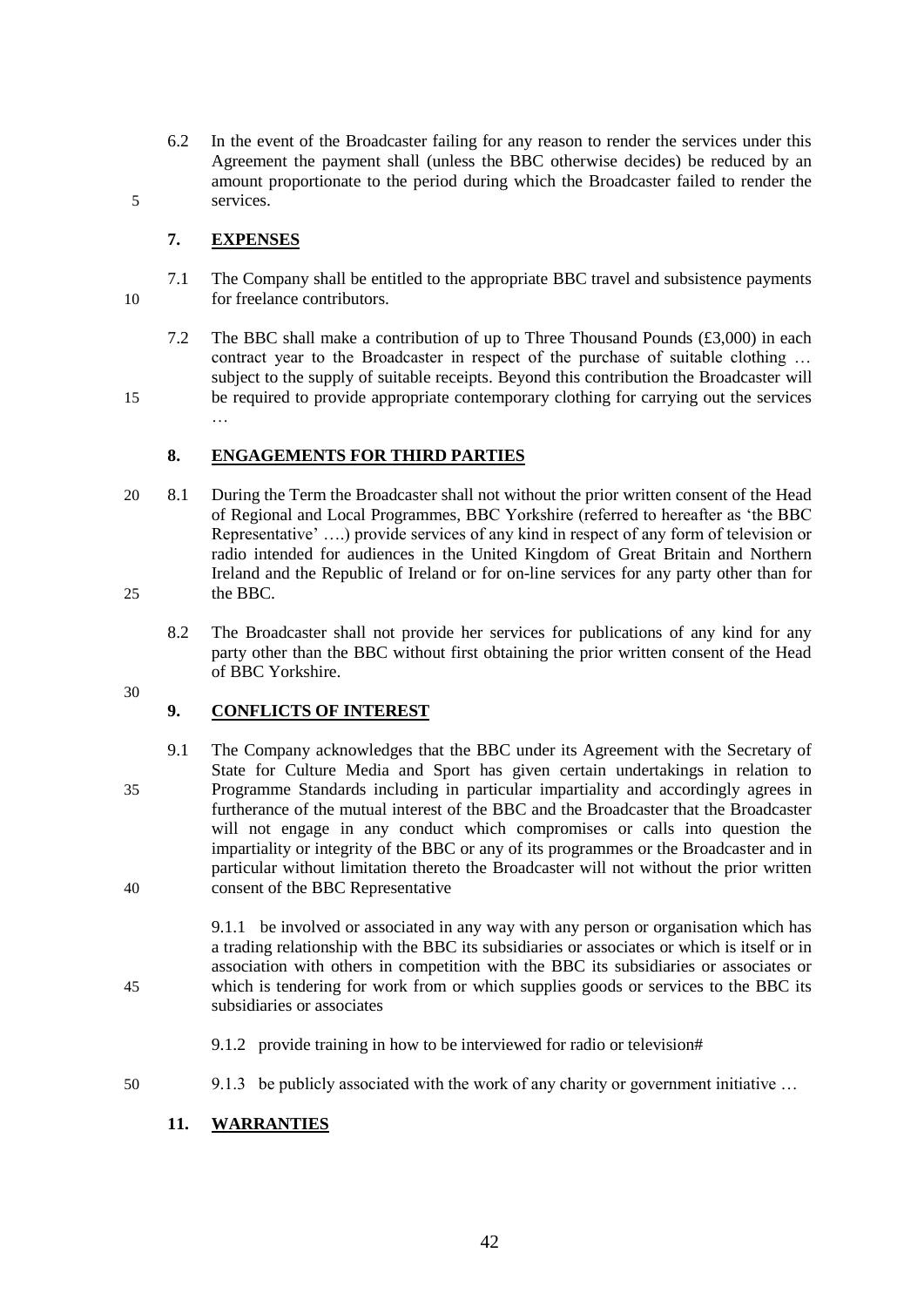The Company warrants that:-

11.1 there is no other contract or engagement or other reason (including prior conduct) 5 which would inhibit or prevent the Broadcaster from entering into or fulfilling the terms of this Agreement

11.2 the Broadcaster's contributions under this Agreement are and will be the Broadcaster's original work and do not and shall not contain anything which is an 10 infringement of copyright or related rights or which is defamatory or which may bring the BBC into disrepute …

#### **12. INDEMNITY**

15 The Company shall at all times keep the BBC fully indemnified in respect of any consequences which may ensue upon breach of any of the warranties given by the Company pursuant to Clauses 11 and 5 hereof

#### **13. TERMINATION**

- 20
- 13.1 If the Company or the Broadcaster shall commit a material or irremediable breach of this Agreement … then the BBC shall have the right to terminate this Agreement forthwith …

#### 25 **14. ENHANCEMENT OF REPUTATION**

The BBC shall not be obliged to call on the services of the Broadcaster hereunder or to use all or any of the Broadcaster's contributions and if it does not do so it shall not be liable to the Company or to the Broadcaster for any loss or damage suffered by the 30 Company or the Broadcaster …

#### **18. ASSIGNMENT**

…

- 35 The Company shall not assign transfer charge or deal in any other manner with this Agreement or sub-contract any or all of the Broadcaster's obligations under it.
- 

#### 40 **THE PAYMENT SCHEDULE**

(referred to in clause 6.1)

 $\overline{A}$ 45 A 1<sup>st</sup> January 2007 to 31<sup>st</sup> December 2007

> One Hundred and Sixty Three Thousand Two Hundred and Thirty Three Pounds (£163,233) which shall be payable via equal monthly instalments in arrears

50 [B-G contain provision for annual increases (if any) in the Retail Prices Index in the previous year up to  $1<sup>st</sup>$  January 2013 to 31 December 2013]